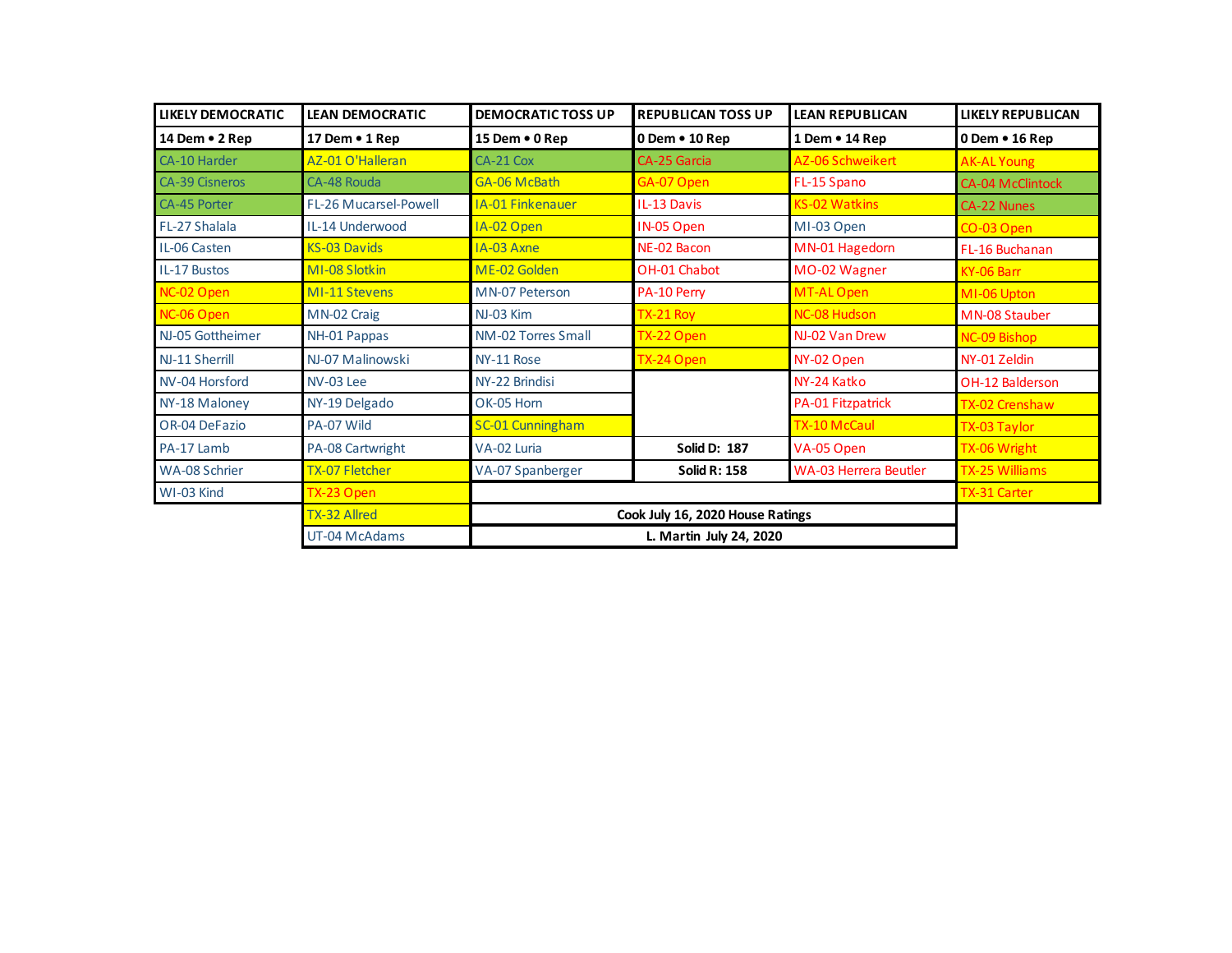| <b>State</b>          | <b>Democratic Nominee/Incumbent</b> | <b>Republican Incumbent/Nominee</b> |
|-----------------------|-------------------------------------|-------------------------------------|
| <b>Alabama</b>        | Doug Jones (I)                      | Tommy Tuberville                    |
| <b>Alaska</b>         | Al Gross -TBD 8/18                  | Dan Sullivan (I)                    |
| <b>Arizona</b>        | Mark Kelly                          | Martha McSally (I)                  |
| <b>Colorado</b>       | John Hickenlooper                   | Cory Gardner (I)                    |
| <b>Georgia</b>        | Jon Ossoff                          | David Perdue (I)                    |
| <b>lowa</b>           | <b>Theresa Greenfield</b>           | Joni Ernst (I)                      |
| <b>Kansas</b>         | Barbara Bollier                     | OPEN - TBD 8/4/20                   |
| <b>Kentucky</b>       | Amy McGrath                         | Mitch McConnell (I)                 |
| <b>Maine</b>          | Sara Gideon                         | Susan Collins (I)                   |
| <b>Mississippi</b>    | Mike Espy                           | Cindy Hyde-Smith (I)                |
| <b>Montana</b>        | Steve Bullock                       | Steve Daines (I)                    |
| <b>North Carolina</b> | Cal Cunningham                      | Thom Tillis (I)                     |
| <b>South Carolina</b> | Jaime Harrison                      | Lindsey Graham                      |
| <b>Texas</b>          | MJ Hegar                            | John Cornyn (I)                     |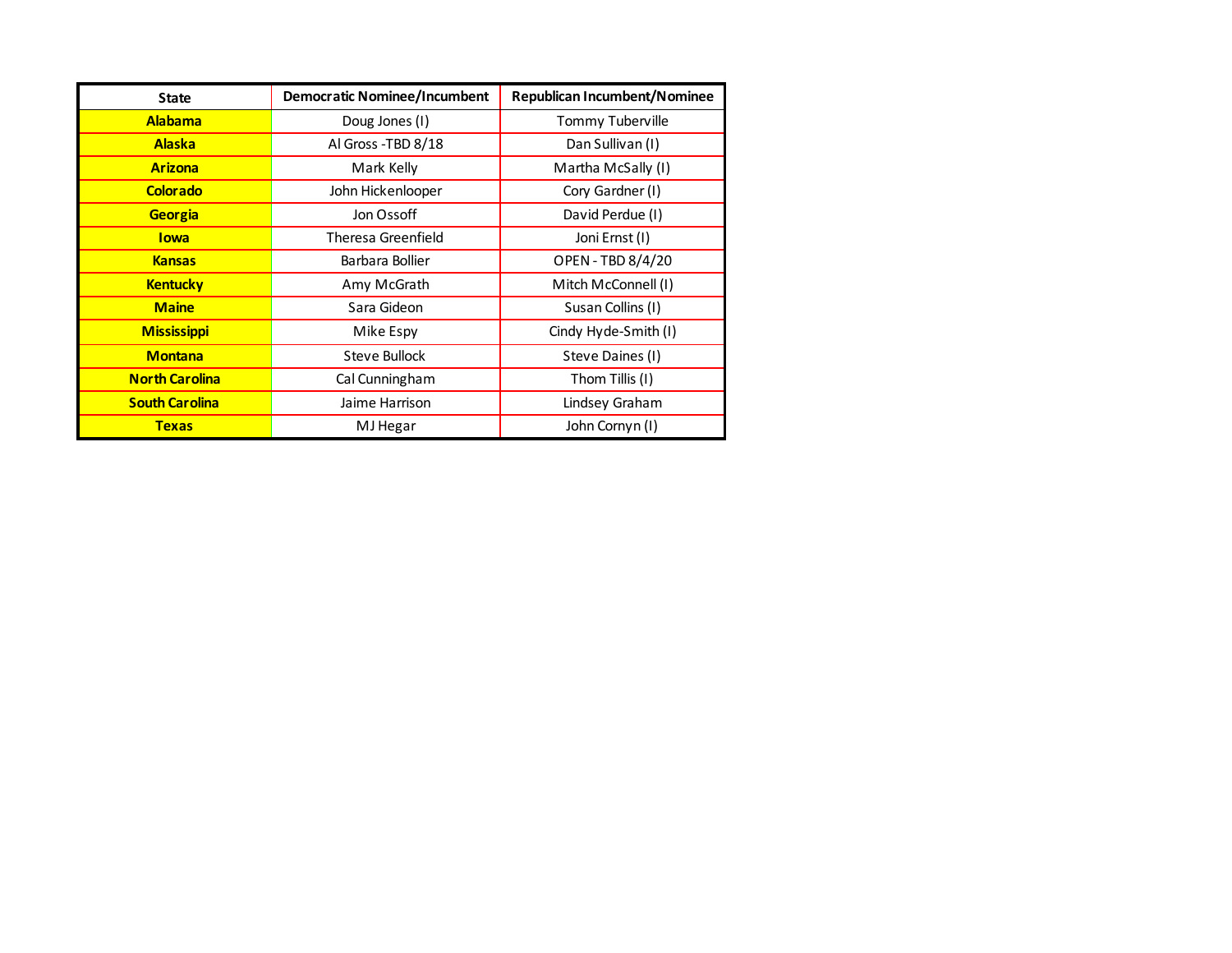| <b>LIKELY DEMOCRATIC</b> | <b>LEAN DEMOCRATIC</b>       | <b>DEMOCRATIC TOSS UP</b> | <b>REPUBLICAN TOSS UP</b> | <b>LEAN REPUBLICAN</b>       | <b>LIKELY REPUBLICAN</b> |
|--------------------------|------------------------------|---------------------------|---------------------------|------------------------------|--------------------------|
| 14 Dem • 2 Rep           | 17 Dem • 1 Rep               | 15 Dem . 0 Rep            | 0 Dem • 10 Rep            | 1 Dem • 14 Rep               | 0 Dem . 16 Rep           |
| CA-10 Harder             | AZ-01 O'Halleran             | CA-21 Cox                 | CA-25 Garcia              | AZ-06 Schweikert             | <b>AK-AL Young</b>       |
| <b>CA-39 Cisneros</b>    | CA-48 Rouda                  | GA-06 McBath              | GA-07 Open                | FL-15 Spano                  | <b>CA-04 McClintock</b>  |
| CA-45 Porter             | <b>FL-26 Mucarsel-Powell</b> | IA-01 Finkenauer          | IL-13 Davis               | <b>KS-02 Watkins</b>         | CA-22 Nunes              |
| FL-27 Shalala            | IL-14 Underwood              | IA-02 Open                | IN-05 Open                | MI-03 Open                   | CO-03 Open               |
| IL-06 Casten             | KS-03 Davids                 | IA-03 Axne                | NE-02 Bacon               | MN-01 Hagedorn               | FL-16 Buchanan           |
| IL-17 Bustos             | MI-08 Slotkin                | ME-02 Golden              | OH-01 Chabot              | MO-02 Wagner                 | KY-06 Barr               |
| NC-02 Open               | MI-11 Stevens                | MN-07 Peterson            | PA-10 Perry               | MT-AL Open                   | MI-06 Upton              |
| NC-06 Open               | MN-02 Craig                  | NJ-03 Kim                 | TX-21 Roy                 | NC-08 Hudson                 | MN-08 Stauber            |
| NJ-05 Gottheimer         | NH-01 Pappas                 | NM-02 Torres Small        | TX-22 Open                | NJ-02 Van Drew               | NC-09 Bishop             |
| NJ-11 Sherrill           | NJ-07 Malinowski             | NY-11 Rose                | TX-24 Open                | NY-02 Open                   | NY-01 Zeldin             |
| NV-04 Horsford           | NV-03 Lee                    | NY-22 Brindisi            |                           | NY-24 Katko                  | <b>OH-12 Balderson</b>   |
| NY-18 Maloney            | NY-19 Delgado                | OK-05 Horn                |                           | PA-01 Fitzpatrick            | <b>TX-02 Crenshaw</b>    |
| OR-04 DeFazio            | PA-07 Wild                   | SC-01 Cunningham          |                           | <b>TX-10 McCaul</b>          | TX-03 Taylor             |
| PA-17 Lamb               | PA-08 Cartwright             | VA-02 Luria               |                           | VA-05 Open                   | TX-06 Wright             |
| WA-08 Schrier            | <b>TX-07 Fletcher</b>        | VA-07 Spanberger          |                           | <b>WA-03 Herrera Beutler</b> | <b>TX-25 Williams</b>    |
| WI-03 Kind               | TX-23 Open                   |                           |                           |                              | TX-31 Carter             |
|                          | TX-32 Allred                 |                           |                           |                              |                          |
|                          | UT-04 McAdams                |                           |                           |                              |                          |

| Solid D: 187 |  |
|--------------|--|
| Solid R: 158 |  |

Cook July 16, 2020 House Ratings L. Martin July 24, 2020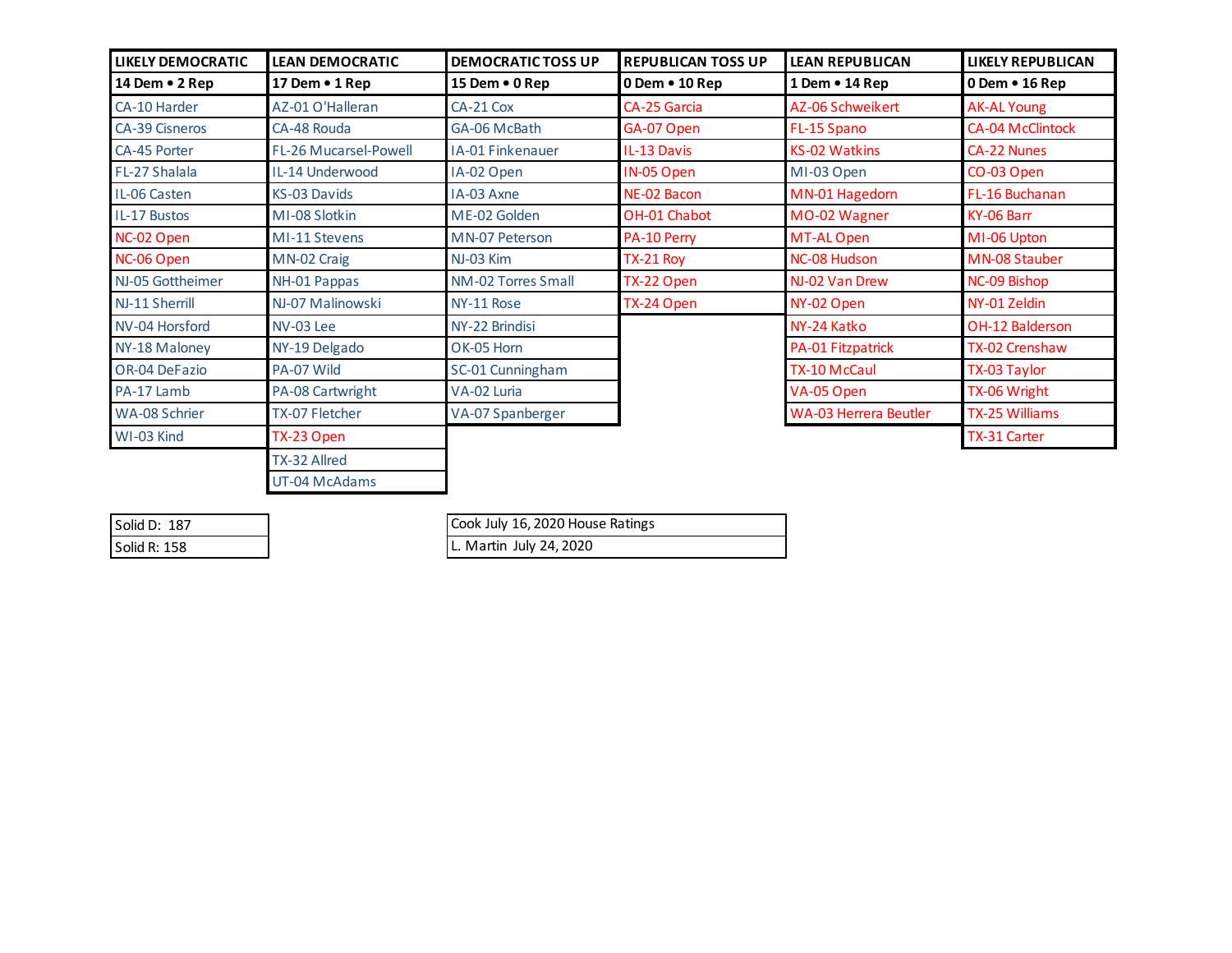| TOSS UP            | Cand_Name                      |           | State District |        | Party Total_Receipt | <b>Total_Disbursement</b> | Cash_On_Hand_COP | Debt_Owed_By_Committee |
|--------------------|--------------------------------|-----------|----------------|--------|---------------------|---------------------------|------------------|------------------------|
| CA-21 Cox          | COX, TERRENCE JOHN (TJ)        | CA        |                | 21 DEM | \$3,200,255         | \$1,286,071               | \$1,968,975      | \$0                    |
|                    | VALADAO, DAVID                 | CA        |                | 21 REP | \$2,438,215         | \$705,089                 | \$1,812,044      | \$0                    |
| CA-25 Garcia       | GARCIA, MICHAEL                | CA        |                | 25 REP | \$4,471,032         | \$3,732,640               | \$738,392        | \$322,793              |
|                    | SMITH, CHRISTY                 | CA        |                | 25 DEM | \$3,464,306         | \$3,061,454               | \$402,852        | \$0                    |
| GA-06 McBath       | MCBATH, LUCIA KAY MS.          | GA        |                | 6 DEM  | \$5,276,704         | \$1,707,407               | \$3,787,982      | \$0                    |
|                    | HANDEL, KAREN CHRISTINE        | GA        |                | 6 REP  | \$1,932,543         | \$790,063                 | \$1,230,170      | \$0                    |
| GA-07 Open         | <b>KARINSHAK, ZAHRA S.</b>     | GA        |                | 7 DEM  | \$835,796           | \$772,717                 | \$63,080         | \$34,000               |
|                    | <b>EAVES, JOHN H DR.</b>       | <b>GA</b> |                | 7 DEM  | \$145,468           | \$102,733                 | \$54,851         | \$4,205                |
|                    | <b>ISLAM, NABILAH AISHAH</b>   | <b>GA</b> |                | 7 DEM  | \$741,731           | \$698,799                 | \$42,932         | \$15,638               |
|                    | UNTERMAN, RENEE                | <b>GA</b> |                | 7 REP  | \$1,068,612         | \$1,036,077               | \$32,535         | \$350,090              |
| IA-01 Finkenauer   | FINKENAUER, ABBY               | IA        |                | 1 DEM  | \$3,550,985         | \$894,913                 | \$2,685,056      | \$48,958               |
|                    | ARENHOLZ, ASHLEY HINSON        | IA        |                | 1 REP  | \$2,728,759         | \$1,123,477               | \$1,605,282      | \$0                    |
| IA-02 Open         | HART, RITA                     | IA        |                | 2 DEM  | \$1,861,225         | \$476,293                 | \$1,384,932      | \$0                    |
|                    | MILLER-MEEKS, MARIANNETTE JANE | IA        |                | 2 REP  | \$898,273           | \$392,739                 | \$505,678        | \$95,000               |
| IA-03 Axne         | AXNE, CINDY                    | IA        |                | 3 DEM  | \$3,907,075         | \$813,633                 | \$3,112,981      | \$0                    |
|                    | YOUNG, DAVID                   | IA        |                | 3 REP  | \$2,009,802         | \$663,857                 | \$1,358,745      | \$0                    |
| IL-13 Davis        | LONDRIGAN, BETSY DIRKSEN       | IL        |                | 13 DEM | \$2,882,101         | \$636,092                 | \$2,246,778      | \$0                    |
|                    | DAVIS, RODNEY L                | IL        |                | 13 REP | \$3,009,430         | \$1,177,159               | \$1,851,847      | \$0                    |
| IN-05 Open         | HALE, CHRISTINA                | IN        |                | 5 DEM  | \$1,475,302         | \$748,963                 | \$726,339        | \$0                    |
|                    | SPARTZ, VICTORIA               | IN        |                | 5 REP  | \$1,364,791         | \$1,194,800               | \$169,991        | \$1,000,000            |
| ME-02 Golden       | <b>GOLDEN, JARED</b>           | ME        |                | 2 DEM  | \$2,866,818         | \$770,300                 | \$2,189,227      | \$0                    |
|                    | CRAFTS, DALE                   | ME        |                | 2 REP  | \$335,672           | \$303,625                 | \$32,047         | \$87,000               |
| MN-07 Peterson     | <b>PETERSON, COLLIN CLARK</b>  | <b>MN</b> |                | 7 DEM  | \$1,225,806         | \$387,823                 | \$1,336,293      | \$0                    |
|                    | <b>COLLIS, NOEL</b>            | MN        |                | 7 REP  | \$750,765           | \$309,004                 | \$441,761        | \$695,000              |
|                    | <b>FISCHBACH, MICHELLE</b>     | <b>MN</b> |                | 7 REP  | \$910,255           | \$475,576                 | \$434,679        | \$0                    |
| NE-02 Bacon        | BACON, DONALD J                | NE        |                | 2 REP  | \$2,242,576         | \$1,262,764               | \$1,029,539      | \$0                    |
|                    | EASTMAN, KARA                  | <b>NE</b> |                | 2 DEM  | \$1,472,660         | \$1,151,084               | \$404,424        | \$0                    |
| NJ-03 Kim          | KIM, ANDY                      | NJ        |                | 3 DEM  | \$4,440,169         | \$995,191                 | \$3,508,792      | \$6,896                |
|                    | RICHTER, DAVID                 | NJ        |                | 3 REP  | \$807,564           | \$684,621                 | \$122,943        | \$681,788              |
| NM-02 Torres Small | TORRES SMALL, XOCHITL          | <b>NM</b> |                | 2 DEM  | \$4,605,777         | \$853,404                 | \$3,920,818      | \$0                    |
|                    | HERRELL, STELLA YVETTE         | <b>NM</b> |                | 2 REP  | \$1,300,327         | \$1,090,301               | \$380,645        | \$29,167               |
| NY-11 Rose         | ROSE, MAX                      | NY        |                | 11 DEM | \$5,748,782         | \$1,652,402               | \$4,334,372      | \$64,028               |
|                    | MALLIOTAKIS, NICOLE            | NY        |                | 11 REP | \$1,771,355         | \$814,727                 | \$956,628        | \$0                    |
| NY-22 Brindisi     | <b>BRINDISI, ANTHONY</b>       | NY        |                | 22 DEM | \$3,702,950         | \$952,947                 | \$2,754,866      | \$0                    |
|                    | TENNEY, CLAUDIA                | NY        |                | 22 REP | \$952,531           | \$430,027                 | \$599,488        | \$75,900               |
| OH-01 Chabot       | CHABOT, STEVE                  | OH        |                | 1 REP  | \$1,987,002         | \$715,680                 | \$989,647        | \$0                    |
|                    | SCHRODER, KATE                 | OH        |                | 1 DEM  | \$1,434,401         | \$931,419                 | \$502,983        | \$12,939               |
| OK-05 Horn         | <b>HORN, KENDRA</b>            | OK        |                | 5 DEM  | \$3,673,977         | \$1,153,689               | \$2,619,780      | \$17,500               |
|                    | HILL, DAVID KIMMELL SR.        | OK        |                | 5 REP  | \$643,389           | \$528,761                 | \$114,628        | \$0                    |
|                    | <b>BICE, STEPHANIE</b>         | OK        |                | 5 REP  | \$1,190,298         | \$1,090,906               | \$99,392         | \$0                    |
|                    | <b>NEESE, TERRY</b>            | OK        |                | 5 REP  | \$1,038,979         | \$945,495                 | \$93,483         | \$450,000              |
|                    | <b>BARRESI, JANET</b>          | OK        |                | 5 REP  | \$627,856           | \$573.955                 | \$53,901         | \$500,000              |
| PA-10 Perry        | PERRY, SCOTT                   | PA        |                | 10 REP | \$1,893,467         | \$956,276                 | \$991,236        | \$87,792               |
|                    | DEPASQUALE, EUGENE             | PA        |                | 10 DEM | \$1,663,197         | \$678,183                 | \$985,015        | \$0                    |
| SC-01 Cunningham   | CUNNINGHAM, JOE                | SC        |                | 1 DEM  | \$4,284,446         | \$1,253,562               | \$3,089,471      | \$0                    |
|                    | MACE, NANCY                    | SC        |                | 1 REP  | \$1,943,984         | \$1,199,313               | \$744,671        | \$100                  |
| TX-21 Roy          | DAVIS, WENDY                   | <b>TX</b> |                | 21 DEM | \$4,467,271         | \$1,536,995               | \$2,930,276      | \$0                    |
|                    | ROY, CHIP                      | <b>TX</b> |                | 21 REP | \$2,622,669         | \$1,045,281               | \$1,714,693      | \$0                    |
| TX-22 Open         | KULKARNI, SRI PRESTON          | <b>TX</b> |                | 22 DEM | \$2,530,972         | \$1,352,949               | \$1,205,791      | \$0                    |
|                    | Nehls, Troy                    | TX        |                | 22 REP | \$7,491,746         | \$7,151,990               | \$339,756        | \$1,501,000            |
| TX-24 Open         | VAN DUYNE, ELIZABETH ANN       | TX        |                | 24 REP | \$1,451,436         | \$968,105                 | \$483,332        | \$0                    |
|                    | VALENZUELA, CANDACE            | <b>TX</b> |                | 24 DEM | \$1,119,404         | \$1,008,739               | \$110,665        | \$0                    |
| VA-02 Luria        | LURIA, ELAINE                  | VA        |                | 2 DEM  | \$3,927,055         | \$1,051,470               | \$2,882,957      | \$1,900                |
|                    | TAYLOR, SCOTT W. MR.           | VA        |                | 2 REP  | \$897,654           | \$603,281                 | \$311,105        | \$54,395               |
| VA-07 Spanberger   | SPANBERGER, ABIGAIL            | VA        |                | 7 DEM  | \$4,930,158         | \$891,648                 | \$4,085,176      | \$0                    |
|                    | FREITAS, NICK J                | VA        |                | 7 REP  | \$1,030,892         | \$678,231                 | \$352,661        | \$0                    |
|                    |                                |           |                |        |                     |                           |                  |                        |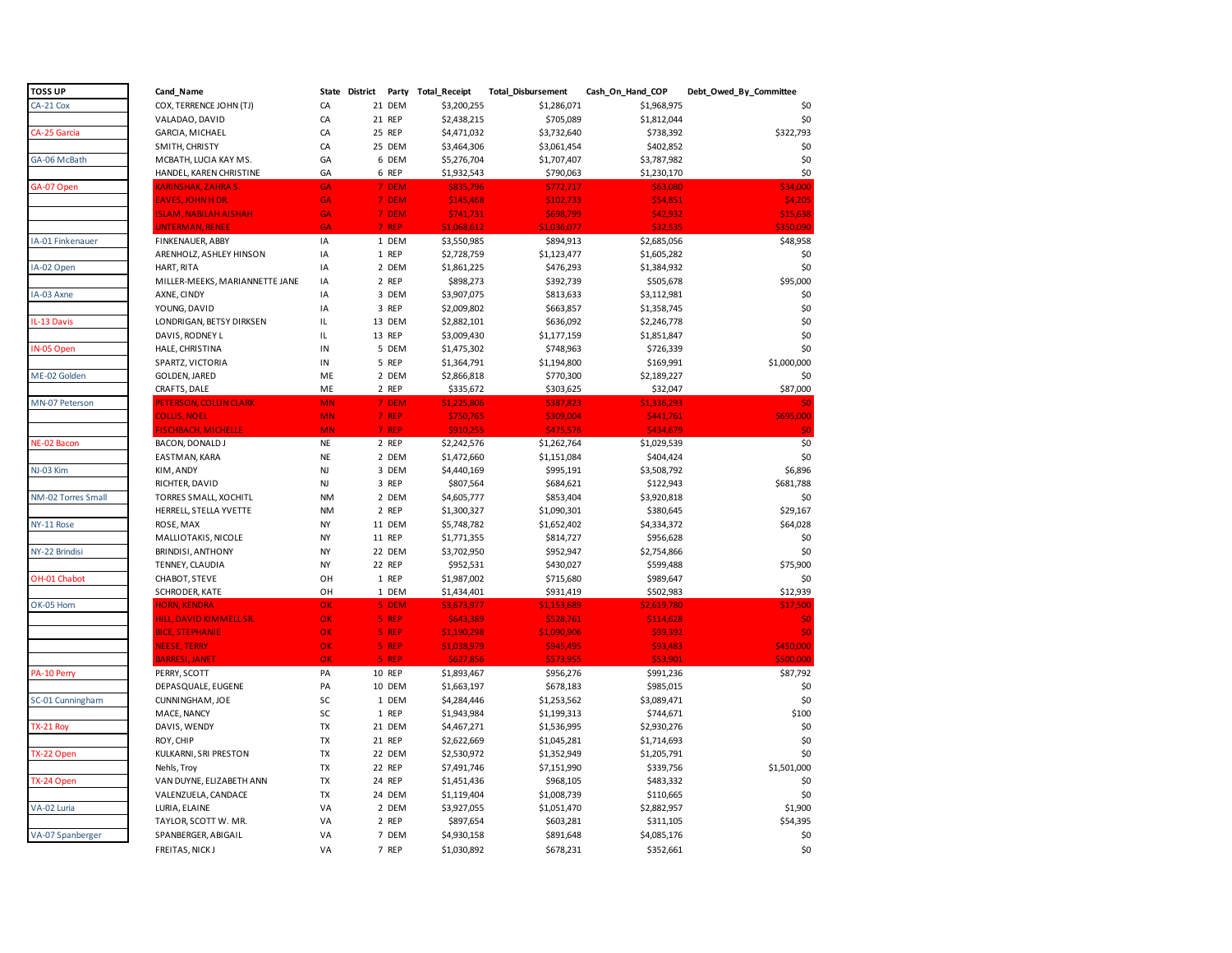| LEAN DEMOCRATIC                | Cand_Name                                            | State                                                             | District         | Party Total_Receipt        | Total_Disbursement         | Cash_On_Hand_COP           | Debt_Owed_By_Committee |
|--------------------------------|------------------------------------------------------|-------------------------------------------------------------------|------------------|----------------------------|----------------------------|----------------------------|------------------------|
| AZ-01 O'Halleran               | O'HALLERAN, TOM                                      | <b>AZ</b>                                                         | 1 DEM            | \$2,052,254                | \$685,734                  | \$1,372,452                | \$0                    |
| AZ-06 Schweikert               | SHEDD, TIFFANY                                       | AZ                                                                | 1 REP            | \$607,920                  | \$364,006                  | \$247,348                  | \$295,140              |
|                                | PUTZOVA, EVA                                         | AZ                                                                | 1 DEM            | \$325,930                  | \$220,207                  | \$105,805                  | \$0                    |
|                                | REIDHEAD, NOLAN QUINN MR                             | AZ                                                                | 1 REP            | \$111,040                  | \$98,377                   | \$12,662                   | \$15,000               |
|                                | TIPIRNENI, HIRAL VYAS                                | AZ                                                                | 6 DEM            | \$2,400,998                | \$850,276                  | \$1,651,324                | \$70,000               |
|                                | <b>SCHWEIKERT, DAVID S.</b>                          | AZ                                                                | 6 REP            | \$1,298,033                | \$1,105,604                | \$236,662                  | \$111,202              |
|                                | <b>MALIK, ANITA</b><br><b>GENTLES, KARL E</b>        | AZ<br>AZ                                                          | 6 DEM<br>6 DEM   | \$233,286<br>\$212,105     | \$174,198<br>\$195,122     | \$65,283<br>\$16,982       | \$0<br>\$0             |
| CA-48 Rouda                    | ROUDA, HARLEY E JR                                   | CA                                                                | 48 DEM           | \$3,907,670                | \$1,324,381                | \$2,858,953                | \$0                    |
|                                | STEEL, MICHELLE                                      | CA                                                                | 48 REP           | \$3,374,451                | \$1,300,268                | \$2,074,183                | \$22,520               |
| FL-15 Spano                    | <b>FRANKLIN, SCOTT MR.</b>                           | FL                                                                | <b>15 REP</b>    | \$505,906                  | \$126,562                  | \$379,344                  | \$313,500              |
| FL-26 Mucarsel-Powell          | <b>SPANO, VINCENT ROSS</b>                           | FL                                                                | <b>15 REP</b>    | \$1,011,058                | \$663,802                  | \$348,901                  | \$113,517              |
|                                | HATTERSLEY, ADAM ROGER                               | FL                                                                | 15 DEM           | \$548,955                  | \$305,599                  | \$243,356                  | \$0                    |
|                                | COHN, ALAN MICHAEL                                   | FL                                                                | 15 DEM           | \$497,689                  | \$307,510                  | \$190,179                  | \$0                    |
|                                | MUCARSEL-POWELL, DEBBIE                              | FL                                                                | 26 DEM           | \$3,725,538                | \$1,006,945                | \$2,758,411                | \$0                    |
|                                | <b>GIMENEZ, CARLOS</b>                               | FL                                                                | <b>26 REP</b>    | \$1,032,771                | \$172,122                  | \$860,649                  | \$0                    |
|                                | <b>BLANCO, OMAR</b>                                  | FL                                                                | <b>26 REP</b>    | \$170,121                  | \$102,974                  | \$67,147                   | \$0                    |
| IL-14 Underwood                | UNDERWOOD, LAUREN<br>OBERWEIS, JIM                   | IL<br>IL.                                                         | 14 DEM<br>14 REP | \$4,840,005<br>\$1,940,849 | \$1,696,805                | \$3,179,023<br>\$374,709   | \$0<br>\$627,712       |
| KS-02 Watkins                  | LATURNER, JAKE                                       | ΚS                                                                | 2 REP            | \$766,955                  | \$1,566,140<br>\$242,345   | \$524,611                  | \$0                    |
|                                | DE LA ISLA, MICHELLE                                 | $\mathsf{KS}% _{\mathsf{K}}^{\mathsf{K}}\left( \mathsf{K}\right)$ | 2 DEM            | \$694,069                  | \$171,445                  | \$522,625                  | \$0                    |
|                                | <b>WATKINS, STEVEN C. JR.</b>                        | <b>KS</b>                                                         | 2 REP            | \$997,976                  | \$664,313                  | \$368,252                  | \$250,000              |
|                                | <b>TAYLOR, DENNIS R MR.</b>                          | <b>KS</b>                                                         | 2 REP            | \$76,456                   | \$51,761                   | \$24,694                   | \$0                    |
| KS-03 Davids                   | <b>DAVIDS, SHARICE</b>                               | <b>KS</b>                                                         | 3 DEM            | \$3,625,395                | \$1,154,005                | \$2,480,022                | \$38,553               |
|                                | ADKINS, AMANDA                                       | <b>KS</b>                                                         | 3 REP            | \$940,926                  | \$403,011                  | \$537,915                  | \$66,491               |
|                                | <b>WEIR, SARA HART</b>                               | KS                                                                | 3 REP            | \$690,274                  | \$228,710                  | \$461,564                  | \$135,000              |
|                                | YODER, KEVIN                                         | <b>KS</b>                                                         | 3 REP            | \$7,244                    | \$43,942                   | \$88,375                   | \$0\$                  |
|                                | <b>FOSTER, ADRIENNE</b>                              | <b>KS</b>                                                         | 3 REP            | \$344,292                  | \$297,700                  | \$46,592                   | \$0                    |
|                                | <b>BEEHLER, MICHAEL E</b>                            | <b>KS</b>                                                         | 3 REP            | \$42,620                   | \$21,020                   | \$21,600                   | \$0                    |
| MI-03 Open                     | <b>AMASH, JUSTIN</b>                                 | MI                                                                | 3 IND            | \$1,160,489                | \$635,779                  | \$606,513                  | \$0                    |
| MI-08 Slotkin<br>MI-11 Stevens | <b>SCHOLTEN, HILLARY</b><br><b>MEIJER, PETER MR.</b> | MI<br>MI                                                          | 3 DEM<br>3 REP   | \$997,730<br>\$1,450,195   | \$473,153<br>\$1,001,034   | \$524,577<br>\$449,160     | \$0<br>\$436,045       |
|                                | <b>AFENDOULIS, LYNN</b>                              | MI                                                                | 3 REP            | \$856,719                  | \$629,306                  | \$227,413                  | \$257,408              |
|                                | <b>SLOTKIN, ELISSA</b>                               | MI                                                                | 8 DEM            | \$5,873,053                | \$1,024,765                | \$4,867,523                | \$10,200               |
|                                | <b>JUNGE, PAUL</b>                                   | MI                                                                | 8 REP            | \$765,244                  | \$245,127                  | \$520,117                  | \$518,811              |
|                                | <b>SNYDER, NICOLETTE</b>                             | MI                                                                | 8 REP            | \$40,993                   | \$30,935                   | \$10,058                   | \$12,500               |
|                                | <b>STEVENS, HALEY</b>                                | MI                                                                | 11 DEM           | \$3,849,031                | \$861,412                  | \$3,003,137                | \$0                    |
|                                | <b>ESSHAKI, ERIC</b>                                 | MI                                                                | <b>11 REP</b>    | \$403,705                  | \$119,389                  | \$284,315                  | \$100,000              |
|                                | <b>GRECO, CARMELITA</b>                              | MI                                                                | <b>11 REP</b>    | \$381,051                  | \$281,875                  | \$99,176                   | \$275,000              |
|                                | <b>WILLIAMS, WHITTNEY</b>                            | MI                                                                | <b>11 REP</b>    | \$114,563                  | \$94,501                   | \$20,062                   | \$30,000               |
| MN-01 Hagedorn                 | <b>FEEHAN, DANIEL</b>                                | <b>MN</b>                                                         | 1 DFL            | \$2,113,179                | \$447,439                  | \$1,669,261                | \$0                    |
| MN-02 Craig                    | <b>HAGEDORN, JAMES</b>                               | <b>MN</b>                                                         | 1 REP            | \$1,607,377                | \$663,392                  | \$945,077                  | \$4,421                |
|                                | <b>CRAIG, ANGELA DAWN</b><br><b>KISTNER, TYLER</b>   | MN<br>MN                                                          | 2 DEM<br>2 REP   | \$3,495,504<br>\$904,380   | \$1,073,998<br>\$392,652   | \$2,508,896<br>\$511,728   | \$200,000<br>\$0       |
| MO-02 Wagner                   | <b>WAGNER, ANN L.</b>                                | <b>MO</b>                                                         | 2 REP            | \$3,244,532                | \$1,081,944                | \$3,190,845                | \$0                    |
|                                | <b>SCHUPP, JILL DARLYNE</b>                          | <b>MO</b>                                                         | 2 DEM            | \$1,945,133                | \$390,852                  | \$1,554,282                | \$0                    |
| <b>MT-AL Open</b>              | WILLIAMS, KATHLEEN                                   | MT                                                                | 0 DEM            | \$2,446,463                | \$850,697                  | \$1,632,723                | \$0                    |
|                                | ROSENDALE, MATT MR.                                  | MT                                                                | 0 REP            | \$1,950,224                | \$795,443                  | \$1,230,959                | \$97,831               |
| NC-08 Hudson                   | HUDSON, RICHARD L. JR.                               | <b>NC</b>                                                         | 8 REP            | \$2,322,942                | \$1,003,364                | \$1,773,633                | \$0                    |
|                                | TIMMONS-GOODSON, PATRICIA                            | <b>NC</b>                                                         | 8 DEM            | \$1,076,415                | \$457,595                  | \$618,819                  | \$35,000               |
| NH-01 Pappas                   | <b>PAPPAS, CHRIS</b>                                 | <b>NH</b>                                                         | 1 DEM            | \$2,006,803                | \$590,260                  | \$1,530,387                | \$0                    |
|                                | <b>MOWERS, MATT</b>                                  | <b>NH</b>                                                         | 1 REP            | \$571,870                  | \$131,644                  | \$440,226                  | \$0                    |
| NJ-02 Van Drew                 | <b>MAYBERRY, MATT</b><br>VAN DREW, JEFF MR           | <b>NH</b><br>$\mathsf{NJ}$                                        | 1 REP<br>2 REP   | \$151,652<br>\$2,655,680   | \$78,431<br>\$1,459,625    | \$73,221<br>\$1,200,255    | \$12,800<br>\$0        |
|                                | KENNEDY, AMY                                         | NJ                                                                | 2 DEM            | \$1,542,202                | \$1,405,065                | \$137,137                  | \$500,000              |
| NJ-07 Malinowski               | MALINOWSKI, TOM                                      | NJ                                                                | 7 DEM            | \$4,240,801                | \$987,456                  | \$3,313,794                | \$0                    |
|                                | KEAN, THOMAS H. JR.                                  | NJ                                                                | 7 REP            | \$2,112,995                | \$826,306                  | \$1,286,689                | \$3,725                |
| NV-03 Lee                      | LEE, SUSIE                                           | <b>NV</b>                                                         | 3 DEM            | \$3,229,726                | \$822,235                  | \$2,420,185                | \$0                    |
|                                | RODIMER, DAN                                         | <b>NV</b>                                                         | 3 REP            | \$889,141                  | \$634,729                  | \$254,413                  | \$183,611              |
| NY-02 Open                     | GORDON, JACQUELINE                                   | NY                                                                | 2 DEM            | \$1,753,474                | \$622,770                  | \$1,130,705                | \$0                    |
|                                | GARBARINO, ANDREW                                    | NY                                                                | 2 REP            | \$488,566                  | \$384,465                  | \$104,101                  | \$50,000               |
| NY-19 Delgado                  | DELGADO, ANTONIO                                     | NY                                                                | 19 DEM           | \$4,322,866                | \$1,334,431                | \$3,067,035                | \$0                    |
| NY-24 Katko                    | Van De Water, Kyle<br>KATKO, JOHN M                  | NY                                                                | 24 REP           | \$2,365,618                | \$831,908                  | \$1,581,897                | \$0                    |
|                                | BALTER, DANA                                         | NY                                                                | 24 DEM           | \$1,126,748                | \$897,622                  | \$253,112                  | \$0                    |
| <b>PA-01 Fitzpatrick</b>       | FITZPATRICK, BRIAN                                   | PA                                                                | 1 REP            | \$2,748,175                | \$1,036,073                | \$1,828,737                | \$24,750               |
|                                | FINELLO, CHRISTINA                                   | PA                                                                | 1 DEM            | \$511,463                  | \$215,340                  | \$296,123                  | \$15,783               |
| PA-07 Wild                     | WILD, SUSAN                                          | PA                                                                | 7 DEM            | \$2,846,984                | \$779,852                  | \$2,093,040                | \$18,300               |
|                                | SCHELLER, LISA                                       | PA                                                                | 7 REP            | \$1,850,885                | \$1,151,364                | \$699,521                  | \$1,201,834            |
| PA-08 Cartwright               | CARTWRIGHT, MATTHEW A.                               | PA                                                                | 8 DEM            | \$2,555,395                | \$647,985                  | \$2,337,209                | \$250,000              |
|                                | BOGNET, JIM                                          | PA                                                                | 8 REP            | \$583,247                  | \$303,783                  | \$279,464                  | \$12,500               |
| TX-07 Fletcher                 | FLETCHER, ELIZABETH                                  | TX                                                                | 7 DEM            | \$4,384,163                | \$972,574                  | \$3,453,656                | \$0                    |
| TX-10 McCaul                   | HUNT, WESLEY<br>MCCAUL, MICHAEL                      | TX<br>TX                                                          | 7 REP<br>10 REP  | \$3,187,602<br>\$2,461,702 | \$2,178,591<br>\$1,203,658 | \$1,009,011<br>\$1,320,230 | \$0<br>\$0             |
|                                | SIEGEL, MICHAEL                                      | TX                                                                | 10 DEM           | \$917,772                  | \$756,306                  | \$164,956                  | \$0                    |
| TX-23 Open                     | JONES, GINA ORTIZ                                    | TX                                                                | 23 DEM           | \$4,133,598                | \$1,215,228                | \$3,009,889                | \$0                    |
|                                | <b>GONZALES, ERNEST ANTHONY TONY II</b>              | TX                                                                | 23 REP           | \$1,217,385                | \$826,458                  | \$390,928                  | \$15,000               |
|                                | <b>REYES, RAUL JR</b>                                | <b>TX</b>                                                         | <b>23 REP</b>    | \$342,916                  | \$318,551                  | \$24,365                   | \$82,000               |
| TX-32 Allred                   | ALLRED, COLIN                                        | TX                                                                | 32 DEM           | \$3,801,649                | \$924,379                  | \$2,980,715                | \$0                    |
|                                | COLLINS, GENEVIEVE D                                 | TX                                                                | 32 REP           | \$2,652,770                | \$1,521,766                | \$1,131,004                | \$485,000              |
| UT-04 McAdams                  | OWENS, BURGESS                                       | UT                                                                | 4 REP            | \$766,971                  | \$676,304                  | \$90,667                   | \$0                    |
|                                | COLEMAN, KIM                                         | UT                                                                | 4 REP            | \$672,969                  | \$605,803                  | \$67,166                   | \$0                    |
| VA-05 Open                     | WEBB, BRYANT CAMERON                                 | VA                                                                | 5 DEM            | \$1,364,315                | \$910,733                  | \$453,582                  | \$0                    |
| WA-03 Herrera Beutler          | GOOD, ROBERT<br><b>HERRERA BEUTLER, JAIME</b>        | VA<br><b>WA</b>                                                   | 5 REP<br>3 REP   | \$262,032<br>\$2,782,140   | \$194,009<br>\$983,127     | \$68,023<br>\$1,847,979    | \$0<br>\$44,003        |
|                                | ONG, CAROLYN N.                                      | <b>WA</b>                                                         | 3 DEM            | \$2,290,834                | \$736,658                  | \$1,584,328                | \$888                  |
|                                |                                                      |                                                                   |                  |                            |                            |                            |                        |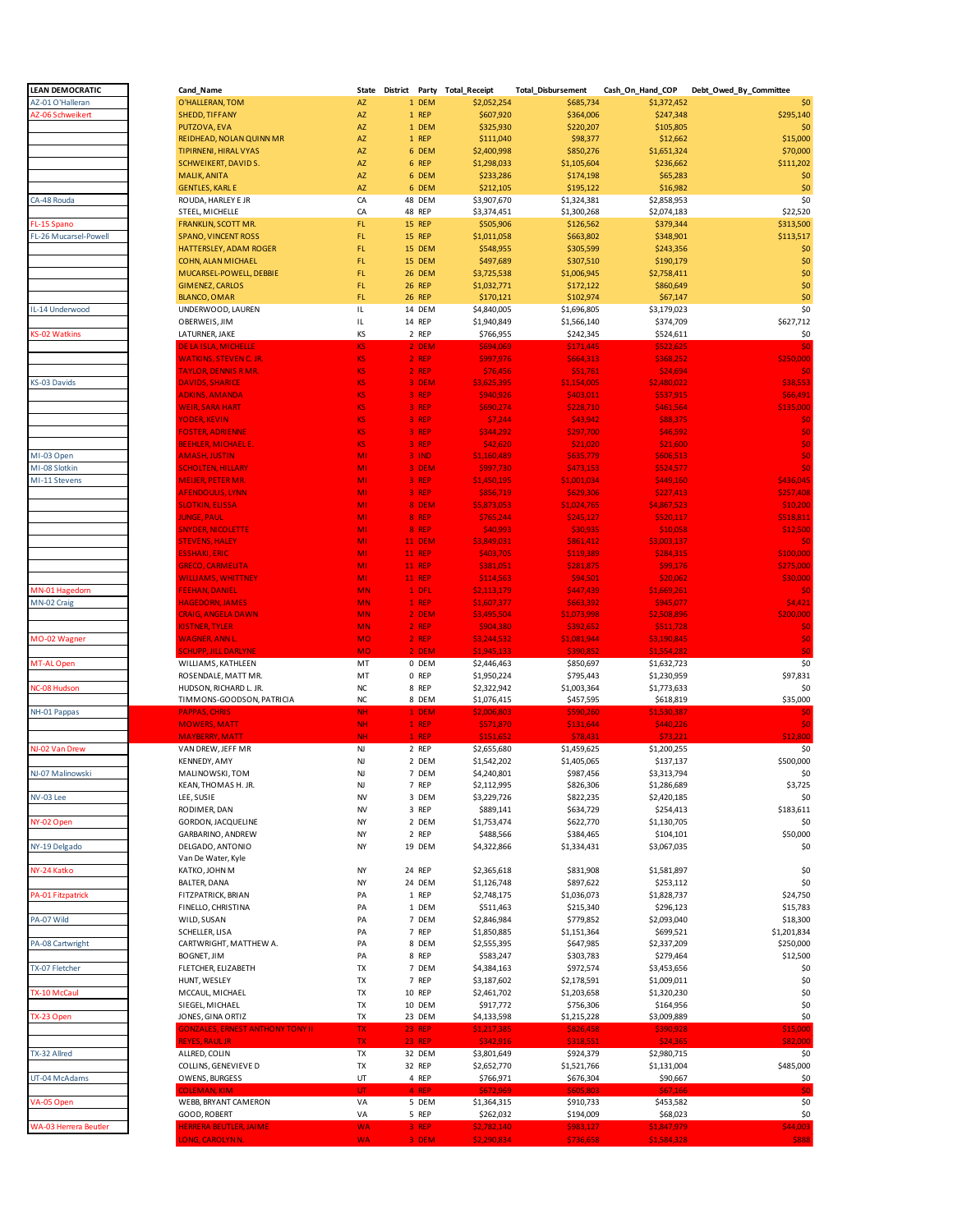| LIKELY DEMOCRATIC           | Can               |
|-----------------------------|-------------------|
| <b>AK-AL Young</b>          | GAI               |
|                             | 'Ol               |
| CA-04 McClintock            | ٨C                |
|                             | <b>KEN</b>        |
| CA-10 Harder                | HAI               |
|                             | HO                |
| Ċ<br>A-22 Nunes             | <b>NUI</b>        |
|                             | ARE               |
| A-39 Cisneros<br>$\epsilon$ | <b>CIS</b>        |
|                             | KIN<br>POI        |
| A-45 Porter<br>C            | RA <sub>1</sub>   |
| CO-03 Open                  | MI.               |
|                             | <b>BOI</b>        |
| FL-16 Buchanan              | <b>BUC</b>        |
|                             | GO                |
| FL-27 Shalala               | SH/               |
|                             | Pok               |
| IL-06 Casten                | CAS               |
|                             | <b>IVE</b>        |
| IL-17 Bustos                | <b>BUS</b>        |
|                             | KIN               |
| KY-06 Barr                  | BAF               |
|                             | HIC               |
| MI-06 Upton                 | UP <sub>1</sub>   |
|                             | HO.<br><b>RIC</b> |
| MN-08 Stauber               | <b>STA</b>        |
|                             | NYS               |
| NC-02 Open                  | RO <sub>3</sub>   |
|                             | Swa               |
| NC-06 Open                  | MA                |
|                             | Hay               |
| NC-09 Bishop                | ΒIS               |
|                             | WA                |
| NJ-05 Gottheimer            | GO <sup>'</sup>   |
|                             | PAL               |
| NJ-11 Sherrill              | SHE               |
|                             | BEC               |
| NV-04 Horsford              | HO<br>MA          |
| NY-01 Zeldin                | ZEL               |
|                             | GO                |
| NY-18 Maloney               | MA                |
|                             | FAF               |
| OH-12 Balderson             | BAL               |
|                             | SHE               |
| OR-04 DeFazio               | DEF               |
|                             | <b>SKA</b>        |
| PA-17 Lamb                  | LAN               |
|                             | PAF               |
| TX-02 Crenshaw              | CRE               |
|                             | АC                |
| TX-03 Taylor                | TA۱               |
|                             | ЛC                |
| TX-06 Wright                | WR                |
|                             | DAI               |
| TX-25 Williams              | ΝIΙ<br>OLI        |
|                             |                   |
|                             |                   |
| TX-31 Carter                |                   |
|                             | CAF<br>IM/        |
| WA-08 Schrier               | <b>SCH</b><br>JEN |

| LIKELY DEMOCRATIC       | Cand_Name                                       | State                  |                  |       | District Party Total_Receipt | <b>Total_Disbursement</b> | Cash_On_Hand_COP         | Debt_Owed_By_Committee |
|-------------------------|-------------------------------------------------|------------------------|------------------|-------|------------------------------|---------------------------|--------------------------|------------------------|
| <b>AK-AL Young</b>      | GALVIN, ALYSE                                   | AK                     | 0 IND            |       | \$2,062,148                  | \$667,778                 | \$1,400,615              | \$33,233               |
|                         | YOUNG, DONALD E                                 | AK                     | 0 REP            |       | \$1,282,872                  | \$438,873                 | \$960,719                | \$0                    |
| <b>CA-04 McClintock</b> | MCCLINTOCK, THOMAS                              | CA                     | 4 REP            |       | \$1,367,241                  | \$945,914                 | \$646,213                | \$6,429                |
|                         | KENNEDY, BRYNNE                                 | CA                     |                  | 4 DEM | \$1,463,814                  | \$1,107,274               | \$356,540                | \$0                    |
| CA-10 Harder            | HARDER, JOSH                                    | CA                     | 10 DEM           |       | \$5,529,014                  | \$1,162,412               | \$4,386,843              | \$0                    |
|                         | HOWZE, TED D II                                 | CA                     | <b>10 REP</b>    |       | \$1,060,789                  | \$1,116,065               | \$254,294                | \$357,073              |
| CA-22 Nunes             | NUNES, DEVING.                                  | CA                     | 22 REP           |       | \$16,317,300                 | \$10,022,082              | \$10,533,845             | \$0                    |
|                         | ARBALLO, PHIL                                   | CA                     | 22 DEM           |       | \$2,624,463                  | \$2,175,337               | \$449,127                | \$0                    |
| CA-39 Cisneros          | CISNEROS, GILBERT                               | CA                     | 39 DEM           |       | \$2,647,701                  | \$1,061,197               | \$1,667,943              | \$600,000              |
|                         | KIM, YOUNG                                      | CA<br>CA               | 39 REP<br>45 DEM |       | \$3,134,668                  | \$1,574,774               | \$1,565,228              | \$89,897               |
| CA-45 Porter            | PORTER, KATHERINE<br>RATHS, GREGORY GERARD      | CA                     | 45 REP           |       | \$8,199,532<br>\$751,558     | \$1,530,141<br>\$416,606  | \$6,753,137<br>\$334,919 | \$0<br>\$0             |
| CO-03 Open              | MITSCH BUSH, DIANE MS.                          | CO                     |                  | 3 DEM | \$1,122,458                  | \$925,308                 | \$201,569                | \$1,000                |
|                         | BOEBERT, LAUREN                                 | CO                     | 3 REP            |       | \$151,975                    | \$141,813                 | \$10,162                 | \$0                    |
| FL-16 Buchanan          | <b>BUCHANAN, VERNON</b>                         | FL.                    | <b>16 REP</b>    |       | \$2,976,959                  | \$1,356,346               | \$1,699,853              | \$500,000              |
|                         | GOOD, MARGARET ELIZABETH ROWELL                 | FL.                    | 16 DEM           |       | \$1,645,762                  | \$586,869                 | \$1,058,893              | \$0                    |
| FL-27 Shalala           | SHALALA, DONNA                                  | FL.                    | 27 DEM           |       | \$2,448,122                  | \$707,177                 | \$1,803,732              | \$0                    |
|                         | Polo, Frank                                     | FL.                    | <b>27 REP</b>    |       |                              |                           |                          |                        |
| IL-06 Casten            | CASTEN, SEAN                                    | IL.                    |                  | 6 DEM | \$3,919,696                  | \$983,631                 | \$3,013,595              | \$141,756              |
|                         | IVES, JEANNE                                    | IL.                    | 6 REP            |       | \$1,623,598                  | \$1,120,960               | \$502,638                | \$0                    |
| IL-17 Bustos            | <b>BUSTOS, CHERI</b>                            | IL                     | 17 DEM           |       | \$3,034,908                  | \$2,037,881               | \$3,331,468              | \$0                    |
|                         | KING, ESTHER JOY                                | IL.                    | 17 REP           |       | \$910,066                    | \$622,383                 | \$287,683                | \$1,500                |
| KY-06 Barr              | BARR, GARLAND ANDY                              | KY                     | 6 REP            |       | \$2,913,819                  | \$866,185                 | \$2,182,313              | \$25,000               |
|                         | HICKS, JOSH                                     | KY                     |                  | 6 DEM | \$1,366,236                  | \$474,260                 | \$891,976                | \$0                    |
| MI-06 Upton             | <b>UPTON, FREDERICK STEPHEN</b>                 | MI                     | 6 REP            |       | \$2,074,510                  | \$708,976                 | \$1,401,647              | \$0                    |
|                         | <b>HOADLEY, JON</b>                             | <b>MI</b>              |                  | 6 DEM | \$1,320,305                  | \$881,335                 | \$438,970                | \$0                    |
|                         | <b>RICHARDSON, JENNIFER</b>                     | <b>MI</b>              |                  | 6 DEM | \$57,956                     | \$35,514                  | \$22,442                 | \$0                    |
| MN-08 Stauber           | <b>STAUBER, PETER ALLEN</b>                     | <b>MN</b>              |                  | 8 REP | \$1,876,962                  | \$788,896                 | \$1,106,403              | \$0                    |
|                         | <b>NYSTROM, QUINN REABE</b>                     | <b>MN</b>              | 8 DFL            |       | \$471,631                    | \$239,668                 | \$231,963                | \$0                    |
| NC-02 Open              | ROSS, DEBORAH                                   | ${\sf NC}$             |                  | 2 DEM | \$1,343,933                  | \$870,860                 | \$473,073                | \$0                    |
|                         | Swain, Ross                                     |                        |                  |       |                              |                           |                          |                        |
| NC-06 Open              | MANNING, KATHY                                  | <b>NC</b>              |                  | 6 DEM | \$1,440,990                  | \$1,136,819               | \$309,823                | \$250,000              |
| <b>NC-09 Bishop</b>     | Haywood, Joseph Lee                             |                        |                  |       |                              |                           |                          |                        |
|                         | <b>BISHOP, JAMES DANIEL</b><br>WALLACE, CYNTHIA | <b>NC</b><br><b>NC</b> | 9 REP            | 9 DEM | \$3,663,451<br>\$251,211     | \$3,194,569               | \$468,883<br>\$167,063   | \$0<br>\$11,893        |
| NJ-05 Gottheimer        | GOTTHEIMER, JOSH                                | NJ                     |                  | 5 DEM | \$5,665,091                  | \$84,148<br>\$965,136     | \$8,842,990              | \$1,500                |
|                         | PALLOTTA, FRANK                                 | NJ                     | 5 REP            |       | \$693,204                    | \$606,023                 | \$87,181                 | \$470,252              |
| NJ-11 Sherrill          | SHERRILL, MIKIE                                 | NJ                     | 11 DEM           |       | \$4,347,176                  | \$1,352,340               | \$3,439,955              | \$0                    |
|                         | BECCHI, ROSEMARY                                | NJ                     | 11 REP           |       | \$840,247                    | \$531,734                 | \$308,513                | \$171,397              |
| NV-04 Horsford          | HORSFORD, STEVEN ALEXZANDER                     | <b>NV</b>              |                  | 4 DEM | \$2,396,630                  | \$855,108                 | \$1,569,494              | \$18,189               |
|                         | MARCHANT, JIM                                   | <b>NV</b>              | 4 REP            |       | \$646,029                    | \$502,618                 | \$143,411                | \$80,000               |
| NY-01 Zeldin            | ZELDIN, LEE MICHAEL                             | NY                     | 1 REP            |       | \$4,832,691                  | \$2,193,204               | \$2,664,058              | \$0                    |
|                         | GOROFF, NANCY                                   | NY                     |                  | 1 DEM | \$2,682,498                  | \$2,358,047               | \$324,451                | \$1,150,000            |
| NY-18 Maloney           | MALONEY, SEAN PATRICK                           | <b>NY</b>              | 18 DEM           |       | \$1,998,408                  | \$955,635                 | \$1,065,007              | \$904                  |
|                         | FARLEY, CHELE CHIAVACCI                         | NY                     | 18 REP           |       | \$872,543                    | \$564,579                 | \$307,964                | \$0                    |
| OH-12 Balderson         | BALDERSON, WILLIAM TROY                         | OH                     | 12 REP           |       | \$1,336,984                  | \$603,523                 | \$755,351                | \$16,700               |
|                         | SHEARER, ALAINA                                 | OH                     | 12 DEM           |       | \$456,312                    | \$256,823                 | \$199,488                | \$0                    |
| OR-04 DeFazio           | DEFAZIO, PETER A                                | OR                     |                  | 4 DEM | \$1,912,691                  | \$1,324,556               | \$1,703,961              | \$0                    |
|                         | SKARLATOS, ALEK                                 | OR                     | 4 REP            |       | \$1,299,846                  | \$845,086                 | \$454,760                | \$50,762               |
| PA-17 Lamb              | LAMB, CONOR                                     | PA                     | 17 DEM           |       | \$2,119,396                  | \$1,024,177               | \$1,333,774              | \$0                    |
|                         | PARNELL, RICHARD SEAN                           | PA                     | 17 REP           |       | \$1,221,538                  | \$351,815                 | \$869,723                | \$0                    |
| TX-02 Crenshaw          | CRENSHAW, DANIEL                                | <b>TX</b>              | 2 REP            |       | \$9,294,632                  | \$5,292,087               | \$4,023,723              | \$0                    |
|                         | LADJEVARDIAN, SIMA JANDAGHI                     | <b>TX</b>              |                  | 2 DEM | \$1,674,681                  | \$1,129,635               | \$545,046                | \$50,000               |
| TX-03 Taylor            | TAYLOR, NICHOLAS V.                             | <b>TX</b>              | 3 REP            |       | \$1,932,272                  | \$1,057,155               | \$1,067,666              | \$568,792              |
| TX-06 Wright            | MCCAFFITY, SEAN J                               | <b>TX</b>              |                  | 3 DEM | \$507,662                    | \$441,939                 | \$65,723                 | \$0                    |
|                         | WRIGHT, RON                                     | <b>TX</b>              | 6 REP            |       | \$562,607                    | \$459,971<br>\$243,191    | \$105,029                | \$0                    |
| TX-25 Williams          | DANIEL, STEPHEN<br>WILLIAMS, ROGER              | TX<br>TX               | 25 REP           | 6 DEM | \$328,098<br>\$1,507,574     | \$1,162,709               | \$84,907<br>\$1,268,552  | \$0<br>\$0             |
|                         | OLIVER, JULIE LYNN                              | <b>TX</b>              | 25 DEM           |       | \$681,851                    | \$591,852                 | \$89,999                 | \$2,644                |
| TX-31 Carter            | CARTER, JOHN R. REP.                            | TX                     | 31 REP           |       | \$1,573,701                  | \$906,021                 | \$922,385                | \$0                    |
|                         | IMAM, DONNA                                     | TX                     | 31 DEM           |       | \$449,274                    | \$407,175                 | \$42,099                 | \$0                    |
| <b>WA-08 Schrier</b>    | <b>SCHRIER, KIM DR.</b>                         | <b>WA</b>              |                  | 8 DEM | \$3,191,192                  | \$919,198                 | \$2,341,654              | \$0                    |
|                         | <b>JENSEN, JESSE</b>                            | <b>WA</b>              |                  | 8 REP | \$148,713                    | \$101,013                 | \$47,700                 | \$0                    |
| WI-03 Kind              | <b>KIND, RONALD JAMES</b>                       | WI.                    |                  | 3 DEM | \$1,520,927                  | \$725,952                 | \$3,118,288              | \$0                    |
|                         | VAN ORDEN, DERRICK F. MR.                       | WI.                    |                  | 3 REP | \$559,301                    | \$172,477                 | \$386,824                | \$0                    |
|                         | <b>EBBEN, JESSI</b>                             | WI.                    |                  | 3 REP | \$157,425                    | \$24,860                  | \$132,565                | \$75,500               |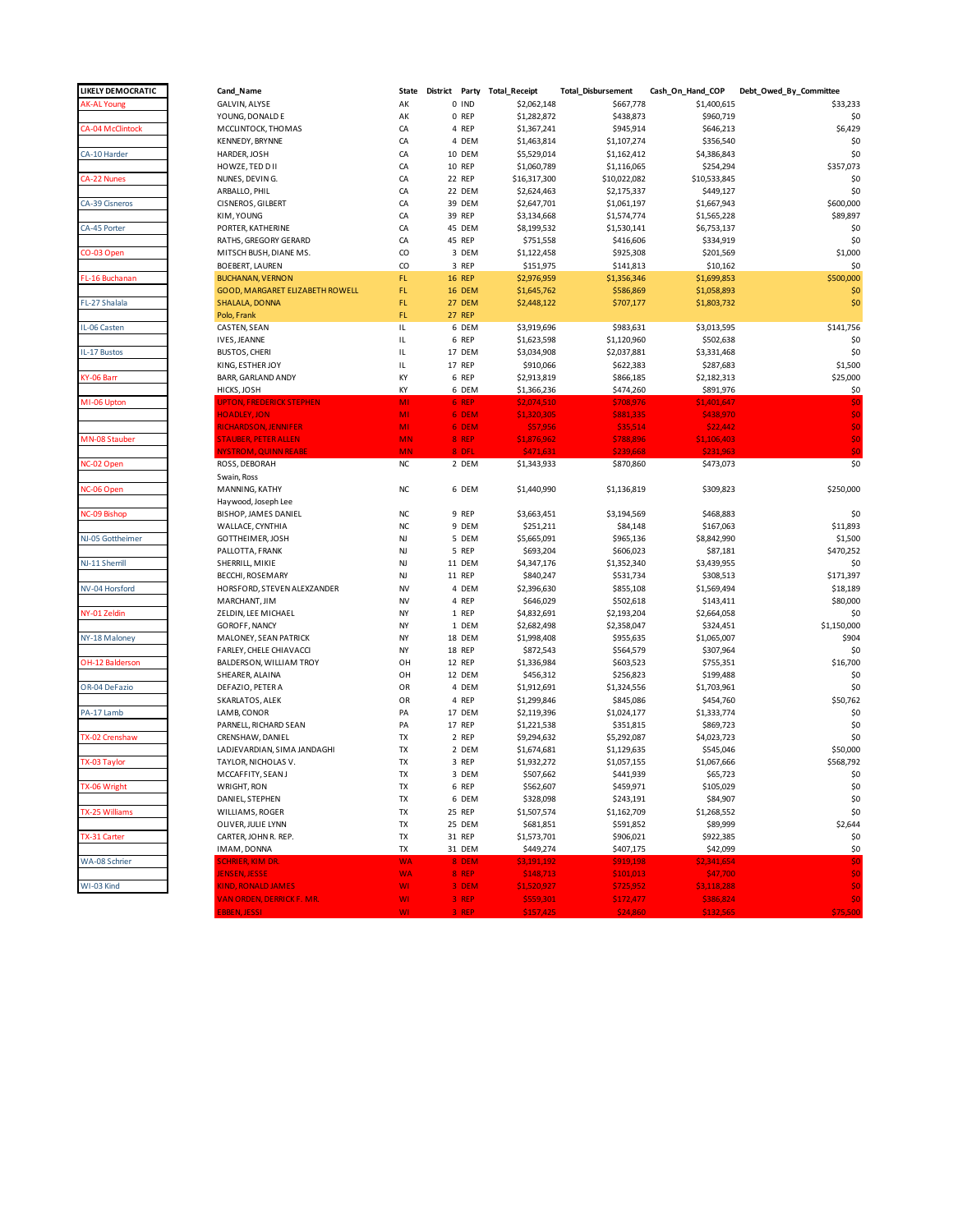|                                 |           |                   |                |                               |                  |              | Dept Outed BY Committee |
|---------------------------------|-----------|-------------------|----------------|-------------------------------|------------------|--------------|-------------------------|
|                                 |           |                   |                |                               |                  |              |                         |
|                                 |           |                   |                |                               |                  |              |                         |
|                                 |           |                   |                |                               |                  |              |                         |
|                                 |           |                   |                |                               |                  |              |                         |
|                                 |           |                   |                |                               |                  |              |                         |
| Cana Name                       | State     | District<br>Party | Total Receipt  | Total Disputsement            | Cash On Hand Cop |              | Coverage End Date       |
|                                 |           |                   |                |                               |                  |              |                         |
| GALVIN, ALYSE                   | AK        | 0 IND             | \$2,062,147.82 | \$667,778.04                  | \$1,400,614.87   | \$33,232.65  | 6/30/20                 |
| YOUNG, DONALD E                 | AK        | 0 REP             | \$1,282,872.23 | \$438,873.43                  | \$960,718.92     | \$0.00       | 6/30/20                 |
| CARL, JERRY LEE, JR             | <b>AL</b> | 1 REP             | \$1,742,352.10 | \$1,670,656.88                | \$71,695.22      | \$567,000.00 | 6/30/20                 |
| HIGHTOWER, BILL                 | <b>AL</b> | 1 REP             |                | \$1,254,205.09 \$1,201,798.87 | \$52,406.22      | \$0.00       | 6/30/20                 |
| MOORE, FELIX BARRY              | <b>AL</b> | 2 REP             | \$493,678.00   | \$395,752.61                  | \$102,853.06     | \$266,850.44 | 6/30/20                 |
| COLEMAN, JEFF                   | <b>AL</b> | 2 REP             |                | \$2,390,880.83 \$2,313,061.74 | \$77,819.09      | \$368,899.98 | 6/30/20                 |
| ROGERS, MICHAEL                 | <b>AL</b> | 3 REP             | \$870,578.51   | \$810,582.20                  | \$587,682.34     | \$0.00       | 6/30/20                 |
| ADERHOLT, ROBERT B. REP.        | <b>AL</b> | 4 REP             | \$829,785.56   | \$631,222.17                  | \$914,303.75     | \$0.00       | 6/30/20                 |
| BROOKS, MO                      | <b>AL</b> | 5 REP             | \$367,009.79   | \$201,517.31                  | \$857,673.99     | \$0.00       | 6/30/20                 |
| PALMER, GARY                    | <b>AL</b> | 6 REP             | \$687,045.14   | \$590,625.42                  | \$468,971.00     | \$0.00       | 6/30/20                 |
| SEWELL, TERRI A.                | <b>AL</b> | 7 DEM             |                | \$1,605,840.65 \$1,256,690.58 | \$1,920,422.45   | \$0.00       | 6/30/20                 |
| <b>CRAWFORD, ERIC ALAN RICK</b> | <b>AR</b> | 1 REP             | \$769,901.02   | \$658,067.28                  | \$423,258.26     | \$0.00       | 6/30/20                 |
| HILL, JAMES FRENCH              | <b>AR</b> | 2 REP             | \$1,945,710.25 | \$536,865.73                  | \$1,455,625.15   | \$0.00       | 6/30/20                 |
| ELLIOTT, JOYCE ANN SENATOR      | AR        | 2 DEM             | \$1,050,501.58 | \$331,231.72                  | \$719,269.86     | \$10,000.00  | 6/30/20                 |
| WOMACK, STEVE                   | AR        | 3 REP             | \$701,102.62   | \$513,780.30                  | \$1,346,541.11   | \$0.00       | 6/30/20                 |
| <b>WILLIAMS, CELESTE SARENE</b> | AR        | 3 DEM             | \$221,199.85   | \$163,594.82                  | \$57,605.03      | \$0.00       | 6/30/20                 |
| <b>WESTERMAN, BRUCE</b>         | AR        | 4 REP             | \$988,220.66   | \$510,687.13                  | \$1,149,143.08   | \$0.00       | 6/30/20                 |
| O'HALLERAN, TOM                 | <b>AZ</b> | 1 DEM             | \$2,052,254.09 | \$685,733.93                  | \$1,372,452.11   | \$0.00       | 6/30/20                 |
| SHEDD, TIFFANY                  | <b>AZ</b> | 1 REP             | \$607,920.48   | \$364,005.64                  | \$247,348.30     | \$295,140.37 | 6/30/20                 |
| PUTZOVA, EVA                    | <b>AZ</b> | 1 DEM             | \$325,929.81   | \$220,207.29                  | \$105,804.86     | \$0.00       | 6/30/20                 |
| REIDHEAD, NOLAN QUINN MR        | AZ        | 1 REP             | \$111,039.69   | \$98,377.42                   | \$12,662.27      | \$15,000.00  | 6/30/20                 |
| <b>KIRKPATRICK, ANN</b>         | <b>AZ</b> | 2 DEM             | \$1,458,571.27 | \$777,311.09                  | \$753,451.43     | \$0.00       | 6/30/20                 |
| RUDEN, NORAN ERIC               | <b>AZ</b> | 2 REP             | \$276,096.60   | \$189,676.27                  | \$86,420.33      | \$100,000.00 | 6/30/20                 |
| <b>MARTIN, BRANDON RAY</b>      | AZ        | 2 REP             | \$182,193.73   | \$144,545.64                  | \$37,648.09      | \$0.00       | 6/30/20                 |
| GRIJALVA, RAUL M                | AZ        | 3 DEM             | \$610,918.91   | \$408,898.56                  | \$240,176.09     | \$4,015.59   | 6/30/20                 |
| GOSAR, PAUL DR.                 | AZ        | 4 REP             | \$388,599.65   | \$271,109.91                  | \$238,689.32     | \$0.00       | 6/30/20                 |
| DISANTO, DELINA                 | <b>AZ</b> | 4 DEM             | \$30,750.85    | \$28,276.22                   | \$11,038.82      | \$34,504.93  | 6/30/20                 |
| WARD, ANNE MARIE                | AZ        | 4 REP             | \$74,108.08    | \$63,171.27                   | \$10,936.81      | \$56,744.27  | 6/30/20                 |
| BIGGS, ANDY MR.                 | AZ        | 5 REP             | \$933,665.84   | \$667,489.93                  | \$551,421.42     | \$55,000.00  | 6/30/20                 |
| TIPIRNENI, HIRAL VYAS           | AZ        | 6 DEM             | \$2,400,998.39 | \$850,276.19                  | \$1,651,323.94   | \$70,000.00  | 6/30/20                 |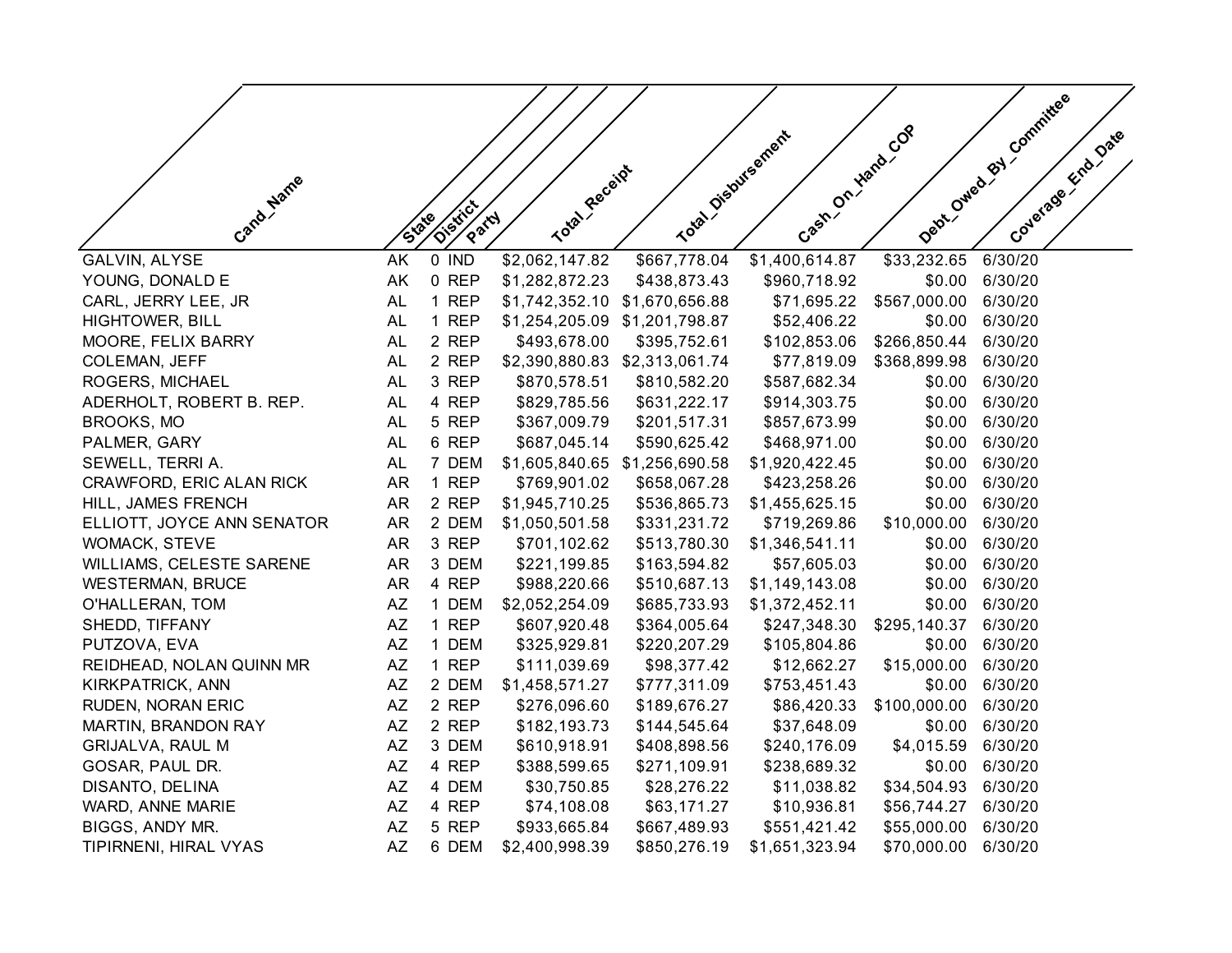| SCHWEIKERT, DAVID S.       | AZ        | 6 REP         | \$1,298,032.77            | \$1,105,603.74                | \$236,661.52   | \$111,202.40 | 6/30/20 |
|----------------------------|-----------|---------------|---------------------------|-------------------------------|----------------|--------------|---------|
| MALIK, ANITA               | AZ        | 6 DEM         | \$233,285.99              | \$174,198.35                  | \$65,283.12    | \$0.00       | 6/30/20 |
| <b>GENTLES, KARL E</b>     | <b>AZ</b> | 6 DEM         | \$212,104.80              | \$195,122.45                  | \$16,982.35    | \$0.00       | 6/30/20 |
| GALLEGO, RUBEN             | AZ        | 7 DEM         | \$1,372,404.98            | \$861,130.36                  | \$970,452.48   | \$0.00       | 6/30/20 |
| LESKO, DEBBIE              | <b>AZ</b> | 8 REP         | \$1,023,745.74            | \$535,145.13                  | \$559,441.28   | \$0.00       | 6/30/20 |
| MUSCATO, MICHAEL ARCHANGEL | <b>AZ</b> | 8 DEM         | \$203,431.04              | \$161,000.11                  | \$42,430.93    | \$18,000.00  | 6/30/20 |
| STANTON, GREG              | <b>AZ</b> | 9 DEM         | \$1,358,037.49            | \$601,407.91                  | \$801,014.97   | \$0.00       | 6/30/20 |
| TUTORA, NICHOLAS           | <b>AZ</b> | 9 REP         | \$54,051.00               | \$14,152.12                   | \$36,332.76    | \$45,500.00  | 6/30/20 |
| LAMALFA, DOUG              | CA        | 1 REP         | \$834,972.74              | \$309,096.25                  | \$552,507.44   | \$641.20     | 6/30/20 |
| DENNEY, AUDREY             | CA        | 1 DEM         | \$1,322,031.82            | \$802,724.54                  | \$519,799.77   | \$0.00       | 6/30/20 |
| HUFFMAN, JARED             | CA        | 2 DEM         | \$628,012.34              | \$561,602.86                  | \$887,185.92   | \$875.00     | 6/30/20 |
| <b>GARAMENDI, JOHN</b>     | CA        | 3 DEM         | \$793,644.95              | \$567,380.02                  | \$950,641.33   | \$0.00       | 6/30/20 |
| HAMILTON, TAMIKA           | CA        | 3 REP         | \$146,236.40              | \$121,198.91                  | \$25,037.49    | \$100.00     | 6/30/20 |
| FEUCHT, J.C. SEAN          | CA        | 3 REP         | \$333,293.94              | \$312,479.79                  | \$20,814.15    | \$0.00       | 6/30/20 |
| MCCLINTOCK, THOMAS         | CA        | 4 REP         | \$1,367,240.89            | \$945,913.70                  | \$646,213.46   | \$6,429.25   | 6/30/20 |
| <b>KENNEDY, BRYNNE</b>     | CA        | 4 DEM         | \$1,463,813.96            | \$1,107,273.74                | \$356,540.22   | \$0.00       | 6/30/20 |
| THOMPSON, MIKE MR.         | CA        | 5 DEM         | \$1,623,478.92            | \$1,595,764.04                | \$1,588,501.06 | \$6,757.96   | 6/30/20 |
| <b>MATSUI, DORIS</b>       | CA        | 6 DEM         | \$793,272.75              | \$779,940.48                  | \$336,667.45   | \$0.00       | 6/30/20 |
| <b>BERA, AMERISH</b>       | CA        | 7 DEM         | \$1,420,562.94            | \$851,424.03                  | \$1,893,852.34 | \$272,800.00 | 6/30/20 |
| <b>BUBSER, CHRISTINE</b>   | CA        | 8 DEM         | \$1,149,155.32            | \$824,122.95                  | \$325,032.37   | \$0.00       | 6/30/20 |
| OBERNOLTE, JAY             | CA        | 8 REP         | \$1,617,842.11            | \$1,316,957.12                | \$300,884.99   | \$531,522.14 | 6/30/20 |
| MCNERNEY, GERALD MARK      | CA        | 9 DEM         | \$876,102.01              | \$556,054.72                  | \$488,805.11   | \$2,954.15   | 6/30/20 |
| HARDER, JOSH               | CA        | 10 DEM        | \$5,529,014.35            | \$1,162,412.21                | \$4,386,842.80 | \$0.00       | 6/30/20 |
| DENHAM, JEFF               |           | CA 10 REP     | \$48,330.59               | \$89,946.08                   | \$263,951.58   | \$0.00       | 6/30/20 |
| HOWZE, TED D II            |           | CA 10 REP     |                           | \$1,060,788.57 \$1,116,064.88 | \$254,294.34   | \$357,072.77 | 6/30/20 |
| DESAULNIER, MARK           |           | CA 11 DEM     | \$415,931.53              | \$281,525.61                  | \$445,936.38   | \$0.00       | 6/30/20 |
| SHARMA, NISHA              |           | CA 11 REP     | \$81,372.10               | \$53,599.26                   | \$27,772.84    | \$11,000.00  | 6/30/20 |
| PELOSI, NANCY              |           |               | CA 12 DEM \$14,445,037.90 | \$8,974,472.10                | \$6,475,383.62 | \$0.00       | 6/30/20 |
| <b>BUTTAR, SHAHID</b>      |           | CA 12 DEM     | \$1,136,390.15            | \$898,798.21                  | \$237,600.01   | \$27,941.51  | 6/30/20 |
| LEE, BARBARA               |           | CA 13 DEM     | \$1,344,188.60            | \$1,181,960.21                | \$294,531.83   | \$4,401.75   | 6/30/20 |
| SPEIER, JACKIE             |           | CA 14 DEM     | \$595,210.67              | \$592,934.58                  | \$1,758,712.55 | \$4,051.00   | 6/30/20 |
| SWALWELL, ERIC MICHAEL     |           | CA 15 DEM     | \$2,152,759.51            | \$3,489,064.47                | \$336,688.94   | \$0.00       | 6/30/20 |
| COOKINGHAM, KEVIN          | CA        | <b>16 REP</b> | \$126,682.74              | \$101,812.68                  | \$24,870.06    | \$10,715.00  | 6/30/20 |
| KHANNA, ROHIT              | CA        | 17 DEM        |                           | \$3,130,974.25 \$1,793,151.20 | \$2,216,426.57 | \$89,348.30  | 6/30/20 |
| <b>TANDON, RITESH</b>      | CA        | <b>17 REP</b> | \$85,738.22               | \$56,657.96                   | \$29,080.26    | \$13,280.01  | 6/30/20 |
| ESHOO, ANNA G              |           | CA 18 DEM     |                           | \$1,682,555.54 \$1,317,549.80 | \$862,053.31   | \$374.85     | 6/30/20 |
| <b>KUMAR, RISHI</b>        | CA        | 18 DEM        | \$431,833.14              | \$421,138.06                  | \$10,695.08    | \$95,000.00  | 6/30/20 |
| LOFGREN, ZOE               |           | CA 19 DEM     | \$1,471,361.51            | \$1,423,630.72                | \$1,184,412.59 | \$0.00       | 6/30/20 |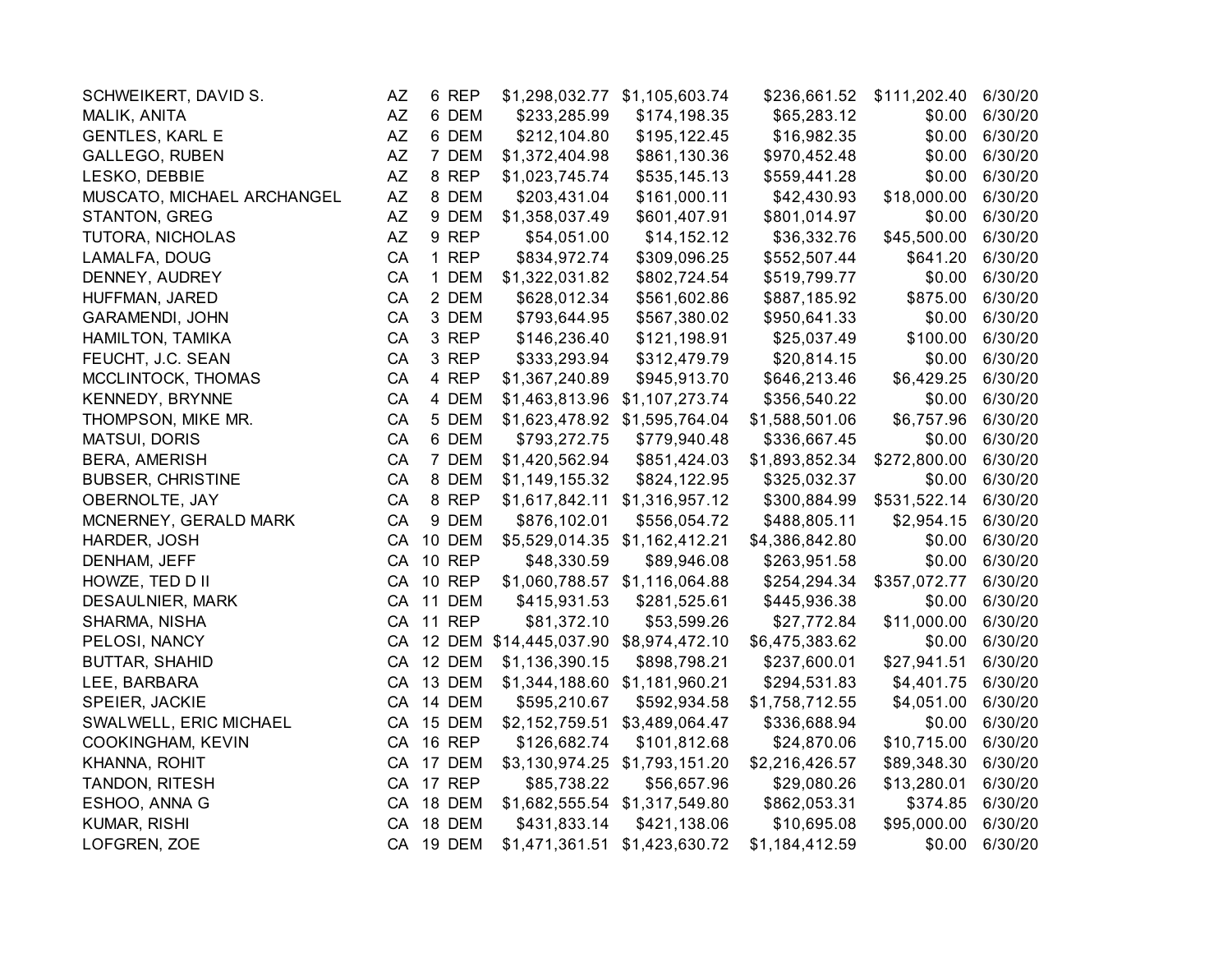| PANETTA, JIMMY           |  | CA 20 DEM |                               | \$1,351,524.69 \$1,351,738.70 | \$757,919.67                   | \$0.00       | 6/30/20 |
|--------------------------|--|-----------|-------------------------------|-------------------------------|--------------------------------|--------------|---------|
| COSTA, JIM MR.           |  | CA 20 DEM | \$1,683,214.93                | \$1,365,732.34                | \$427,372.90                   | \$799.16     | 6/30/20 |
| COX, TERRENCE JOHN (TJ)  |  | CA 21 DEM | \$3,200,254.84                | \$1,286,070.71                | \$1,968,975.24                 | \$0.00       | 6/30/20 |
| VALADAO, DAVID           |  | CA 21 REP | \$2,438,214.64                | \$705,089.17                  | \$1,812,043.56                 | \$0.00       | 6/30/20 |
| NUNES, DEVIN G.          |  | CA 22 REP | \$16,317,299.81 ############# |                               | \$10,533,844.88                | \$0.00       | 6/30/20 |
| ARBALLO, PHIL            |  | CA 22 DEM | \$2,624,463.43                | \$2,175,336.56                | \$449,126.87                   | \$0.00       | 6/30/20 |
| MCCARTHY, KEVIN          |  | CA 23 REP | \$16,848,452.66 ############# |                               | \$6,263,266.43                 | \$77,732.23  | 6/30/20 |
| MANGONE, KIM             |  | CA 23 DEM | \$492,038.62                  | \$208,395.53                  | \$283,643.09                   | \$3,808.42   | 6/30/20 |
| CARBAJAL, SALUD O.       |  | CA 24 DEM | \$1,690,368.05                | \$726,370.87                  | \$1,698,487.53                 | \$0.00       | 6/30/20 |
| CALDWELL, JAMES ANDREW   |  | CA 24 REP | \$795,372.17                  | \$564,451.98                  | \$230,920.19                   | \$0.00       | 6/30/20 |
| <b>GARCIA, MICHAEL</b>   |  | CA 25 REP | \$4,471,031.70                | \$3,732,639.64                | \$738,392.06                   | \$322,792.77 | 6/30/20 |
| SMITH, CHRISTY           |  | CA 25 DEM | \$3,464,305.63                | \$3,061,453.54                | \$402,852.09                   | \$0.00       | 6/30/20 |
| UNDERWOOD JACOBS, ANGELA |  | CA 25 REP | \$262,704.65                  | \$201,094.19                  | \$61,610.46                    | \$0.00       | 6/30/20 |
| <b>BROWNLEY, JULIA</b>   |  | CA 26 DEM | \$1,473,236.87                | \$1,008,119.92                | \$2,916,529.35                 | \$0.00       | 6/30/20 |
| KENNEDY, RONDA           |  | CA 26 REP | \$174,906.97                  | \$72,891.47                   | \$100,971.70                   | \$13,667.21  | 6/30/20 |
| CHU, JUDY                |  | CA 27 DEM | \$794,797.86                  | \$745,543.20                  | \$2,573,616.12                 | \$0.00       | 6/30/20 |
| SCHIFF, ADAM             |  |           | CA 28 DEM \$12,350,322.37     |                               | \$6,217,904.22 \$10,846,998.35 | \$0.00       | 6/30/20 |
| EARLY, ERIC              |  | CA 28 REP | \$1,477,895.00                | \$999,817.69                  | \$478,077.31                   | \$34,404.50  | 6/30/20 |
| CARDENAS, TONY           |  | CA 29 DEM | \$946,473.09                  | \$754,592.65                  | \$517,160.15                   | \$0.00       | 6/30/20 |
| SHERMAN, BRAD            |  | CA 30 DEM | \$962,191.14                  | \$830,468.98                  | \$2,354,795.23                 | \$253.40     | 6/30/20 |
| <b>AGUILAR, PETE</b>     |  | CA 31 DEM |                               | \$1,889,653.72 \$1,453,990.25 | \$1,660,944.11                 | \$0.00       | 6/30/20 |
| GIBBONEY, AGNES          |  | CA 31 REP | \$92,462.93                   | \$47,639.47                   | \$44,823.46                    | \$100.00     | 6/30/20 |
| NAPOLITANO, GRACE        |  | CA 32 DEM | \$357,774.44                  | \$189,392.30                  | \$474,332.83                   | \$2,636.17   | 6/30/20 |
| LIEU, TED                |  | CA 33 DEM |                               | \$1,276,266.64 \$1,255,901.30 | \$1,885,366.33                 | \$0.00       | 6/30/20 |
| GOMEZ, JIMMY             |  | CA 34 DEM | \$946,179.08                  | \$392,392.81                  | \$910,451.45                   | \$6,400.77   | 6/30/20 |
| KIM, DAVID               |  | CA 34 DEM | \$81,202.70                   | \$57,718.58                   | \$23,484.12                    | \$15,090.98  | 6/30/20 |
| <b>TORRES, NORMA</b>     |  | CA 35 DEM | \$486,652.24                  | \$371,065.16                  | \$333,112.14                   | \$2,003.50   | 6/30/20 |
| CARGILE, MIKE            |  | CA 35 REP | \$16,138.00                   | \$5,324.35                    | \$10,813.65                    | \$1,123.21   | 6/30/20 |
| RUIZ, RAUL DR.           |  | CA 36 DEM | \$1,843,543.69                | \$1,217,412.20                | \$2,272,122.27                 | \$0.00       | 6/30/20 |
| <b>BASS, KAREN</b>       |  | CA 37 DEM | \$1,592,308.44                | \$888,438.74                  | \$1,016,209.07                 | \$0.00       | 6/30/20 |
| WEBBER, ERROL MR.        |  | CA 37 REP | \$29,433.54                   | \$19,241.86                   | \$10,190.40                    | \$8,165.27   | 6/30/20 |
| SANCHEZ, LINDA           |  | CA 38 DEM | \$878,898.93                  | \$659,138.23                  | \$954,900.85                   | \$0.00       | 6/30/20 |
| <b>CISNEROS, GILBERT</b> |  | CA 39 DEM | \$2,647,701.48                | \$1,061,197.06                | \$1,667,943.24                 | \$600,000.00 | 6/30/20 |
| KIM, YOUNG               |  | CA 39 REP | \$3,134,667.61                | \$1,574,773.63                | \$1,565,228.12                 | \$89,897.41  | 6/30/20 |
| CHEN, JAY                |  | CA 39 DEM | \$0.00                        | \$990.00                      | \$73,725.55                    | \$0.00       | 6/30/20 |
| ROYBAL-ALLARD, LUCILLE   |  | CA 40 DEM | \$582,399.91                  | \$518,173.10                  | \$104,357.95                   | \$0.00       | 6/30/20 |
| TAKANO, MARK             |  | CA 41 DEM | \$817,148.57                  | \$704,273.14                  | \$205,878.37                   | \$0.00       | 6/30/20 |
| SMITH, AJA               |  | CA 41 REP | \$171,756.29                  | \$112,925.41                  | \$59,097.74                    | \$750.00     | 6/30/20 |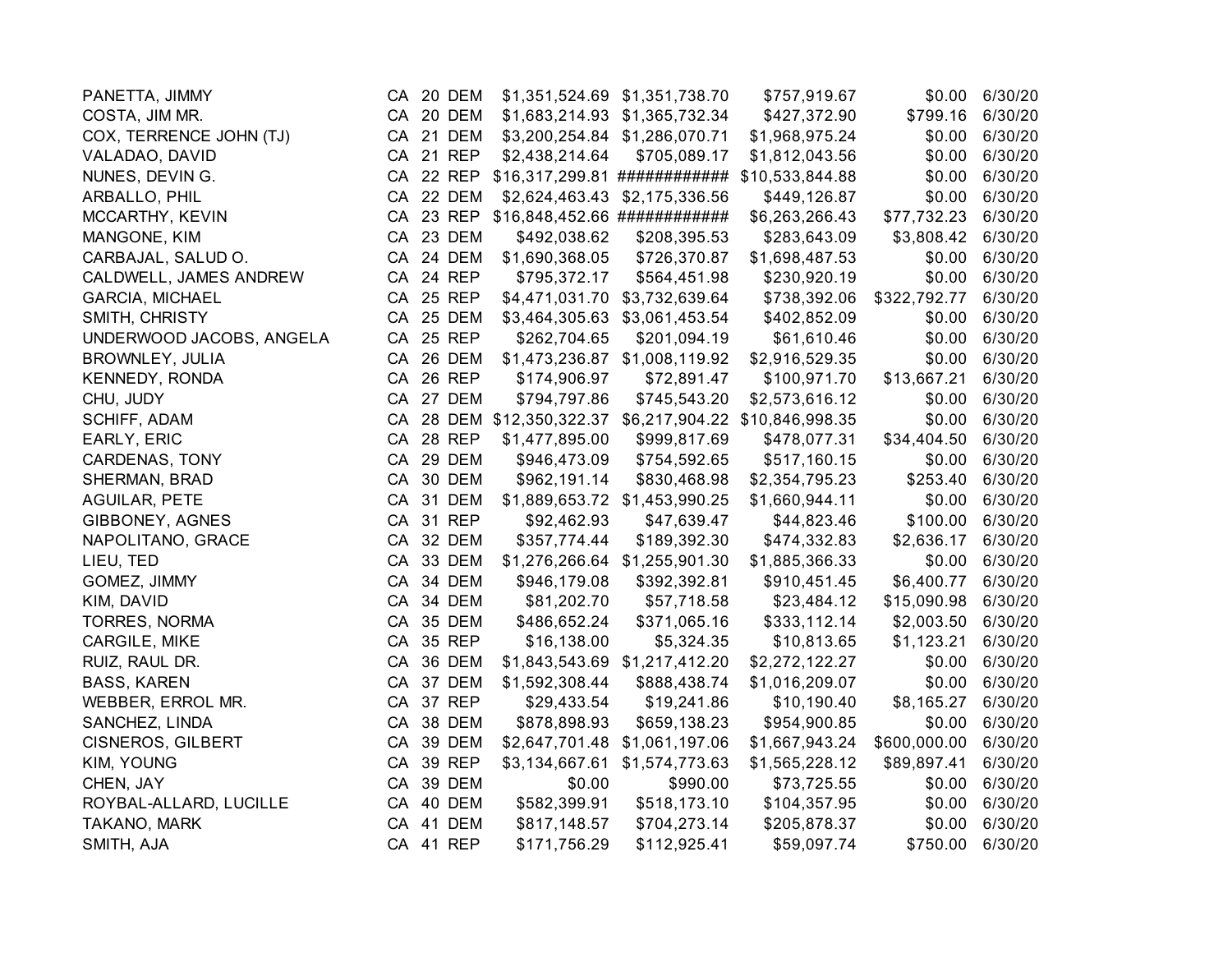| CALVERT, KEN             |           | CA 42 REP | \$1,101,055.26 | \$880,329.33                  | \$738,625.96   | \$2,370.50   | 6/30/20 |
|--------------------------|-----------|-----------|----------------|-------------------------------|----------------|--------------|---------|
| WATERS, MAXINE           |           | CA 43 DEM | \$1,193,330.74 | \$905,692.69                  | \$716,197.23   | \$69,203.21  | 6/30/20 |
| COLLINS, JOE             |           | CA 43 REP | \$3,165,012.88 | \$2,832,120.49                | \$332,892.39   | \$500.00     | 6/30/20 |
| NAVARRO, OMAR            |           | CA 43 REP | \$602,714.71   | \$760,199.33                  | \$10,610.32    | \$3,807.82   | 6/30/20 |
| <b>BARRAGAN, NANETTE</b> |           | CA 44 DEM | \$855,634.75   | \$579,480.98                  | \$867,019.42   | \$0.00       | 6/30/20 |
| PORTER, KATHERINE        |           | CA 45 DEM |                | \$8,199,531.54 \$1,530,141.17 | \$6,753,136.90 | \$0.00       | 6/30/20 |
| RATHS, GREGORY GERARD    | CA        | 45 REP    | \$751,558.12   | \$416,606.09                  | \$334,919.43   | \$0.00       | 6/30/20 |
| FORDE, BRIAN             |           | CA 45 DEM | \$954.00       | \$5,453.71                    | \$223,072.91   | \$0.00       | 6/30/20 |
| CORREA, LOU              |           | CA 46 DEM | \$882,122.31   | \$413,618.63                  | \$1,072,196.72 | \$7,093.59   | 6/30/20 |
| LOWENTHAL, ALAN          |           | CA 47 DEM | \$498,583.18   | \$594,593.03                  | \$474,062.64   | \$6,549.00   | 6/30/20 |
| WEST, AMY PHAN           |           | CA 47 REP | \$39,395.98    | \$13,291.81                   | \$26,104.17    | \$0.00       | 6/30/20 |
| ROUDA, HARLEY E JR       |           | CA 48 DEM | \$3,907,670.37 | \$1,324,381.29                | \$2,858,953.33 | \$0.00       | 6/30/20 |
| STEEL, MICHELLE          |           | CA 48 REP | \$3,374,450.60 | \$1,300,267.99                | \$2,074,182.61 | \$22,519.62  | 6/30/20 |
| LEVIN, MIKE              |           | CA 49 DEM |                | \$2,953,603.22 \$1,896,210.08 | \$1,615,452.61 | \$5,000.00   | 6/30/20 |
| MARYOTT, BRIAN L MR      |           | CA 49 REP | \$1,751,228.69 | \$1,548,165.91                | \$212,820.60   | \$220,958.98 | 6/30/20 |
| CAMPA-NAJJAR, AMMAR      |           | CA 50 DEM | \$3,043,704.60 | \$2,156,570.43                | \$890,124.29   | \$135,301.64 | 6/30/20 |
| ISSA, DARRELL            |           | CA 50 REP | \$8,221,308.08 | \$7,705,662.97                | \$515,645.11   | \$808,389.62 | 6/30/20 |
| DEMAIO, CARL             |           | CA 50 REP | \$3,056,395.11 | \$3,039,670.93                | \$16,724.18    | \$350,000.00 | 6/30/20 |
| ABED, SAM                |           | CA 50 REP | \$35,248.00    | \$21,464.60                   | \$13,783.40    | \$0.00       | 6/30/20 |
| VARGAS, JUAN CARLOS      |           | CA 51 DEM | \$549,255.53   | \$532,404.38                  | \$88,527.08    | \$531.88     | 6/30/20 |
| PETERS, SCOTT            |           | CA 52 DEM |                | \$1,515,380.19 \$1,318,118.51 | \$1,998,438.12 | \$170,760.12 | 6/30/20 |
| DEBELLO, JAMES           |           | CA 52 REP | \$308,945.00   | \$261,438.94                  | \$47,506.06    | \$58,321.01  | 6/30/20 |
| GOMEZ, GEORGETTE         |           | CA 53 DEM | \$1,168,600.61 | \$904,097.76                  | \$264,502.85   | \$103,650.90 | 6/30/20 |
| JACOBS, SARA             |           | CA 53 DEM | \$3,574,043.86 | \$3,435,644.61                | \$138,399.25   | \$0.00       | 6/30/20 |
| DEGETTE, DIANA L         | CO        | 1 DEM     | \$862,780.79   | \$762,583.53                  | \$253,674.85   | \$0.00       | 6/30/20 |
| DURAN, CRISANTA DESIRAE  | CO        | 1 DEM     | \$176,499.60   | \$121,855.93                  | \$54,643.67    | \$0.00       | 6/30/20 |
| NEGUSE, JOSEPH           | CO        | 2 DEM     | \$963,307.92   | \$312,839.64                  | \$865,249.76   | \$0.00       | 6/30/20 |
| TIPTON, SCOTT R.         | CO        | 3 REP     | \$1,282,635.30 | \$588,294.12                  | \$725,198.45   | \$0.00       | 6/30/20 |
| MITSCH BUSH, DIANE MS.   | CO        | 3 DEM     | \$1,122,457.55 | \$925,308.26                  | \$201,568.86   | \$1,000.00   | 6/30/20 |
| IACINO, JAMES            | CO        | 3 DEM     | \$977,750.16   | \$881,907.72                  | \$95,842.44    | \$50,000.00  | 6/30/20 |
| <b>BOEBERT, LAUREN</b>   | CO        | 3 REP     | \$151,974.92   | \$141,812.92                  | \$10,162.00    | \$0.00       | 6/30/20 |
| <b>BUCK, KENNETH R</b>   | CO        | 4 REP     | \$304,825.82   | \$294,858.89                  | \$361,043.05   | \$0.00       | 6/30/20 |
| MCCORKLE, ISAAC IAN      | CO        | 4 DEM     | \$126,504.45   | \$37,547.95                   | \$88,956.50    | \$10,000.00  | 6/30/20 |
| LAMBORN, DOUGLAS         | CO        | 5 REP     | \$433,347.36   | \$245,585.81                  | \$404,837.16   | \$0.00       | 6/30/20 |
| CROW, JASON              | CO        | 6 DEM     | \$2,937,040.58 | \$862,497.77                  | \$2,119,853.26 | \$0.00       | 6/30/20 |
| HOUSE, STEVEN            | CO        | 6 REP     | \$808,896.91   | \$383,896.67                  | \$425,000.24   | \$40,000.00  | 6/30/20 |
| PERLMUTTER, EDWIN G      | CO        | 7 DEM     | \$1,083,628.13 | \$948,287.71                  | \$896,256.15   | \$0.00       | 6/30/20 |
| LARSON, JOHN B           | <b>CT</b> | 1 DEM     | \$1,008,168.64 | \$904,485.12                  | \$472,511.57   | \$11,992.27  | 6/30/20 |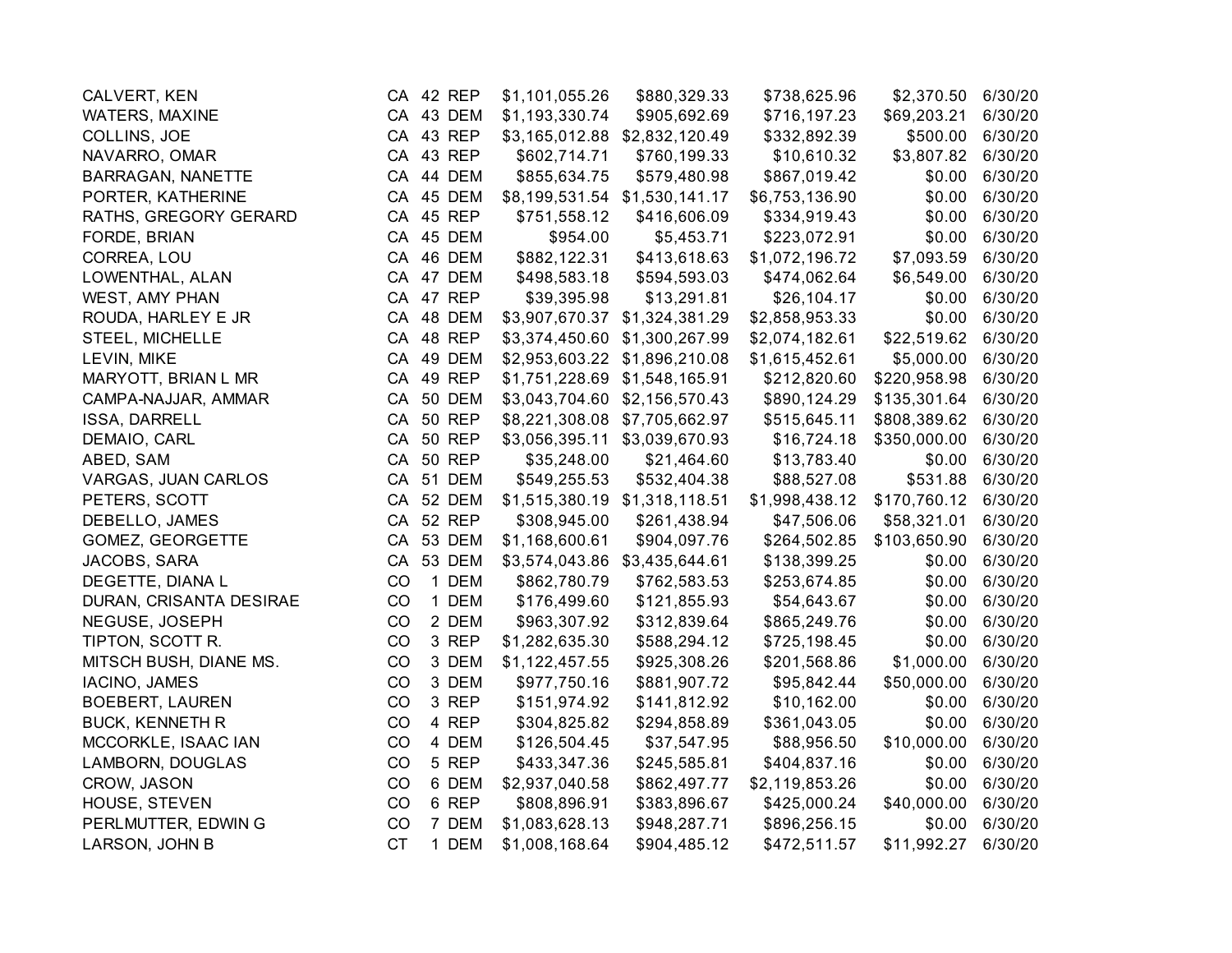| COURTNEY, JOSEPH D                 | <b>CT</b> | 2 DEM | \$684,125.89   | \$405,671.07   | \$1,028,896.06 | \$0.00        | 6/30/20 |
|------------------------------------|-----------|-------|----------------|----------------|----------------|---------------|---------|
| <b>GILMER, THOMAS M</b>            | <b>CT</b> | 2 REP | \$75,887.40    | \$36,411.70    | \$39,525.70    | \$5,000.00    | 6/30/20 |
| ANDERSON, JUSTIN                   | <b>CT</b> | 2 REP | \$51,193.62    | \$14,333.17    | \$36,860.45    | \$38,385.00   | 6/30/20 |
| STREICKER, MARGARET                | <b>CT</b> | 3 REP | \$648,226.54   | \$191,783.00   | \$456,443.54   | \$350,000.00  | 6/30/20 |
| DELAURO, ROSA L                    | <b>CT</b> | 3 DEM | \$1,062,413.00 | \$791,251.58   | \$287,525.36   | \$0.00        | 6/30/20 |
| HIMES, JIM                         | <b>CT</b> | 4 DEM | \$1,067,239.62 | \$930,669.95   | \$2,526,862.74 | \$0.00        | 6/30/20 |
| HAYES, JAHANA                      | <b>CT</b> | 5 DEM | \$1,332,478.14 | \$698,242.38   | \$1,190,702.73 | \$0.00        | 6/30/20 |
| SULLIVAN, DAVID XAVIER             | <b>CT</b> | 5 REP | \$234,859.90   | \$126,115.53   | \$108,744.37   | \$25,434.68   | 6/30/20 |
| NORTON, ELEANOR HOLMES             | <b>DC</b> | 0 DEM | \$252,998.98   | \$254,563.22   | \$68,000.51    | \$0.00        | 6/30/20 |
| <b>BLUNT ROCHESTER, LISA</b>       | <b>DE</b> | 0 DEM | \$1,065,323.25 | \$860,161.20   | \$450,344.13   | \$310,600.00  | 6/30/20 |
| MURPHY, LEE                        | <b>DE</b> | 0 REP | \$49,755.58    | \$34,581.75    | \$15,889.06    | \$0.00        | 6/30/20 |
| GAETZ, MATT                        | <b>FL</b> | 1 REP | \$2,540,326.80 | \$1,773,763.81 | \$908,524.76   | \$0.00        | 6/30/20 |
| EHR, PHILLIP CHARLES               | <b>FL</b> | 1 DEM | \$682,634.57   | \$327,597.75   | \$355,036.82   | \$0.00        | 6/30/20 |
| DUNN, NEAL PATRICK MD, FACS        | FL        | 2 REP | \$402,987.33   | \$346,579.47   | \$442,562.01   | \$296,850.00  | 6/30/20 |
| ST. GEORGE, JAMES                  | <b>FL</b> | 3 REP | \$908,309.97   | \$272,696.18   | \$635,613.79   | \$600,000.00  | 6/30/20 |
| SAPP, JUDSON                       | <b>FL</b> | 3 REP | \$746,103.01   | \$259,778.76   | \$486,557.11   | \$569,587.58  | 6/30/20 |
| CAMMACK, KAT                       | FL        | 3 REP | \$461,892.66   | \$132,667.67   | \$329,224.99   | \$20,000.00   | 6/30/20 |
| CHASE, TODD                        | FL.       | 3 REP | \$313,920.71   | \$125,422.97   | \$188,497.74   | \$0.00        | 6/30/20 |
| WELLS, AMY POPE                    | FL        | 3 REP | \$208,880.94   | \$68,409.33    | \$140,471.61   | \$116,801.79  | 6/30/20 |
| ROLLINS, GAVIN                     | FL        | 3 REP | \$173,922.00   | \$45,761.04    | \$128,160.96   | \$50,000.00   | 6/30/20 |
| CHAMBERLIN, RYAN MR.               | FL        | 3 REP | \$151,253.40   | \$84,446.76    | \$66,806.64    | \$0.00        | 6/30/20 |
| ENGELBRECHT, CHARLES WILLIAM MR FL |           | 3 REP | \$68,530.00    | \$31,742.28    | \$36,787.72    | \$51,100.00   | 6/30/20 |
| RUTHERFORD, JOHN                   | FL        | 4 REP | \$693,991.12   | \$358,686.62   | \$701,030.65   | \$0.00        | 6/30/20 |
| DEEGAN, DONNA                      | <b>FL</b> | 4 DEM | \$579,302.88   | \$313,662.14   | \$265,640.74   | \$0.00        | 6/30/20 |
| LAWSON, ALFRED JR                  | <b>FL</b> | 5 DEM | \$454,380.10   | \$264,201.99   | \$204,850.37   | $-$11,105.60$ | 6/30/20 |
| WAGONER, JOHN ROGER                | <b>FL</b> | 5 REP | \$53,925.00    | \$17,040.32    | \$32,934.68    | \$4,225.00    | 6/30/20 |
| ADLER, GARY                        | <b>FL</b> | 5 REP | \$46,971.00    | \$31,299.10    | \$15,671.90    | \$20,000.00   | 6/30/20 |
| WALTZ, MICHAEL                     | FL        | 6 REP | \$1,602,604.06 | \$784,904.77   | \$869,260.70   | \$430,000.00  | 6/30/20 |
| <b>GRAYSON, ALAN MARK</b>          | FL        | 6 DEM | \$80,326.55    | \$65,370.12    | \$717,130.19   | \$0.00        | 6/30/20 |
| THRIPP, RICHARD                    | FL        | 6 DEM | \$104,955.26   | \$11,936.68    | \$93,018.58    | \$104,382.59  | 6/30/20 |
| CURTIS, CLINT                      | FL.       | 6 DEM | \$13,882.76    | \$1,652.68     | \$12,230.08    | \$9,100.00    | 6/30/20 |
| MURPHY, STEPHANIE                  | <b>FL</b> | 7 DEM | \$2,043,264.75 | \$749,379.25   | \$1,379,758.83 | \$0.00        | 6/30/20 |
| <b>VALENTIN, LEO</b>               | FL        | 7 REP | \$463,835.44   | \$133,623.77   | \$330,211.67   | \$205,331.79  | 6/30/20 |
| ZHAO, YUKONG                       | FL        | 7 REP | \$223,114.09   | \$138,838.80   | \$84,275.29    | \$20,000.00   | 6/30/20 |
| JACKSON, SEAN                      | FL        | 7 REP | \$27,375.00    | \$4,321.75     | \$23,053.25    | \$0.00        | 6/30/20 |
| <b>GOBLE, RICHARD</b>              | FL        | 7 REP | \$131,732.31   | \$121,358.59   | \$10,473.72    | \$0.00        | 6/30/20 |
| <b>GARLINGTON, WILLIAM</b>         | FL        | 7 NPA | \$10,400.00    | \$0.00         | \$10,400.00    | \$0.00        | 6/30/20 |
| POSEY, BILL                        | <b>FL</b> | 8 REP | \$633,844.20   | \$557,030.84   | \$383,343.63   | \$0.00        | 6/30/20 |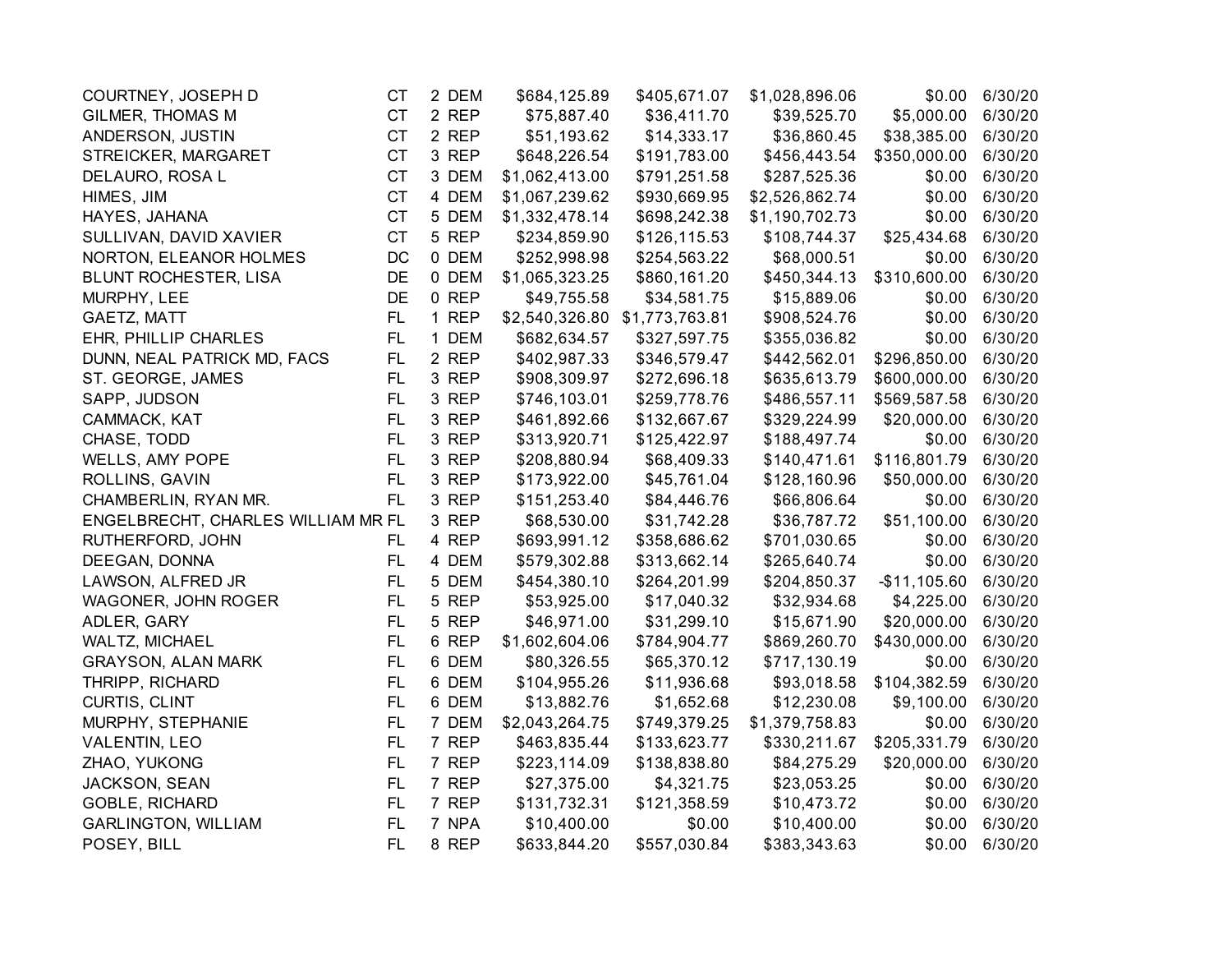| CAINE, SCOTT                        | FL        | 8 REP            | \$160,575.29   | \$91,211.83    | \$69,363.46                 | \$0.00                    | 6/30/20 |
|-------------------------------------|-----------|------------------|----------------|----------------|-----------------------------|---------------------------|---------|
| SOTO, DARREN                        | <b>FL</b> | 9 DEM            | \$712,667.75   | \$391,099.75   | \$328,086.77                | \$0.00                    | 6/30/20 |
| OLSON, WILLIAM                      | <b>FL</b> | 9 REP            | \$188,329.23   | \$159,455.77   | \$28,873.46                 | \$8,600.00                | 6/30/20 |
| DEMINGS, VALDEZ 'VAL'               | <b>FL</b> | 10 DEM           | \$1,130,817.52 | \$621,995.83   | \$595,216.59                | \$10,790.44               | 6/30/20 |
| FRANCOIS, VENNIA V.                 | <b>FL</b> | <b>10 REP</b>    | \$204,929.26   | \$109,172.03   | \$102,418.07                | \$13,847.77               | 6/30/20 |
| <b>WEBSTER, DANIEL</b>              | FL        | <b>11 REP</b>    | \$462,352.29   | \$359,488.60   | \$209,270.19                | \$5,000.00                | 6/30/20 |
| COTTRELL, DANA                      | <b>FL</b> | 11<br><b>DEM</b> | \$31,002.15    | \$14,521.12    | \$16,202.46                 | \$0.00                    | 6/30/20 |
| <b>BILIRAKIS, GUS M</b>             | <b>FL</b> | <b>12 REP</b>    | \$1,052,498.54 | \$739,944.89   | \$332,160.43                | \$0.00                    | 6/30/20 |
| CRIST, CHARLIE JOSEPH               | FL        | 13 DEM           | \$2,095,739.60 | \$642,123.05   | \$3,132,673.57              | \$48,638.28               | 6/30/20 |
| MAKKI, AMANDA                       | <b>FL</b> | <b>13 REP</b>    | \$1,067,471.69 | \$276,362.55   | \$791,109.14                | \$56,637.45               | 6/30/20 |
| PAULINA LUNA, ANNA                  | <b>FL</b> | <b>13 REP</b>    | \$783,815.88   | \$454,081.58   | \$329,734.30                | \$0.00                    | 6/30/20 |
| <b>BUCK, GEORGE WILLIAM PHD</b>     | <b>FL</b> | 13 REP           | \$893,327.20   | \$841,440.09   | \$51,895.49                 | \$18,525.88               | 6/30/20 |
| <b>BECKER, MATT</b>                 | <b>FL</b> | 13 REP           | \$84,539.03    | \$50,446.75    | \$34,092.28                 | \$0.00                    | 6/30/20 |
| CASTOR, KATHY                       | <b>FL</b> | 14 DEM           | \$588,996.01   | \$473,104.81   | \$856,294.91                | \$0.00                    | 6/30/20 |
| FRANKLIN, SCOTT MR.                 | <b>FL</b> | <b>15 REP</b>    | \$505,906.21   | \$126,561.73   | \$379,344.48                | \$313,500.00              | 6/30/20 |
| SPANO, VINCENT ROSS                 | <b>FL</b> | <b>15 REP</b>    | \$1,011,058.01 | \$663,802.21   | \$348,900.70                | \$113,517.01              | 6/30/20 |
| HATTERSLEY, ADAM ROGER              | <b>FL</b> | 15 DEM           | \$548,954.67   | \$305,599.16   | \$243,355.51                | \$0.00                    | 6/30/20 |
| COHN, ALAN MICHAEL                  | <b>FL</b> | 15 DEM           | \$497,688.76   | \$307,509.94   | \$190,178.82                | \$0.00                    | 6/30/20 |
| <b>BUCHANAN, VERNON</b>             | <b>FL</b> | <b>16 REP</b>    | \$2,976,958.75 | \$1,356,346.45 | \$1,699,852.57              | \$500,000.00              | 6/30/20 |
| GOOD, MARGARET ELIZABETH ROWEL FL   |           | 16 DEM           | \$1,645,761.56 | \$586,869.04   | \$1,058,892.52              | \$0.00                    | 6/30/20 |
| SCHNEIDER, JAN                      | FL        | 16 DEM           | \$2,300.00     | \$0.00         | \$57,088.83                 | \$135,578.50              | 6/30/20 |
| STEUBE, GREG                        | FL.       | <b>17 REP</b>    | \$492,251.68   | \$424,756.74   | \$252,563.37                | \$0.00                    | 6/30/20 |
| MAST, BRIAN                         | <b>FL</b> | <b>18 REP</b>    | \$3,590,147.78 | \$1,980,983.22 | \$1,776,657.18              | \$0.00                    | 6/30/20 |
| KEITH, PAMELA M.                    | <b>FL</b> | 18 DEM           | \$185,190.18   | \$48,736.60    | \$136,453.58                | \$3,000.00                | 6/30/20 |
| VAZQUEZ, OSVALDO                    | <b>FL</b> | 18 DEM           | \$410,882.37   | \$320,908.71   | \$89,973.66                 | \$0.00                    | 6/30/20 |
| <b>VESSIO, NICHOLAS P</b>           | <b>FL</b> | <b>18 REP</b>    | \$98,052.54    | \$81,759.96    | \$16,292.58                 | \$95,750.39               | 6/30/20 |
| ASKAR, CASEY                        | <b>FL</b> | <b>19 REP</b>    | \$3,656,255.85 | \$1,895,426.95 | \$1,760,828.90 ############ |                           | 6/30/20 |
| FIGLESTHALER, WILLIAM MATTHEW ME FL |           | <b>19 REP</b>    | \$1,986,420.40 | \$1,276,985.40 |                             | \$709,435.00 ############ | 6/30/20 |
| EAGLE, DANE                         | FL        | <b>19 REP</b>    | \$711,327.40   | \$315,673.97   | \$395,653.43                | \$0.00                    | 6/30/20 |
| DONALDS, BYRON                      | <b>FL</b> | <b>19 REP</b>    | \$778,962.94   | \$450,374.51   | \$328,588.43                | \$6,868.00                | 6/30/20 |
| HENDERSON, RANDY                    | <b>FL</b> | <b>19 REP</b>    | \$233,555.22   | \$132,667.42   | \$100,887.80                | \$10,000.00               | 6/30/20 |
| HOLDEN, DAVID                       | <b>FL</b> | 19 DEM           | \$217,211.60   | \$162,629.81   | \$54,581.79                 | \$45,500.00               | 6/30/20 |
| SEVERSON, DANIEL MARK               | FL        | <b>19 REP</b>    | \$137,124.19   | \$102,820.42   | \$34,303.77                 | \$93,500.00               | 6/30/20 |
| O'CONNELL, FORD                     | <b>FL</b> | <b>19 REP</b>    | \$377,171.00   | \$349,429.72   | \$27,741.28                 | \$0.00                    | 6/30/20 |
| KOWAL, DANIEL                       | FL        | <b>19 REP</b>    | \$59,600.00    | \$33,452.83    | \$26,147.17                 | \$50,000.00               | 6/30/20 |
| <b>BANYAI, CINDY LYN</b>            | <b>FL</b> | 19 DEM           | \$76,878.06    | \$56,696.96    | \$20,181.10                 | \$0.00                    | 6/30/20 |
| FITZENHAGEN, HEATHER                | FL        | <b>19 REP</b>    | \$116,835.76   | \$103,274.12   | \$13,561.64                 | \$0.00                    | 6/30/20 |
| HASTINGS, ALCEE L                   | <b>FL</b> | 20 DEM           | \$426,201.21   | \$335,652.59   | \$176,080.52                | \$0.00                    | 6/30/20 |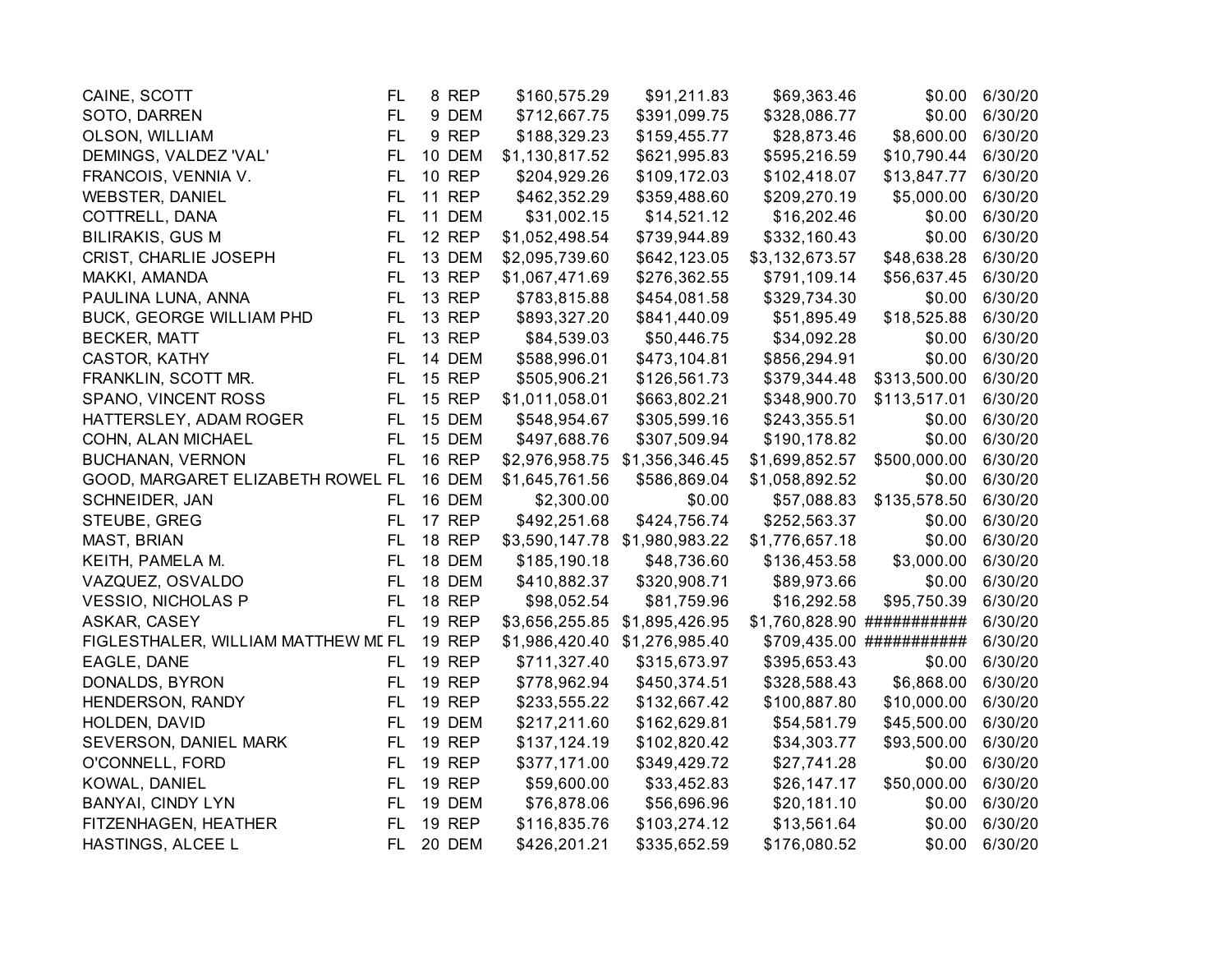| CHERFILUS-MCCORMICK, SHEILA  | FL        |    | 20 DEM        | \$69,835.47    | \$29,874.56    | \$39,960.91    | \$50,000.00  | 6/30/20 |
|------------------------------|-----------|----|---------------|----------------|----------------|----------------|--------------|---------|
| FRANKEL, LOIS J.             | FL.       |    | 21 DEM        | \$806,212.15   | \$567,938.51   | \$1,205,349.52 | \$0.00       | 6/30/20 |
| SHERRILL, REBA               | <b>FL</b> | 21 | <b>REP</b>    | \$350,102.50   | \$50,064.68    | \$300,037.82   | \$350,000.00 | 6/30/20 |
| LOOMER, LAURA                | <b>FL</b> |    | 21 REP        | \$945,550.92   | \$704,552.61   | \$240,998.31   | \$0.00       | 6/30/20 |
| FELTON, ELIZABETH            | <b>FL</b> |    | 21 REP        | \$81,514.56    | \$43,159.90    | \$26,031.98    | \$2,500.00   | 9/30/20 |
| DEUTCH, THEODORE ELIOT       | <b>FL</b> |    | 22 DEM        | \$973,543.18   | \$870,906.75   | \$463,508.43   | \$0.00       | 6/30/20 |
| PRUDEN, JAMES L.             | FL.       |    | <b>22 REP</b> | \$178,444.13   | \$82,147.82    | \$96,296.31    | \$0.00       | 6/30/20 |
| MELTON, JESSICA MS.          | FL.       |    | <b>22 REP</b> | \$156,100.72   | \$71,538.42    | \$84,562.30    | \$0.00       | 6/30/20 |
| WASSERMAN SCHULTZ, DEBBIE    | <b>FL</b> |    | 23 DEM        | \$1,434,193.84 | \$1,162,633.40 | \$675,774.32   | \$0.00       | 6/30/20 |
| SPALDING, CARLA A            | FL.       |    | 23 REP        | \$313,140.13   | \$198,649.36   | \$114,490.77   | \$53,133.87  | 6/30/20 |
| PERELMAN, JENNIFER PILCHICK  | FL.       |    | 23 DEM        | \$255,090.66   | \$164,261.20   | \$83,945.54    | \$25,100.00  | 6/30/20 |
| <b>WILSON, FREDERICA S</b>   | <b>FL</b> |    | 24 DEM        | \$266,255.29   | \$278,660.97   | \$316,607.02   | \$15,250.00  | 6/30/20 |
| DIAZ-BALART, MARIO           | FL.       |    | <b>25 REP</b> | \$1,279,144.94 | \$658,639.85   | \$767,668.98   | \$0.00       | 6/30/20 |
| MUCARSEL-POWELL, DEBBIE      | FL.       |    | 26 DEM        | \$3,725,538.22 | \$1,006,944.67 | \$2,758,411.02 | \$0.00       | 6/30/20 |
| GIMENEZ, CARLOS              | FL.       |    | 26 REP        | \$1,032,770.53 | \$172,121.71   | \$860,648.82   | \$0.00       | 6/30/20 |
| BLANCO, OMAR                 | FL.       |    | 26 REP        | \$170,120.90   | \$102,974.26   | \$67,146.64    | \$0.00       | 6/30/20 |
| SHALALA, DONNA               | FL.       |    | 27 DEM        | \$2,448,122.45 | \$707,176.58   | \$1,803,732.44 | \$0.00       | 6/30/20 |
| SALAZAR, MARIA ELVIRA        | FL.       |    | 27 REP        | \$1,745,645.59 | \$513,384.10   | \$1,245,143.55 | \$120,000.00 | 6/30/20 |
| CARTER, EARL LEROY           | GA        |    | 1 REP         | \$1,714,054.45 | \$1,180,410.40 | \$1,658,836.22 | \$0.00       | 6/30/20 |
| RING, LISA M. MS.            | GA        |    | 1 DEM         | \$71,260.99    | \$60,492.01    | \$28,914.06    | \$5,500.00   | 6/30/20 |
| <b>BISHOP, SANFORD</b>       | GA        |    | 2 DEM         | \$929,343.03   | \$602,263.11   | \$420,058.77   | \$0.00       | 6/30/20 |
| COLE, DONALD EUGENE          | GA        |    | 2 REP         | \$44,015.65    | \$25,020.63    | \$18,995.02    | \$0.00       | 6/30/20 |
| FERGUSON, ANDERSON DREW IV   | GA        |    | 3 REP         | \$1,806,114.75 | \$1,464,968.47 | \$455,933.07   | \$0.00       | 6/30/20 |
| ALMONORD, VALBRUN            | GA        |    | 3 DEM         | \$11,582.49    | \$8,637.14     | \$13,987.92    | \$16,100.00  | 6/30/20 |
| JOHNSON, HENRY C. 'HANK      | GA        |    | 4 DEM         | \$407,822.17   | \$332,293.07   | \$119,985.72   | \$6,211.20   | 6/30/20 |
| LEWIS, JOHN R                | GA        |    | 5 DEM         | \$3,668,289.36 | \$2,272,395.82 | \$3,531,276.43 | \$0.00       | 6/30/20 |
| STANTON KING, ANGELA         | GA        |    | 5 REP         | \$70,300.00    | \$28,172.04    | \$42,127.96    | \$0.00       | 6/30/20 |
| MCBATH, LUCIA KAY MS.        | GA        |    | 6 DEM         | \$5,276,704.13 | \$1,707,406.55 | \$3,787,981.93 | \$0.00       | 6/30/20 |
| HANDEL, KAREN CHRISTINE      | GA        |    | 6 REP         | \$1,932,543.18 | \$790,062.51   | \$1,230,170.07 | \$0.00       | 6/30/20 |
| PROFIT, JOSEPH REV.          | GA        |    | 6 REP         | \$599,205.51   | \$451,587.76   | \$249,089.36   | \$177,000.00 | 6/30/20 |
| SMITH, PAULETTE MISS         | GA        |    | 6 REP         | \$3,762.50     | \$0.00         | \$12,366.42    | \$8,603.92   | 5/20/20 |
| BOURDEAUX, CAROLYN           | GA        |    | 7 DEM         | \$2,203,611.32 | \$1,586,036.48 | \$759,508.33   | \$0.00       | 6/30/20 |
| MCCORMICK, RICHARD DEAN DR.  | GA        |    | 7 REP         | \$1,150,054.19 | \$1,044,149.73 | \$105,742.86   | \$222,000.00 | 6/30/20 |
| KARINSHAK, ZAHRA S.          | GA        |    | 7 DEM         | \$835,796.46   | \$772,716.78   | \$63,079.68    | \$34,000.00  | 6/30/20 |
| EAVES, JOHN H DR.            | GA        |    | 7 DEM         | \$145,468.39   | \$102,733.06   | \$54,851.27    | \$4,205.00   | 5/20/20 |
| <b>ISLAM, NABILAH AISHAH</b> | GA        |    | 7 DEM         | \$741,731.13   | \$698,798.90   | \$42,932.23    | \$15,637.53  | 6/30/20 |
| <b>UNTERMAN, RENEE</b>       | GA        |    | 7 REP         | \$1,068,612.28 | \$1,036,077.15 | \$32,535.13    | \$350,090.00 | 6/30/20 |
| SCOTT, JAMES AUSTIN          | GA        |    | 8 REP         | \$618,800.71   | \$456,463.46   | \$723,281.11   | \$0.00       | 6/30/20 |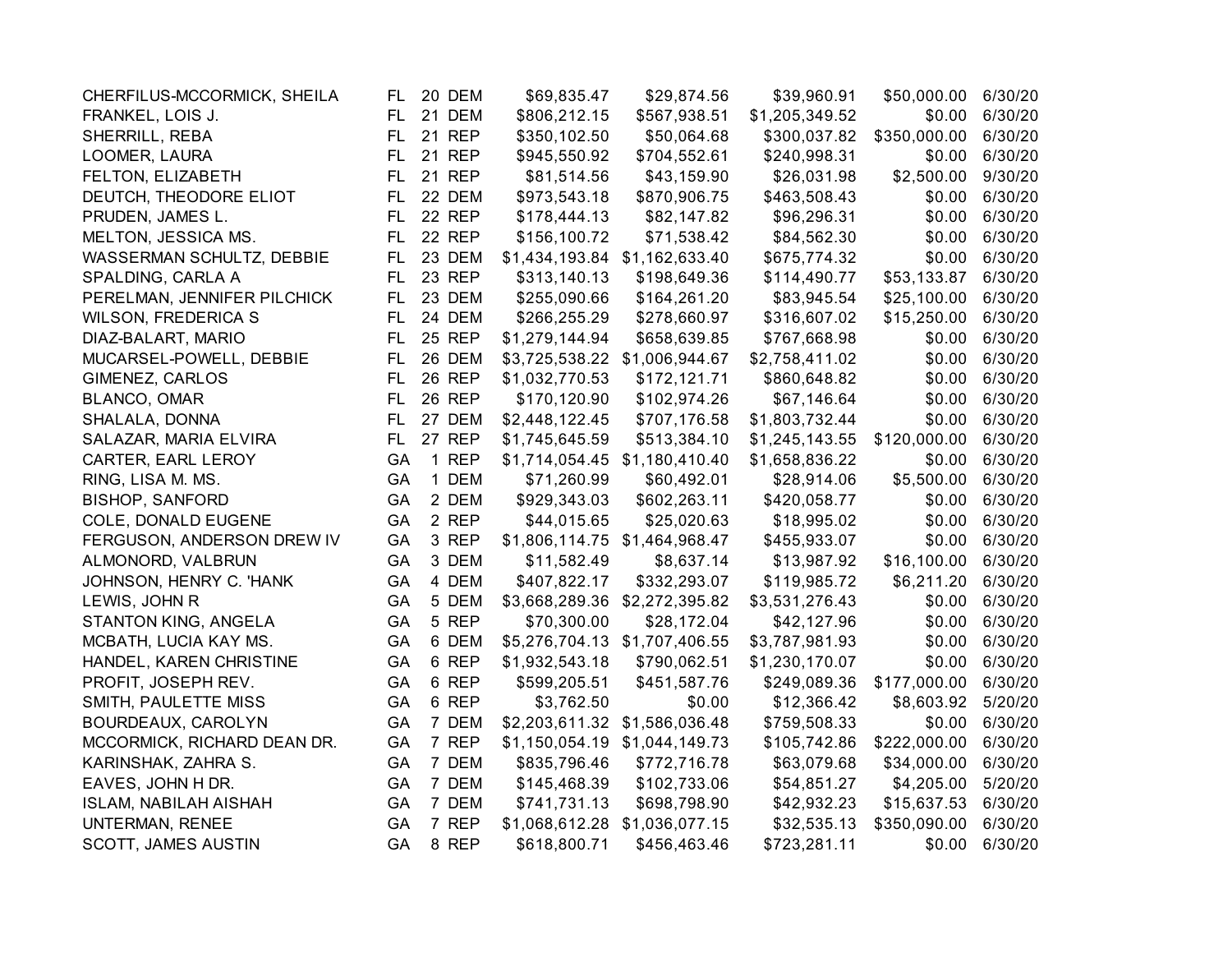| CLYDE, ANDREW                  | GA | 9 REP         | \$828,632.74   | \$590,569.84   | \$238,062.90   | \$658,972.28              | 6/30/20 |
|--------------------------------|----|---------------|----------------|----------------|----------------|---------------------------|---------|
| <b>GURTLER, MATT</b>           | GA | 9 REP         | \$522,270.09   | \$320,804.57   | \$201,465.52   | \$7,000.00                | 6/30/20 |
| HICE, JODY                     |    | GA 10 REP     | \$382,046.55   | \$285,320.04   | \$208,344.50   | \$65,100.00               | 6/30/20 |
| LOUDERMILK, BARRY              |    | GA 11 REP     | \$535,096.09   | \$291,301.13   | \$439,710.26   | \$0.00                    | 6/30/20 |
| BARRETT, DANA                  |    | GA 11 DEM     | \$228,621.85   | \$106,679.62   | \$121,942.23   | \$3,448.78                | 6/30/20 |
| ALLEN, RICHARD W               |    | GA 12 REP     | \$843,694.99   | \$417,665.72   |                | \$506,787.06 ############ | 6/30/20 |
| SCOTT, DAVID ALBERT            |    | GA 13 DEM     | \$853,680.07   | \$937,751.80   | \$291,905.91   | \$31,850.00               | 6/30/20 |
| COWAN, JOHN DR.                |    | GA 14 REP     | \$1,011,306.54 | \$755,428.16   | \$255,878.38   | \$200,000.00              | 6/30/20 |
| GREENE, MARJORIE TAYLOR MRS.   |    | GA 14 REP     | \$1,534,400.28 | \$1,279,514.55 | \$254,885.73   | \$900,000.00              | 6/30/20 |
| COOKE, KEVIN                   | GA | <b>14 REP</b> | \$144,674.10   | \$116,892.90   | \$27,781.20    | \$6,772.30                | 6/30/20 |
| FULLER, CLAYTON                | GA | <b>14 REP</b> | \$359,129.42   | \$345,315.16   | \$13,814.26    | \$231,480.69              | 6/30/20 |
| UNDERWOOD, ROBERT ANACLETUS    | GU | 0 DEM         | \$40,400.00    | \$0.00         | \$40,400.00    | \$9,500.00                | 6/30/20 |
| UNDERWOOD, ROBERT ANACLETUS    | GU | 0 DEM         | \$40,400.00    | \$0.00         | \$40,400.00    | \$9,500.00                | 6/30/20 |
| SAN NICOLAS, MICHAEL F.Q. MR.  | GU | 0 DEM         | \$50,006.00    | \$28,039.78    | \$11,936.68    | \$33,364.69               | 6/30/20 |
| CASE, EDWARD                   | HI | 1 DEM         | \$410,168.50   | \$152,533.65   | \$338,655.91   | \$150,000.00              | 6/30/20 |
| KAHELE, KAIALI'I               | HI | 2 DEM         | \$929,652.91   | \$557,396.08   | \$372,256.83   | \$0.00                    | 6/30/20 |
| FINKENAUER, ABBY               | IA | 1 DEM         | \$3,550,985.43 | \$894,913.25   | \$2,685,055.60 | \$48,958.20               | 6/30/20 |
| ARENHOLZ, ASHLEY HINSON        | IA | 1 REP         | \$2,728,758.98 | \$1,123,477.16 | \$1,605,281.82 | \$0.00                    | 6/30/20 |
| HART, RITA                     | IA | 2 DEM         | \$1,861,225.04 | \$476,293.23   | \$1,384,931.81 | \$0.00                    | 6/30/20 |
| MILLER-MEEKS, MARIANNETTE JANE | IA | 2 REP         | \$898,272.80   | \$392,739.09   | \$505,678.32   | \$95,000.00               | 6/30/20 |
| AXNE, CINDY                    | IA | 3 DEM         | \$3,907,075.38 | \$813,632.91   | \$3,112,981.25 | \$0.00                    | 6/30/20 |
| YOUNG, DAVID                   | IA | 3 REP         | \$2,009,801.82 | \$663,856.73   | \$1,358,744.79 | \$0.00                    | 6/30/20 |
| SCHOLTEN, JAMES D.             | IA | 4 DEM         | \$1,693,315.29 | \$706,941.72   | \$1,055,573.56 | \$0.00                    | 6/30/20 |
| FEENSTRA, RANDALL              | IA | 4 REP         | \$1,248,115.86 | \$920,380.07   | \$327,735.79   | \$96,290.68               | 6/30/20 |
| KING, STEVE MR.                | IA | 4 REP         | \$391,256.74   | \$392,158.33   | \$25,318.91    | \$0.00                    | 6/30/20 |
| FULCHER, RUSSELL               | ID | 1 REP         | \$373,039.36   | \$296,441.96   | \$112,399.68   | \$0.00                    | 6/30/20 |
| SOTO, RUDY                     | ID | 1 DEM         | \$119,883.00   | \$81,456.40    | \$38,426.60    | \$0.00                    | 6/30/20 |
| SIMPSON, MICHAEL               | ID | 2 REP         | \$698,426.49   | \$705,194.85   | \$260,303.21   | \$0.00                    | 6/30/20 |
| SWISHER, CARLTON AARON         | ID | 2 DEM         | \$27,515.69    | \$21,853.91    | \$13,106.24    | \$0.00                    | 6/30/20 |
| RUSH, BOBBY LEE                | IL | 1 DEM         | \$336,164.46   | \$389,228.51   | \$13,575.49    | \$25,589.43               | 6/30/20 |
| <b>KELLY, ROBIN</b>            | IL | 2 DEM         | \$1,155,796.15 | \$800,052.76   | \$843,510.55   | \$0.00                    | 6/30/20 |
| NEWMAN, MARIE                  | IL | 3 DEM         | \$2,314,826.29 | \$2,103,964.69 | \$210,932.12   | \$10,642.68               | 6/30/20 |
| MATTHEW, ABRAHAM THOMAS        | IL | 3 DEM         | \$84,015.14    | \$66,955.94    | \$17,059.20    | \$0.00                    | 6/30/20 |
| GARCIA, JESUS                  | IL | 4 DEM         | \$626,890.44   | \$494,766.80   | \$147,194.10   | \$0.00                    | 6/30/20 |
| QUIGLEY, MIKE                  | IL | 5 DEM         | \$852,120.40   | \$631,529.58   | \$998,086.37   | \$0.00                    | 6/30/20 |
| CASTEN, SEAN                   | IL | 6 DEM         | \$3,919,696.39 | \$983,630.55   | \$3,013,594.92 | \$141,756.15              | 6/30/20 |
| <b>IVES, JEANNE</b>            | IL | 6 REP         | \$1,623,598.12 | \$1,120,960.00 | \$502,638.12   | \$0.00                    | 6/30/20 |
| DAVIS, DANNY K                 | IL | 7 DEM         | \$398,026.90   | \$334,862.47   | \$267,151.90   | \$58,954.71               | 6/30/20 |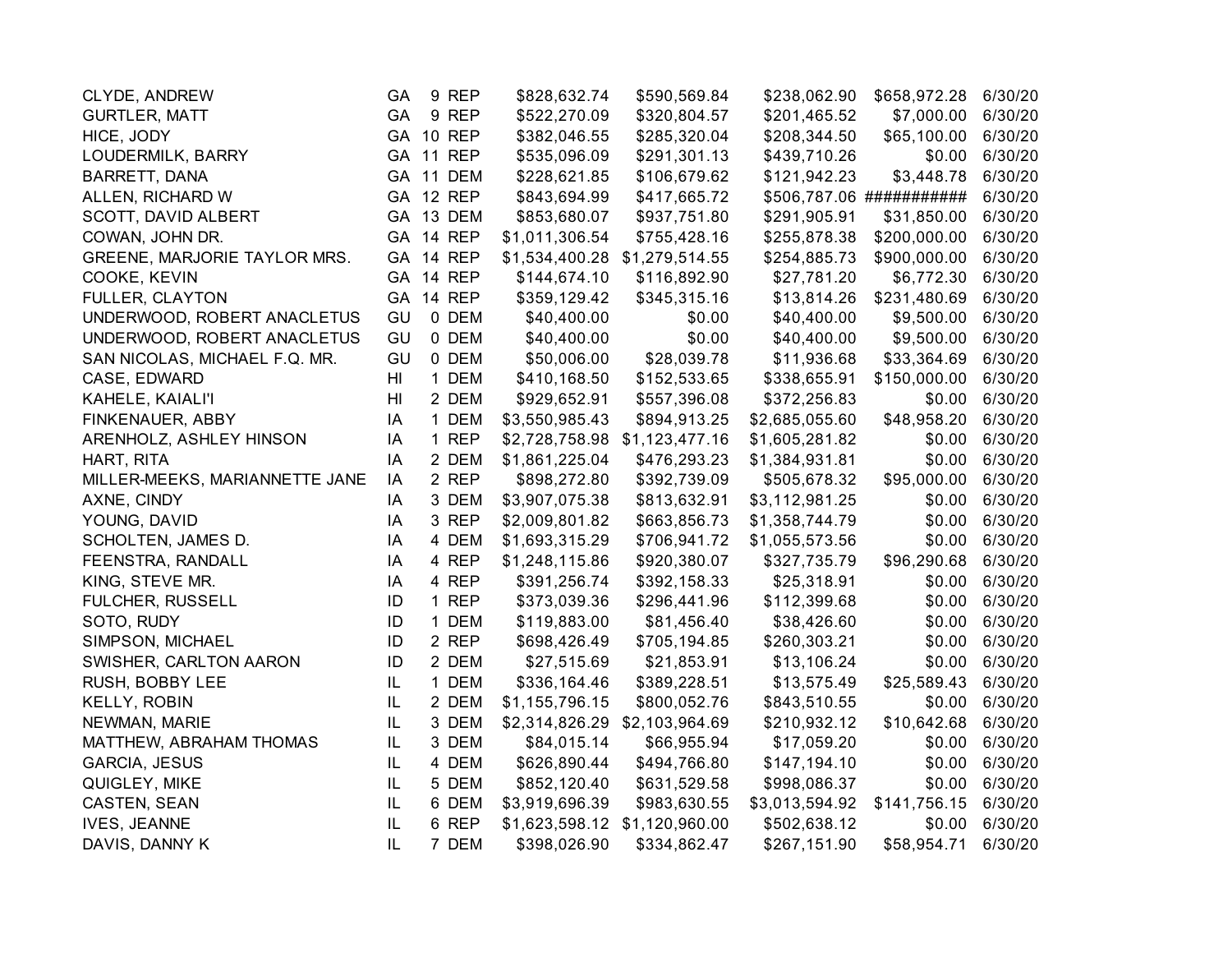| KRISHNAMOORTHI, S. RAJA    | IL       | 8 DEM                      | \$5,094,664.43 | \$1,497,999.28 | \$7,873,336.94 | \$0.00                      | 6/30/20 |
|----------------------------|----------|----------------------------|----------------|----------------|----------------|-----------------------------|---------|
| SCHAKOWSKY, JANICE D       | IL       | 9 DEM                      | \$1,497,531.21 | \$1,252,819.42 | \$673,802.97   | \$0.00                      | 6/30/20 |
| SCHNEIDER, BRADLEY SCOTT   | IL       | 10 DEM                     | \$2,676,375.21 | \$1,556,721.78 | \$2,407,237.36 | \$0.00                      | 6/30/20 |
| MUKHERJEE, VALERIE RAMIREZ | IL       | <b>10 REP</b>              | \$119,186.00   | \$48,711.88    | \$70,474.12    | \$156,503.60                | 6/30/20 |
| FOSTER, G. WILLIAM (BILL)  | IL       | 11 DEM                     | \$1,665,740.40 | \$1,456,766.43 |                | \$3,387,726.58 ############ | 6/30/20 |
| <b>BANSAL, KRISHNA K</b>   | IL       | <b>11 REP</b>              | \$230,293.46   | \$203,343.97   | \$26,949.49    | \$35,754.73                 | 6/30/20 |
| <b>BOST, MICHAEL</b>       | IL       | <b>12 REP</b>              | \$1,543,338.70 | \$576,795.47   | \$971,863.91   | \$0.00                      | 6/30/20 |
| LONDRIGAN, BETSY DIRKSEN   | IL       | 13 DEM                     | \$2,882,101.35 | \$636,091.55   | \$2,246,778.06 | \$0.00                      | 6/30/20 |
| DAVIS, RODNEY L            | IL       | <b>13 REP</b>              | \$3,009,430.05 | \$1,177,159.21 | \$1,851,847.27 | \$0.00                      | 6/30/20 |
| UNDERWOOD, LAUREN          | IL       | 14 DEM                     | \$4,840,004.83 | \$1,696,804.50 | \$3,179,022.80 | \$0.00                      | 6/30/20 |
| OBERWEIS, JIM              | IL       | <b>14 REP</b>              | \$1,940,848.59 | \$1,566,139.82 | \$374,708.77   | \$627,712.29                | 6/30/20 |
| MILLER, MARY               | IL       | <b>15 REP</b>              | \$465,128.81   | \$372,043.40   | \$93,085.41    | \$0.00                      | 6/30/20 |
| KINZINGER, ADAM            | IL       | <b>16 REP</b>              | \$1,577,919.09 | \$862,894.89   | \$1,721,488.31 | \$0.00                      | 6/30/20 |
| BRZOZOWSKI, DANI           | IL       | 16 DEM                     | \$173,616.69   | \$69,164.25    | \$79,694.40    | \$0.00                      | 6/30/20 |
| <b>BUSTOS, CHERI</b>       | IL       | 17 DEM                     | \$3,034,908.34 | \$2,037,881.44 | \$3,331,468.08 | \$0.00                      | 6/30/20 |
| KING, ESTHER JOY           | IL       | <b>17 REP</b>              | \$910,066.25   | \$622,383.27   | \$287,682.98   | \$1,500.00                  | 6/30/20 |
| LAHOOD, DARIN MCKAY        | IL       | <b>18 REP</b>              | \$2,323,956.76 | \$1,159,230.93 | \$2,756,311.23 | \$0.00                      | 6/30/20 |
| MRVAN, FRANK J.            | IN       | 1 DEM                      | \$300,305.54   | \$271,611.84   | \$28,693.70    | \$10,000.00                 | 6/30/20 |
| MCDERMOTT, THOMAS M JR     | IN       | 1 DEM                      | \$639,959.35   | \$629,629.71   | \$10,329.64    | \$55,175.00                 | 6/30/20 |
| WALORSKI SWIHART, JACKIE   | IN       | 2 REP                      | \$1,719,189.14 | \$727,342.32   | \$1,109,877.94 | \$0.00                      | 6/30/20 |
| HACKETT, MARY PATRICIA     | IN       | 2 DEM                      | \$487,343.71   | \$319,318.74   | \$169,222.86   | \$5,705.11                  | 6/30/20 |
| BANKS, JAMES E HON.        | IN       | 3 REP                      | \$795,518.78   | \$543,312.89   | \$263,714.56   | \$26,481.23                 | 6/30/20 |
| BAIRD, JAMES R DR.         | IN       | 4 REP                      | \$287,472.00   | \$185,110.06   | \$212,163.45   | \$170,000.00                | 6/30/20 |
| HALE, CHRISTINA            | IN       | 5 DEM                      | \$1,475,301.99 | \$748,963.33   | \$726,338.66   | \$0.00                      | 6/30/20 |
| SPARTZ, VICTORIA           | IN       | 5 REP                      | \$1,364,790.68 | \$1,194,799.65 |                | \$169,991.03 ############   | 6/30/20 |
| THORNTON, DIERDRE          | IN       | 5 DEM                      | \$75,618.51    | \$84,532.01    | \$28,449.15    | \$0.00                      | 6/30/20 |
| PENCE, GREGORY J.          | IN       | 6 REP                      | \$1,995,451.78 | \$1,860,708.32 | \$335,269.46   | \$0.00                      | 6/30/20 |
| CARSON, ANDRE              | IN       | 7 DEM                      | \$718,396.29   | \$626,719.70   | \$942,173.80   | \$0.00                      | 6/30/20 |
| SMITH, SUSAN MARIE         | $\sf IN$ | 7 REP                      | \$32,366.76    | \$15,570.41    | \$16,796.35    | \$8,597.00                  | 6/30/20 |
| BUCSHON, LARRY D.          | $\sf IN$ | 8 REP                      | \$709,310.25   | \$683,660.05   | \$259,881.18   | \$0.00                      | 6/30/20 |
| MARSILI, THOMASINA         | IN       | 8 DEM                      | \$35,764.70    | \$25,425.77    | \$10,338.93    | \$0.00                      | 6/30/20 |
| HOLLINGSWORTH, TREY        | IN       | 9 REP                      | \$890,583.28   | \$311,813.04   | \$586,096.12   | \$576,083.60                | 6/30/20 |
| RUFF, ANDY                 | IN       | 9 DEM                      | \$49,872.75    | \$25,462.68    | \$24,410.07    | \$0.00                      | 6/30/20 |
| MANN, TRACEY ROBERT        | KS       | 1 REP                      | \$733,368.64   | \$262,963.16   | \$470,405.48   | \$155,578.94                | 6/30/20 |
| CLIFFORD, BILL DR          | KS       | 1 REP                      | \$923,443.22   | \$467,721.52   | \$455,721.70   | \$608,500.00                | 6/30/20 |
| <b>BARNETT, KALI</b>       | KS       | 1 DEM                      | \$333,256.01   | \$233,607.28   | \$99,648.73    | \$0.00                      | 6/30/20 |
| <b>WAYMASTER, TROY</b>     | KS       | <b>REP</b><br>$\mathbf{1}$ | \$219,942.68   | \$155,956.81   | \$63,985.87    | \$0.00                      | 6/30/20 |
| LATURNER, JAKE             | KS       | 2 REP                      | \$766,955.46   | \$242,344.91   | \$524,610.55   | \$0.00                      | 6/30/20 |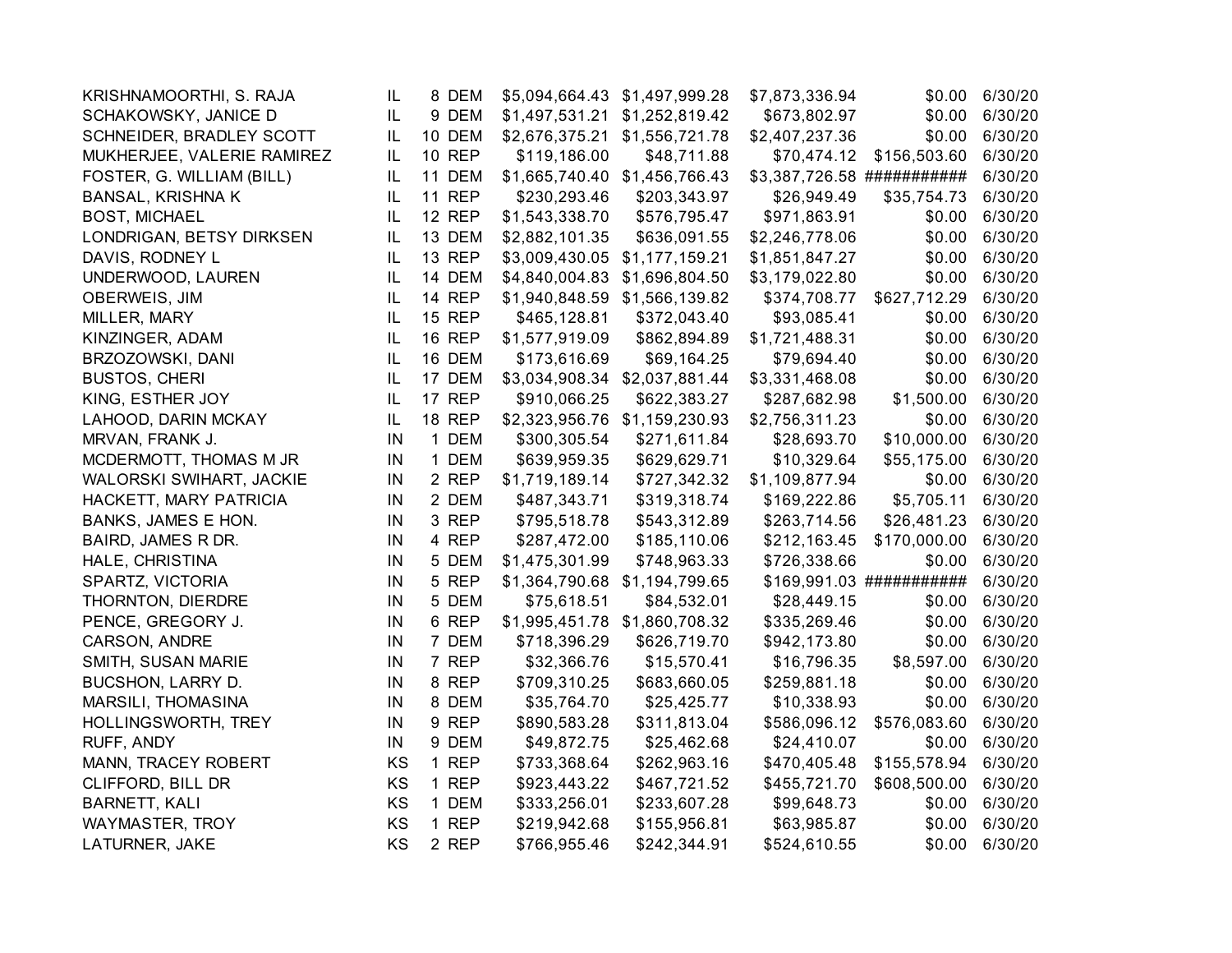| DE LA ISLA, MICHELLE      | KS        | 2 DEM | \$694,069.45                  | \$171,444.66   | \$522,624.79   | \$0.00       | 6/30/20 |
|---------------------------|-----------|-------|-------------------------------|----------------|----------------|--------------|---------|
| WATKINS, STEVEN C. JR.    | KS        | 2 REP | \$997,975.52                  | \$664,313.10   | \$368,252.26   | \$250,000.00 | 6/30/20 |
| TAYLOR, DENNIS R MR.      | KS        | 2 REP | \$76,455.52                   | \$51,761.36    | \$24,694.16    | \$0.00       | 7/15/20 |
| DAVIDS, SHARICE           | KS        | 3 DEM | \$3,625,394.56                | \$1,154,004.68 | \$2,480,022.31 | \$38,552.94  | 6/30/20 |
| ADKINS, AMANDA            | KS        | 3 REP | \$940,925.85                  | \$403,011.21   | \$537,914.64   | \$66,490.84  | 6/30/20 |
| WEIR, SARA HART           | KS        | 3 REP | \$690,273.91                  | \$228,710.15   | \$461,563.76   | \$135,000.00 | 6/30/20 |
| YODER, KEVIN              | KS        | 3 REP | \$7,244.44                    | \$43,942.49    | \$88,374.62    | \$0.00       | 6/30/20 |
| FOSTER, ADRIENNE          | KS        | 3 REP | \$344,292.47                  | \$297,700.22   | \$46,592.25    | \$0.00       | 6/30/20 |
| BEEHLER, MICHAEL E.       | KS        | 3 REP | \$42,620.00                   | \$21,019.86    | \$21,600.14    | \$0.00       | 6/30/20 |
| ESTES, RON                | KS        | 4 REP | \$1,504,873.13                | \$901,714.92   | \$873,702.17   | \$0.00       | 6/30/20 |
| LOMBARD, LAURA            | KS        | 4 DEM | \$93,285.18                   | \$51,232.20    | \$42,052.98    | \$4,284.40   | 6/30/20 |
| COMER, JAMES              | KY        | 1 REP | \$434,132.01                  | \$373,658.33   | \$229,374.06   | \$0.00       | 6/30/20 |
| GUTHRIE, S. BRETT HON.    | KY        | 2 REP | \$1,062,683.65                | \$1,060,319.09 | \$2,012,863.95 | \$0.00       | 6/30/20 |
| LINDERMAN, HANK           | KY        | 2 DEM | \$46,937.05                   | \$30,122.42    | \$26,030.74    | \$0.00       | 6/30/20 |
| YARMUTH, JOHN             | KY        | 3 DEM | \$392,729.56                  | \$362,568.50   | \$231,937.49   | \$132,262.40 | 6/30/20 |
| MASSIE, THOMAS H.         | <b>KY</b> | 4 REP | \$1,252,596.69                | \$1,257,534.78 | \$220,405.66   | \$0.00       | 6/30/20 |
| OWENSBY, ALEXANDRA DR.    | KY        | 4 DEM | \$59,573.50                   | \$40,086.05    | \$18,895.90    | \$0.00       | 6/30/20 |
| ROGERS, HAROLD DALLAS     | KY        | 5 REP | \$430,894.99                  | \$645,224.91   | \$794,186.48   | \$0.00       | 6/30/20 |
| <b>BARR, GARLAND ANDY</b> | <b>KY</b> | 6 REP | \$2,913,818.53                | \$866,184.51   | \$2,182,312.71 | \$25,000.00  | 6/30/20 |
| HICKS, JOSH               | <b>KY</b> | 6 DEM | \$1,366,236.28                | \$474,260.35   | \$891,975.93   | \$0.00       | 6/30/20 |
| <b>SCALISE, STEVE MR</b>  | LA        | 1 REP | \$26,465,821.77 ############# |                | \$8,064,424.38 | \$0.00       | 7/4/20  |
| RICHMOND, CEDRIC L.       | LA        | 2 DEM | \$1,003,531.15                | \$670,910.69   | \$800,874.76   | \$8,000.00   | 7/4/20  |
| HIGGINS, CLAY CAPTAIN     | LA        | 3 REP | \$576,019.81                  | \$383,892.30   | \$232,815.52   | \$0.00       | 7/4/20  |
| JOHNSON, JAMES MICHAEL    | LA        | 4 REP | \$846,141.52                  | \$504,393.19   | \$751,041.07   | \$0.00       | 7/4/20  |
| LETLOW, LUKE JOSHUA       | LA        | 5 REP | \$572,609.00                  | \$70,602.29    | \$502,006.71   | \$0.00       | 7/4/20  |
| HARRIS, JOHN LANCE        | LA        | 5 REP | \$119,786.00                  | \$2,053.61     | \$117,732.39   | \$1,200.00   | 7/4/20  |
| ROBINSON, RANDALL SCOTT   | LA        | 5 REP | \$139,810.60                  | \$103,754.24   | \$36,056.36    | \$58,000.00  | 7/4/20  |
| <b>GRAVES, GARRET</b>     | LA        | 6 REP | \$1,095,066.77                | \$691,173.62   | \$1,888,074.09 | \$0.00       | 7/4/20  |
| NEAL, RICHARD E MR.       | <b>MA</b> | 1 DEM | \$3,396,815.02                | \$2,479,306.82 | \$4,225,810.46 | \$0.00       | 6/30/20 |
| MORSE, ALEX               | МA        | 1 DEM | \$840,807.64                  | \$525,595.45   | \$315,212.19   | \$0.00       | 6/30/20 |
| MCGOVERN, JAMES P. MR.    | MA        | 2 DEM | \$709,237.69                  | \$668,498.17   | \$342,549.14   | \$0.00       | 6/30/20 |
| <b>TRAHAN, LORI</b>       | <b>MA</b> | 3 DEM | \$1,550,556.15                | \$733,732.07   | \$885,921.39   | \$514,201.81 | 6/30/20 |
| AUCHINCLOSS, JAKE         | <b>MA</b> | 4 DEM | \$1,386,569.60                | \$219,046.51   | \$1,167,523.09 | \$0.00       | 6/30/20 |
| KHAZEI, ALAN              | MA        | 4 DEM | \$1,620,362.84                | \$469,740.17   | \$1,150,622.67 | \$0.00       | 6/30/20 |
| LECKEY, IHSSANE           | MA        | 4 DEM | \$963,753.46                  | \$236,823.15   | \$726,930.31   | \$803,200.00 | 6/30/20 |
| ZANNETOS, CHRISTOPHER     | MA        | 4 DEM | \$650,524.74                  | \$145,402.47   | \$506,102.77   | \$343,676.39 | 6/30/20 |
| MERMELL, JESSE            | <b>MA</b> | 4 DEM | \$834,317.20                  | \$386,522.34   | \$447,794.86   | \$0.00       | 6/30/20 |
| GROSSMAN, REBECCA WALKER  | <b>MA</b> | 4 DEM | \$824,134.87                  | \$406,934.76   | \$417,200.11   | \$5,449.02   | 6/30/20 |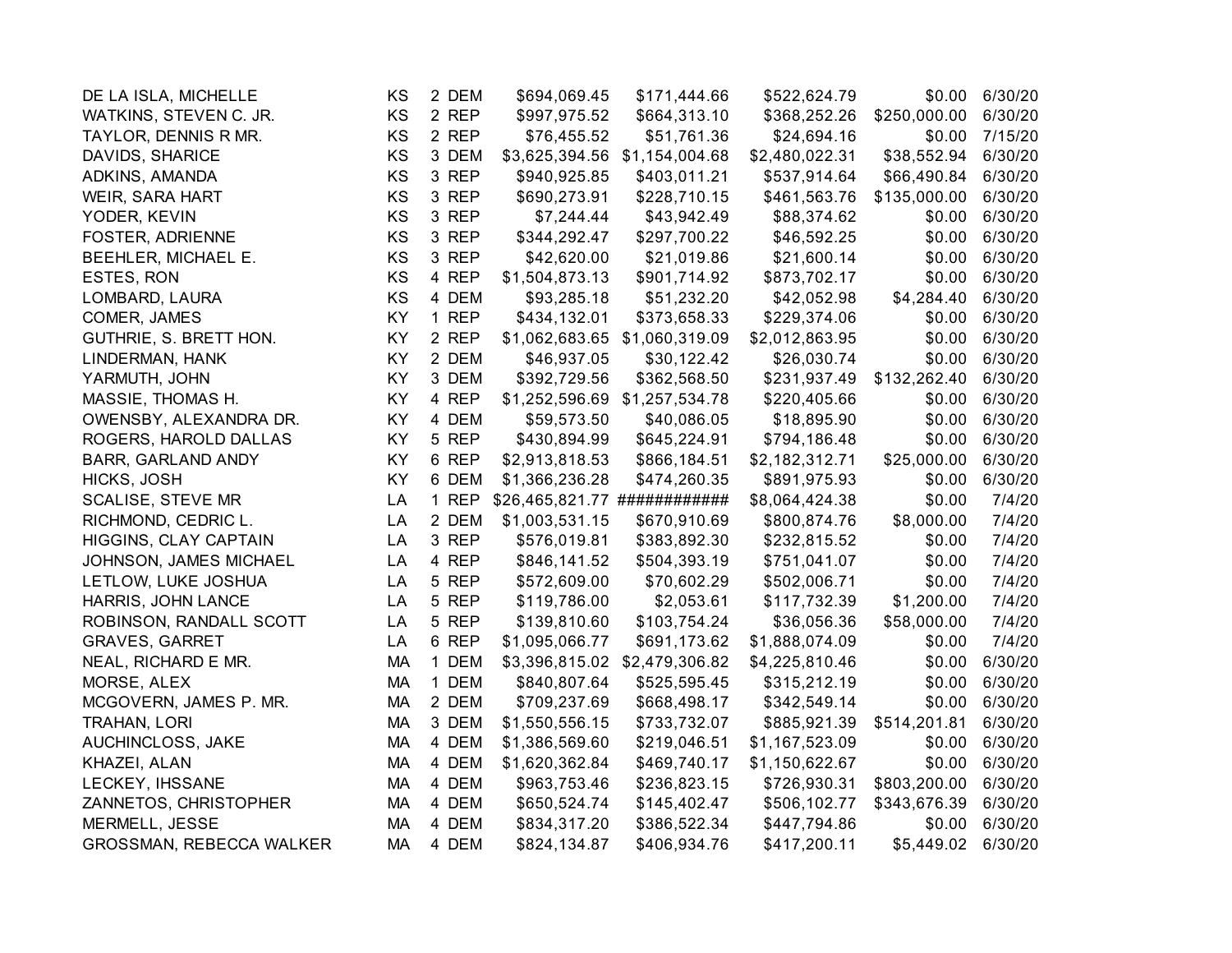| LINOS, NATALIA                | MA        | 4 DEM | \$202,361.35   | \$25,263.39    | \$177,097.96   | \$35,000.00               | 6/30/20 |
|-------------------------------|-----------|-------|----------------|----------------|----------------|---------------------------|---------|
| CAVELL, DAVID F               | МA        | 4 DEM | \$395,262.09   | \$239,918.78   | \$155,343.31   | \$21,700.00               | 6/30/20 |
| SIGEL, BEN                    | MA        | 4 DEM | \$287,912.00   | \$172,309.50   | \$115,602.50   | \$0.00                    | 6/30/20 |
| CLARK, KATHERINE              | MA        | 5 DEM | \$1,402,186.16 | \$1,191,098.02 | \$1,230,034.01 | \$0.00                    | 6/30/20 |
| COLARUSSO, CAROLINE           | MA        | 5 REP | \$27,007.00    | \$2,991.61     | \$24,015.39    | \$1,917.90                | 6/30/20 |
| MOULTON, SETH                 | MA        | 6 DEM | \$983,169.35   | \$1,288,557.06 | \$452,644.69   | \$0.00                    | 6/30/20 |
| MCQUILKEN, ANGUS              | MA        | 6 DEM | \$95,178.00    | \$47,671.66    | \$47,506.34    | \$0.00                    | 6/30/20 |
| MORAN, JOHN PAUL              | MA        | 6 REP | \$126,680.83   | \$108,623.79   | \$18,057.04    | \$13,090.00               | 6/30/20 |
| BELSITO, JAMIE MARIE ZAHLAWAY | MA        | 6 DEM | \$67,889.70    | \$51,061.09    | \$16,828.61    | \$0.00                    | 6/30/20 |
| PRESSLEY, AYANNA              | MA        | 7 DEM | \$1,541,013.04 | \$1,238,727.80 | \$388,385.02   | \$0.00                    | 6/30/20 |
| LYNCH, STEPHEN                | MA        | 8 DEM | \$661,138.75   | \$563,815.60   | \$1,539,755.46 | \$0.00                    | 6/30/20 |
| <b>GOLDSTEIN, ROBBIE</b>      | MA        | 8 DEM | \$292,592.60   | \$155,760.74   | \$136,831.86   | \$5,000.00                | 6/30/20 |
| KEATING, WILLIAM RICHARD      | MA        | 9 DEM | \$465,872.71   | \$408,357.18   | \$1,506,061.81 | \$0.00                    | 6/30/20 |
| HARRIS, ANDREW P              | <b>MD</b> | 1 REP | \$1,079,047.26 | \$614,211.78   | \$1,013,871.01 | \$0.00                    | 6/30/20 |
| DELGADO, JORGE                | <b>MD</b> | 1 REP | \$108,337.73   | \$97,104.83    | \$11,232.90    | \$40,000.00               | 6/30/20 |
| RUPPERSBERGER, C. A. DUTCH    | <b>MD</b> | 2 DEM | \$730,850.32   | \$781,075.80   | \$1,068,506.54 | \$0.00                    | 6/30/20 |
| SARBANES, JOHN P. MR.         | <b>MD</b> | 3 DEM | \$531,287.95   | \$584,708.90   | \$1,097,062.74 | \$0.00                    | 6/30/20 |
| <b>BROWN, ANTHONY</b>         | <b>MD</b> | 4 DEM | \$1,063,792.90 | \$488,832.46   | \$1,092,486.72 | \$0.00                    | 6/30/20 |
| HOYER, STENY                  | <b>MD</b> | 5 DEM | \$3,569,712.07 | \$3,560,615.38 | \$643,229.07   | \$0.00                    | 6/30/20 |
| TRONE, DAVID                  | <b>MD</b> | 6 DEM | \$2,295,451.89 | \$1,726,377.91 |                | \$677,608.47 ############ | 6/30/20 |
| PARROTT, NEIL CONRAD MR.      | <b>MD</b> | 6 REP | \$158,941.88   | \$81,305.58    | \$140,120.00   | \$0.00                    | 6/30/20 |
| MFUME, KWEISI                 | <b>MD</b> | 7 DEM | \$621,706.95   | \$501,964.20   | \$119,742.75   | \$0.00                    | 6/30/20 |
| <b>KLACIK, KIMBERLY</b>       | <b>MD</b> | 7 REP | \$296,043.65   | \$240,165.11   | \$55,878.54    | \$0.00                    | 6/30/20 |
| RASKIN, JAMIE                 | <b>MD</b> | 8 DEM | \$1,538,873.11 | \$1,138,171.46 | \$1,065,831.40 | \$0.00                    | 6/30/20 |
| PINGREE, CHELLIE M            | <b>ME</b> | 1 DEM | \$315,497.82   | \$190,601.37   | \$349,265.36   | \$20,000.00               | 6/30/20 |
| ALLEN, JAY THOMAS             | <b>ME</b> | 1 REP | \$42,091.89    | \$33,489.17    | \$10,803.27    | \$7,000.00                | 6/30/20 |
| <b>GOLDEN, JARED</b>          | <b>ME</b> | 2 DEM | \$2,866,817.79 | \$770,299.53   | \$2,189,227.02 | \$0.00                    | 6/30/20 |
| <b>BRAKEY, ERIC</b>           | <b>ME</b> | 2 REP | \$819,726.87   | \$656,338.03   | \$163,388.84   | \$0.00                    | 6/30/20 |
| BENNETT, ADRIENNE             | <b>ME</b> | 2 REP | \$195,184.70   | \$162,491.64   | \$32,693.06    | \$0.00                    | 6/30/20 |
| CRAFTS, DALE                  | <b>ME</b> | 2 REP | \$335,671.53   | \$303,624.85   | \$32,046.68    | \$87,000.00               | 6/30/20 |
| <b>BERGMAN, JOHN</b>          | MI        | 1 REP | \$1,277,963.67 | \$512,777.33   | \$770,540.39   | \$183,000.00              | 6/30/20 |
| FERGUSON, DANA                | MI        | 1 DEM | \$125,674.46   | \$94,750.56    | \$30,986.41    | \$0.00                    | 6/30/20 |
| O'DELL, LINDA                 | MI        | 1 DEM | \$170,162.31   | \$146,896.75   | \$23,265.56    | \$23,108.63               | 6/30/20 |
| HUIZENGA, WILLIAM P           | MI        | 2 REP | \$1,520,741.28 | \$849,327.65   | \$849,309.26   | \$0.00                    | 6/30/20 |
| <b>BERGHOEF, BRYAN</b>        | MI        | 2 DEM | \$443,921.20   | \$200,806.95   | \$243,114.25   | \$0.00                    | 6/30/20 |
| AMASH, JUSTIN                 | MI        | 3 IND | \$1,160,489.21 | \$635,778.64   | \$606,512.52   | \$0.00                    | 6/30/20 |
| <b>SCHOLTEN, HILLARY</b>      | MI        | 3 DEM | \$997,729.60   | \$473,152.84   | \$524,576.76   | \$0.00                    | 6/30/20 |
| MEIJER, PETER MR.             | MI        | 3 REP | \$1,450,194.64 | \$1,001,034.35 | \$449,160.29   | \$436,044.58              | 6/30/20 |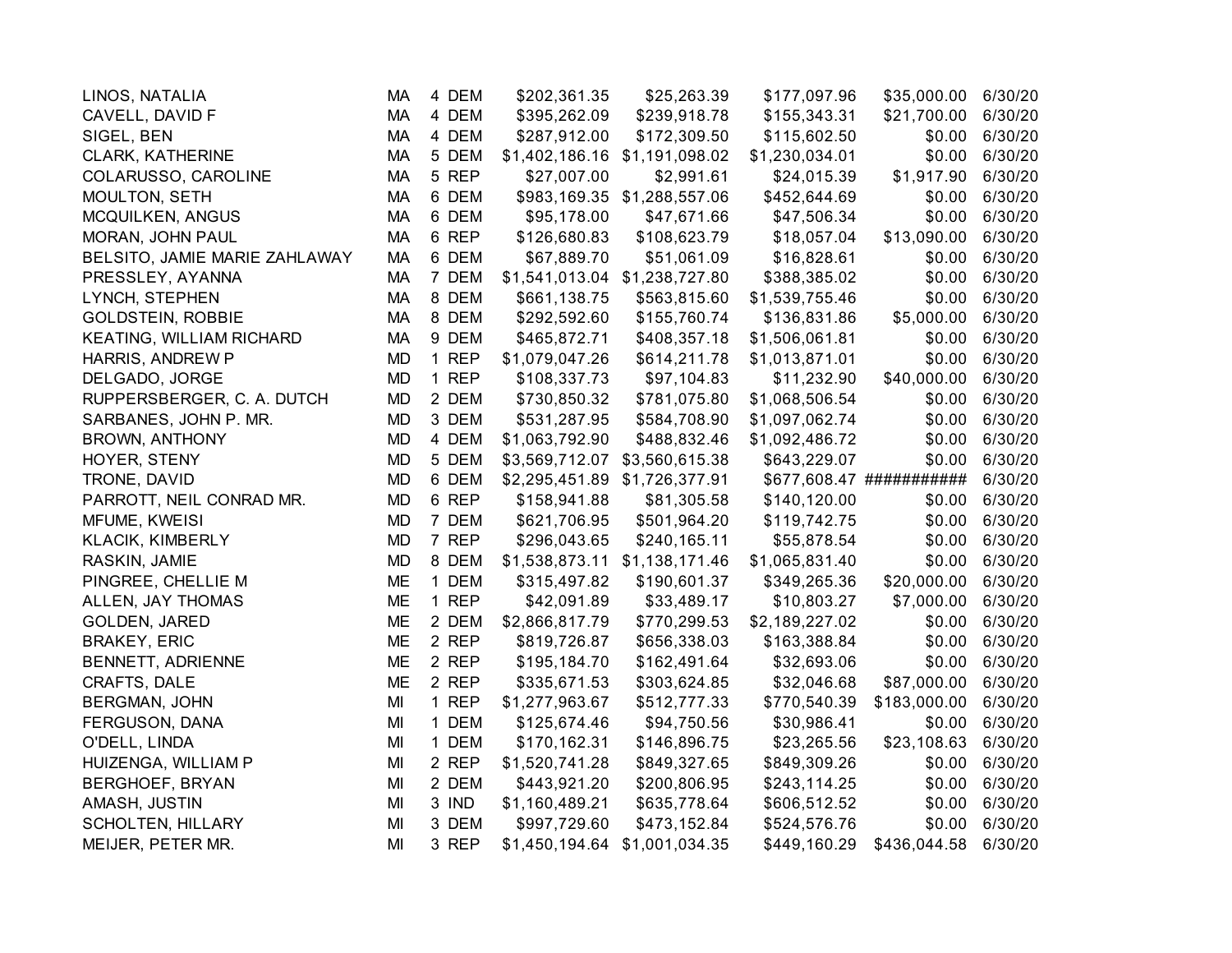| AFENDOULIS, LYNN           | MI        | 3 REP         | \$856,718.74   | \$629,306.24                  | \$227,412.50   | \$257,408.11              | 6/30/20 |
|----------------------------|-----------|---------------|----------------|-------------------------------|----------------|---------------------------|---------|
| MOOLENAAR, JOHN MR.        | MI        | 4 REP         | \$1,023,465.87 | \$556,843.94                  | \$585,316.05   | \$2,677.59                | 6/30/20 |
| FEIG, ANTHONY DEAN DR.     | MI        | 4 DEM         | \$56,579.85    | \$8,882.75                    | \$47,697.10    | \$40,059.05               | 6/30/20 |
| KILDEE, DANIEL T.          | MI        | 5 DEM         | \$1,210,768.77 | \$675,323.39                  | \$1,151,309.89 | \$0.00                    | 6/30/20 |
| UPTON, FREDERICK STEPHEN   | MI        | 6 REP         | \$2,074,509.98 | \$708,975.61                  | \$1,401,646.64 | \$0.00                    | 6/30/20 |
| HOADLEY, JON               | MI        | 6 DEM         | \$1,320,304.58 | \$881,334.98                  | \$438,969.60   | \$0.00                    | 6/30/20 |
| RICHARDSON, JENNIFER       | MI        | 6 DEM         | \$57,955.82    | \$35,513.75                   | \$22,442.07    | \$0.00                    | 6/30/20 |
| WALBERG, TIMOTHY L REP     | MI        | 7 REP         | \$1,650,743.36 | \$521,600.03                  | \$1,183,233.83 | \$0.00                    | 6/30/20 |
| DRISKELL, GRETCHEN         | MI        | 7 DEM         | \$787,040.85   | \$275,401.34                  | \$511,639.51   | \$50,000.00               | 6/30/20 |
| SLOTKIN, ELISSA            | MI        | 8 DEM         | \$5,873,052.93 | \$1,024,764.82                | \$4,867,522.76 | \$10,200.00               | 6/30/20 |
| JUNGE, PAUL                | MI        | 8 REP         | \$765,244.14   | \$245,127.30                  | \$520,116.84   | \$518,811.01              | 6/30/20 |
| SNYDER, NICOLETTE          | MI        | 8 REP         | \$40,992.70    | \$30,934.57                   | \$10,058.13    | \$12,500.00               | 6/30/20 |
| LEVIN, ANDY                | MI        | 9 DEM         | \$889,692.05   | \$483,907.17                  | \$424,893.01   | \$0.00                    | 6/30/20 |
| MCCLAIN, LISA              | MI        | <b>10 REP</b> | \$1,770,550.00 | \$804,724.45                  |                | \$965,825.55 ############ | 6/30/20 |
| HERNANDEZ, SHANE           | MI        | <b>10 REP</b> | \$488,976.96   | \$269,936.60                  | \$219,040.36   | \$17,005.00               | 6/30/20 |
| SLOCUM, DOUG               | MI        | <b>10 REP</b> | \$457,805.89   | \$266,088.63                  | \$191,717.26   | \$30,000.00               | 6/30/20 |
| BIZON, KIMBERLY ANN        | MI        | 10 DEM        | \$9,443.40     | \$7,628.90                    | \$25,583.04    | \$25,000.00               | 6/30/20 |
| STEVENS, HALEY             | MI        | 11 DEM        | \$3,849,031.02 | \$861,412.44                  | \$3,003,136.65 | \$0.00                    | 6/30/20 |
| <b>ESSHAKI, ERIC</b>       | MI        | <b>11 REP</b> | \$403,704.56   | \$119,389.27                  | \$284,315.29   | \$100,000.00              | 6/30/20 |
| GRECO, CARMELITA           | MI        | <b>11 REP</b> | \$381,050.73   | \$281,874.76                  | \$99,175.97    | \$275,000.00              | 6/30/20 |
| WILLIAMS, WHITTNEY         | MI        | <b>11 REP</b> | \$114,562.85   | \$94,500.87                   | \$20,061.98    | \$30,000.00               | 6/30/20 |
| DINGELL, DEBBIE            | MI        | 12 DEM        | \$1,165,972.81 | \$1,005,785.53                | \$656,654.16   | \$0.00                    | 6/30/20 |
| RAJPUT, SOLOMON            | MI        | 12 DEM        | \$107,881.73   | \$54,438.09                   | \$53,443.64    | \$0.00                    | 6/30/20 |
| TLAIB, RASHIDA             | MI        | 13 DEM        | \$2,873,532.71 | \$1,662,308.55                | \$1,278,879.45 | \$0.00                    | 6/30/20 |
| DUDENHOEFER, DAVID ANTHONY | MI        | 13 REP        | \$356,297.03   | \$248,159.86                  | \$108,137.17   | \$2,351.86                | 6/30/20 |
| LEMMO, ALFRED C MR.        | MI        | 13 REP        | \$640,978.56   | \$575,180.11                  | \$65,798.45    | \$242,746.68              | 6/30/20 |
| JONES, BRENDA              | MI        | 13 DEM        | \$135,249.31   | \$126,260.41                  | \$12,381.49    | \$19,375.76               | 6/30/20 |
| LAWRENCE, BRENDA LULENAR   | MI        | 14 DEM        | \$751,601.32   | \$486,731.82                  | \$860,962.67   | \$0.00                    | 6/30/20 |
| PATRICK, ROBERT VANCE      | MI        | <b>14 REP</b> | \$20,159.95    | \$8,001.82                    | \$12,020.95    | \$10,000.00               | 6/30/20 |
| FEEHAN, DANIEL             | <b>MN</b> | 1 DFL         | \$2,113,178.54 | \$447,439.05                  | \$1,669,260.93 | \$0.00                    | 6/30/20 |
| HAGEDORN, JAMES            | <b>MN</b> | 1 REP         | \$1,607,377.33 | \$663,391.67                  | \$945,077.39   | \$4,421.26                | 6/30/20 |
| CRAIG, ANGELA DAWN         | <b>MN</b> | 2 DEM         | \$3,495,503.61 | \$1,073,998.41                | \$2,508,896.09 | \$200,000.00              | 6/30/20 |
| KISTNER, TYLER             | <b>MN</b> | 2 REP         | \$904,380.03   | \$392,652.04                  | \$511,727.99   | \$0.00                    | 6/30/20 |
| QUALLS, KENDALL            | <b>MN</b> | 3 REP         | \$686,977.62   | \$240,852.62                  | \$446,125.00   | \$27,675.00               | 6/30/20 |
| PHILLIPS, DEAN             | <b>MN</b> | 3 DFL         |                | \$1,418,373.23 \$1,029,090.26 | \$430,764.70   | \$250,000.00              | 6/30/20 |
| MCCOLLUM, BETTY            | <b>MN</b> | 4 DFL         | \$708,862.10   | \$625,906.60                  | \$189,254.97   | \$0.00                    | 6/30/20 |
| LO, SIA                    | <b>MN</b> | 4 REP         | \$63,672.01    | \$40,713.05                   | \$22,958.96    | \$1,500.00                | 6/30/20 |
| MELTON-MEAUX, ANTONE       | <b>MN</b> | 5 DFL         |                | \$3,729,676.52 \$1,713,007.15 | \$2,016,669.37 | \$303,524.00              | 6/30/20 |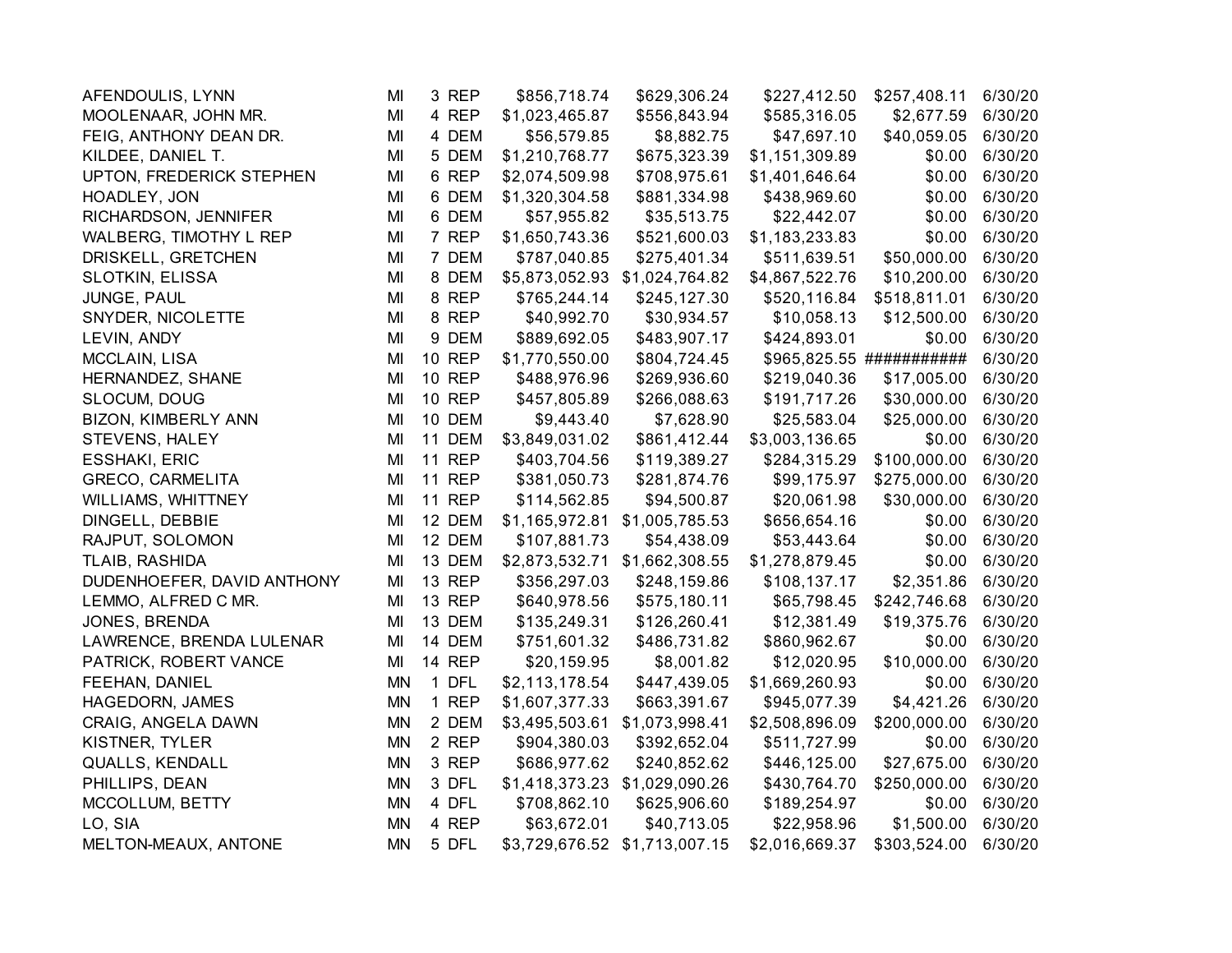| OMAR, ILHAN                          | <b>MN</b> | 5 DFL | \$3,868,929.39 | \$2,811,897.20                | \$1,111,861.46              | \$0.00       | 6/30/20 |
|--------------------------------------|-----------|-------|----------------|-------------------------------|-----------------------------|--------------|---------|
| JOHNSON, LACY                        | <b>MN</b> | 5 REP | \$3,173,443.09 | \$2,616,070.77                | \$557,372.32                | \$0.00       | 6/30/20 |
| EMMER, THOMAS EARL JR.               | <b>MN</b> | 6 REP | \$2,033,000.16 | \$1,151,892.82                | \$1,063,293.30              | \$0.00       | 6/30/20 |
| ZAHRADKA, TAWNJA                     | <b>MN</b> | 6 DFL | \$31,335.75    | \$17,692.59                   | \$13,643.16                 | \$0.00       | 6/30/20 |
| PETERSON, COLLIN CLARK               | <b>MN</b> | 7 DEM | \$1,225,806.25 | \$387,823.44                  | \$1,336,292.75              | \$0.00       | 6/30/20 |
| COLLIS, NOEL                         | <b>MN</b> | 7 REP | \$750,764.99   | \$309,004.45                  | \$441,760.54                | \$695,000.00 | 6/30/20 |
| FISCHBACH, MICHELLE                  | <b>MN</b> | 7 REP | \$910,255.03   | \$475,576.39                  | \$434,678.64                | \$0.00       | 6/30/20 |
| STAUBER, PETER ALLEN                 | <b>MN</b> | 8 REP | \$1,876,962.09 | \$788,895.76                  | \$1,106,402.56              | \$0.00       | 6/30/20 |
| NYSTROM, QUINN REABE                 | <b>MN</b> | 8 DFL | \$471,631.09   | \$239,668.21                  | \$231,962.88                | \$0.00       | 6/30/20 |
| CLAY, WILLIAM LACY JR                | <b>MO</b> | 1 DEM | \$730,752.84   | \$491,756.30                  | \$433,373.19                | \$0.00       | 6/30/20 |
| <b>BUSH, CORI</b>                    | <b>MO</b> | 1 DEM | \$488,862.02   | \$380,346.75                  | \$108,515.27                | \$6,341.34   | 6/30/20 |
| WAGNER, ANN L.                       | <b>MO</b> | 2 REP | \$3,244,532.23 | \$1,081,944.19                | \$3,190,845.09              | \$0.00       | 6/30/20 |
| SCHUPP, JILL DARLYNE                 | <b>MO</b> | 2 DEM | \$1,945,133.35 | \$390,851.77                  | \$1,554,281.58              | \$0.00       | 6/30/20 |
| LUETKEMEYER, W BLAINE                | <b>MO</b> | 3 REP | \$1,528,786.59 | \$956,464.20                  | \$2,836,211.36 ############ |              | 6/30/20 |
| <b>HARTZLER, VICKY</b>               | <b>MO</b> | 4 REP | \$1,258,094.11 | \$709,418.28                  | \$828,737.15                | \$18,944.14  | 6/30/20 |
| SIMMONS, LINDSEY NICOLE              | <b>MO</b> | 4 DEM | \$167,096.39   | \$137,088.90                  | \$30,007.49                 | \$0.00       | 6/30/20 |
| CLEAVER, EMANUEL II                  | <b>MO</b> | 5 DEM | \$918,030.52   | \$579,792.22                  | \$800,315.22                | \$0.00       | 6/30/20 |
| <b>BARHAM, JERRY</b>                 | <b>MO</b> | 5 REP | \$34,113.55    | \$11,141.15                   | \$22,972.40                 | \$47,972.55  | 6/30/20 |
| GRAVES, SAMUEL B. JR.                | <b>MO</b> | 6 REP | \$1,454,859.57 | \$1,224,640.62                | \$782,431.83                | \$5,522.41   | 6/30/20 |
| LONG, BILLY MR.                      | <b>MO</b> | 7 REP | \$1,092,526.12 | \$1,256,788.87                | \$508,661.93                | \$0.00       | 6/30/20 |
| SMITH, JASON T                       | <b>MO</b> | 8 REP | \$1,319,919.01 | \$901,040.96                  | \$1,565,116.22              | \$0.00       | 6/30/20 |
| ELLIS, KATHRYN GAIL                  | <b>MO</b> | 8 DEM | \$201,933.35   | \$174,993.21                  | \$29,899.13                 | \$0.00       | 6/30/20 |
| SABLAN, GREGORIO KILILI CAMACHO I MP |           | 0 IND | \$58,402.45    | \$18,665.63                   | \$110,325.54                | \$0.00       | 6/30/20 |
| KELLY, JOHN TRENT TRENT              | <b>MS</b> | 1 REP | \$611,426.32   | \$639,684.31                  | \$149,827.76                | \$0.00       | 6/30/20 |
| ELIASON, ANTONIA                     | <b>MS</b> | 1 DEM | \$12,703.00    | \$1,440.95                    | \$11,262.05                 | \$0.00       | 6/30/20 |
| THOMPSON, BENNIE G.                  | <b>MS</b> | 2 DEM | \$982,330.43   | \$713,052.18                  | \$1,512,338.66              | \$0.00       | 6/30/20 |
| <b>GUEST, MICHAEL PATRICK</b>        | <b>MS</b> | 3 REP | \$603,000.14   | \$397,951.02                  | \$238,372.12                | \$0.00       | 6/30/20 |
| PALAZZO, STEVEN MCCARTY              | <b>MS</b> | 4 REP | \$602,004.50   | \$556,021.45                  | \$278,099.49                | \$2,500.00   | 6/30/20 |
| <b>WILLIAMS, KATHLEEN</b>            | MT        | 0 DEM | \$2,446,463.03 | \$850,697.33                  | \$1,632,722.95              | \$0.00       | 6/30/20 |
| ROSENDALE, MATT MR.                  | MT        | 0 REP | \$1,950,223.67 | \$795,443.45                  | \$1,230,958.60              | \$97,831.00  | 6/30/20 |
| BUTTERFIELD, G. K.                   | <b>NC</b> | 1 DEM | \$619,562.56   | \$550,328.66                  | \$580,741.74                | \$0.00       | 6/30/20 |
| SMITH, SANDY                         | <b>NC</b> | 1 REP | \$1,030,474.12 | \$884,630.76                  | \$145,843.36                | \$192,042.95 | 6/30/20 |
| ROSS, DEBORAH                        | <b>NC</b> | 2 DEM | \$1,343,932.68 | \$870,859.78                  | \$473,072.90                | \$0.00       | 6/30/20 |
| COOPER, SCOTT                        | <b>NC</b> | 2 DEM | \$596,491.60   | \$480,963.30                  | \$115,528.30                | \$0.00       | 6/30/20 |
| SWAIN, ALAN D                        | <b>NC</b> | 2 REP | \$65,758.23    | \$47,537.01                   | \$18,221.22                 | \$0.00       | 6/30/20 |
| MURPHY, GREGORY FRANCIS DR           | <b>NC</b> | 3 REP |                | \$1,451,729.84 \$1,313,160.44 | \$138,569.40                | \$22,400.00  | 6/30/20 |
| PRICE, DAVID E.                      | <b>NC</b> | 4 DEM | \$753,752.38   | \$681,678.97                  | \$238,523.51                | \$0.00       | 6/30/20 |
| FOXX, VIRGINIA ANN                   | <b>NC</b> | 5 REP | \$1,439,365.81 | \$768,191.70                  | \$3,098,299.88              | \$0.00       | 6/30/20 |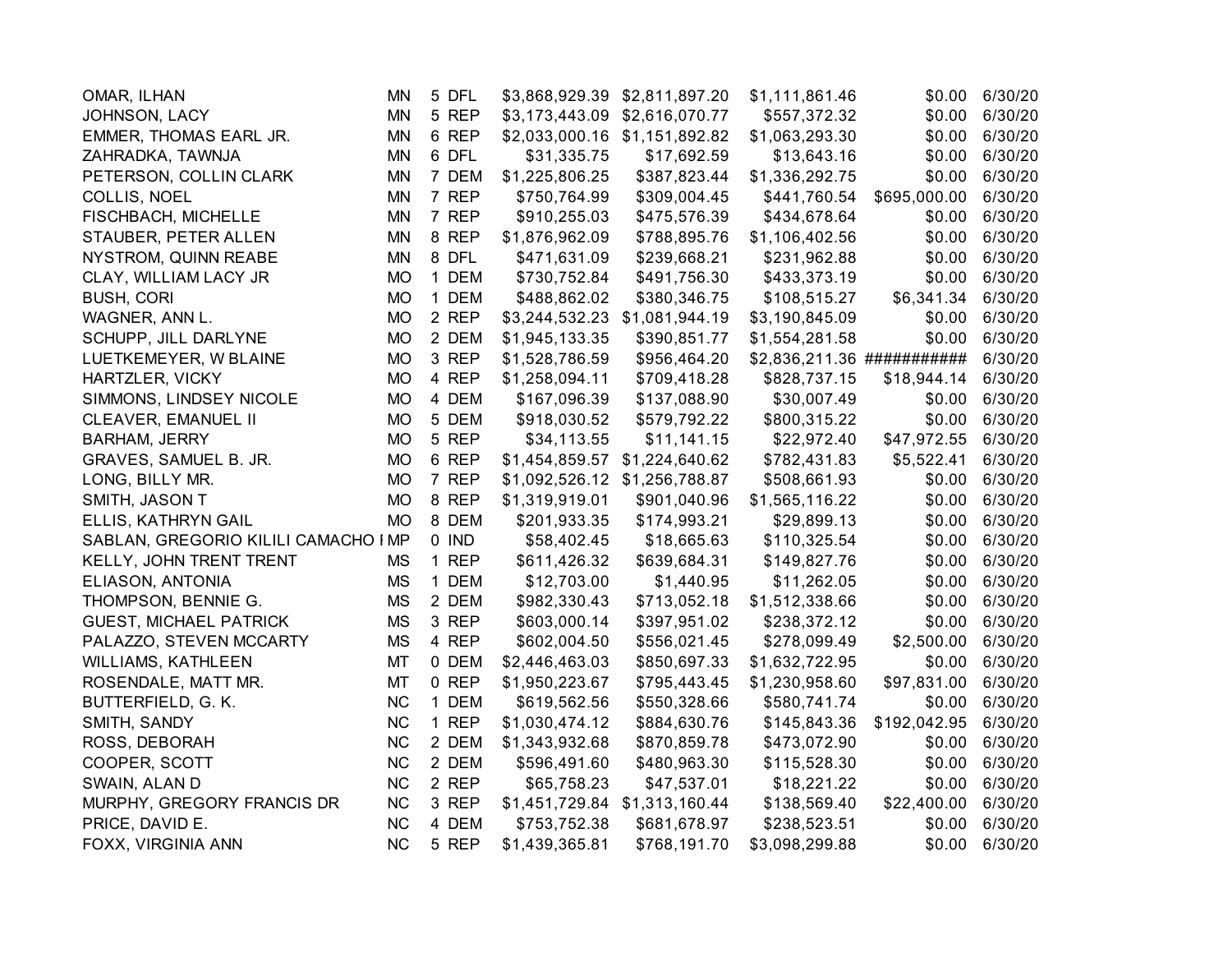| MANNING, KATHY                     | <b>NC</b> | 6 DEM         |                | \$1,440,989.73 \$1,136,819.39 | \$309,822.68   | \$250,000.00 | 6/30/20 |
|------------------------------------|-----------|---------------|----------------|-------------------------------|----------------|--------------|---------|
| ROUZER, DAVID CHESTON              | <b>NC</b> | 7 REP         | \$1,195,268.21 | \$662,466.40                  | \$1,371,726.02 | \$0.00       | 6/30/20 |
| HUDSON, RICHARD L. JR.             | <b>NC</b> | 8 REP         |                |                               | \$1,773,633.09 | \$0.00       | 6/30/20 |
| TIMMONS-GOODSON, PATRICIA          | <b>NC</b> | 8 DEM         | \$1,076,414.63 | \$457,595.29                  | \$618,819.34   | \$35,000.00  | 6/30/20 |
| <b>BISHOP, JAMES DANIEL</b>        | <b>NC</b> | 9 REP         | \$3,663,451.32 | \$3,194,568.79                | \$468,882.53   | \$0.00       | 6/30/20 |
| WALLACE, CYNTHIA                   | <b>NC</b> | 9 DEM         | \$251,210.53   | \$84,147.95                   | \$167,062.58   | \$11,892.64  | 6/30/20 |
| MCCREADY, DANIEL                   | <b>NC</b> | 9 DEM         | \$7,809,470.94 | \$8,000,548.15                | \$146,761.44   | \$0.00       | 6/30/20 |
| <b>BROWN, LEIGH</b>                | <b>NC</b> | 9 REP         | \$409,892.99   | \$364,422.31                  | \$45,470.68    | \$0.00       | 6/30/20 |
| MCHENRY, PATRICK TIMOTHY           | <b>NC</b> | <b>10 REP</b> | \$2,227,171.71 | \$1,773,184.64                | \$1,720,086.18 | \$0.00       | 6/30/20 |
| DAVIS, MORRIS D. COL.              |           | NC 11 DEM     | \$493,434.64   | \$225,559.21                  | \$267,875.43   | \$0.00       | 6/30/20 |
| CAWTHORN, DAVID MADISON            |           | NC 11 REP     | \$803,058.00   | \$638,718.18                  | \$164,339.82   | \$330,000.00 | 6/30/20 |
| OSBORNE, JOSEPH DARREN             |           | NC 11 REP     | \$252,100.00   | \$171,383.30                  | \$80,716.70    | \$250,000.00 | 6/30/20 |
| <b>BENNETT, LYNDA</b>              |           | NC 11 REP     | \$507,671.52   | \$483,163.98                  | \$24,507.54    | \$87,361.02  | 6/30/20 |
| ADAMS, ALMA SHEALEY                |           | NC 12 DEM     | \$587,556.83   | \$511,800.42                  | \$250,187.78   | \$0.00       | 6/30/20 |
| BUDD, THEODORE P.                  |           | NC 13 REP     | \$1,702,034.03 | \$744,927.79                  | \$1,027,344.86 | \$0.00       | 6/30/20 |
| HUFFMAN, SCOTT                     |           | NC 13 DEM     | \$79,011.54    | \$62,625.92                   | \$17,652.55    | \$0.00       | 6/30/20 |
| ARMSTRONG, KELLY                   | <b>ND</b> | 0 REP         | \$834,082.70   | \$664,380.91                  | \$286,168.96   | \$250,000.00 | 6/30/20 |
| FORTENBERRY, JEFFREY L. HONORAB NE |           | 1 REP         | \$892,627.73   | \$610,942.22                  | \$1,985,634.57 | \$0.00       | 6/30/20 |
| BOLZ, KATE                         | <b>NE</b> | 1 DEM         | \$551,144.02   | \$297,681.66                  | \$253,462.36   | \$0.00       | 6/30/20 |
| <b>BACON, DONALD J</b>             | <b>NE</b> | 2 REP         | \$2,242,575.54 | \$1,262,764.38                | \$1,029,538.89 | \$0.00       | 6/30/20 |
| <b>EASTMAN, KARA</b>               | <b>NE</b> | 2 DEM         | \$1,472,660.48 | \$1,151,083.84                | \$404,423.86   | \$0.00       | 6/30/20 |
| SMITH, ADRIAN                      | <b>NE</b> | 3 REP         | \$1,024,890.13 | \$854,318.22                  | \$958,149.65   | \$0.00       | 6/30/20 |
| PAPPAS, CHRIS                      | <b>NH</b> | 1 DEM         | \$2,006,803.04 | \$590,260.17                  | \$1,530,386.52 | \$0.00       | 6/30/20 |
| MOWERS, MATT                       | <b>NH</b> | 1 REP         | \$571,870.10   | \$131,644.40                  | \$440,225.70   | \$0.00       | 6/30/20 |
| MAYBERRY, MATT                     | <b>NH</b> | 1 REP         | \$151,651.77   | \$78,430.97                   | \$73,220.80    | \$12,800.00  | 6/30/20 |
| KUSTER, ANN MCLANE                 | <b>NH</b> | 2 DEM         |                | \$2,357,791.86 \$1,013,399.42 | \$2,427,718.83 | \$0.00       | 6/30/20 |
| NEGRON, STEVE                      | <b>NH</b> | 2 REP         | \$287,214.32   | \$228,086.41                  | \$66,122.77    | \$318,299.05 | 6/30/20 |
| BLANKENBEKER, LYNNE                | <b>NH</b> | 2 REP         | \$100,065.86   | \$76,998.69                   | \$23,612.60    | \$0.00       | 6/30/20 |
| NORCROSS, DONALD W                 | <b>NJ</b> | 1 DEM         | \$1,627,782.39 | \$800,756.47                  | \$1,616,964.50 | \$0.00       | 6/30/20 |
| VAN DREW, JEFF MR                  | NJ        | 2 REP         | \$2,655,679.89 | \$1,459,625.12                | \$1,200,255.09 | \$0.00       | 6/30/20 |
| KENNEDY, AMY                       | <b>NJ</b> | 2 DEM         | \$1,542,202.43 | \$1,405,064.98                | \$137,137.45   | \$500,000.00 | 6/30/20 |
| PATTERSON, ROBERT                  | NJ        | 2 REP         | \$286,404.83   | \$249,613.69                  | \$36,791.14    | \$26,268.99  | 6/30/20 |
| CUNNINGHAM, WILLIAM                | <b>NJ</b> | 2 DEM         | \$175,219.64   | \$142,659.96                  | \$32,559.68    | \$0.00       | 6/30/20 |
| HARRISON, BRIGID CALLAHAN          | <b>NJ</b> | 2 DEM         | \$450,486.01   | \$436,875.63                  | \$13,610.38    | \$110,000.00 | 6/30/20 |
| FRANCIS, JOHN HULL MR III          | <b>NJ</b> | 2 DEM         | \$13,515.20    | \$658.84                      | \$12,856.36    | \$0.00       | 6/17/20 |
| KIM, ANDY                          | <b>NJ</b> | 3 DEM         | \$4,440,169.25 | \$995,190.96                  | \$3,508,792.05 | \$6,895.58   | 6/30/20 |
| RICHTER, DAVID                     | NJ        | 3 REP         | \$807,564.25   | \$684,621.27                  | \$122,942.98   | \$681,787.77 | 6/30/20 |
| GIBBS, KATE                        | <b>NJ</b> | 3 REP         | \$291,290.00   | \$241,281.02                  | \$50,008.98    | \$23,599.90  | 6/30/20 |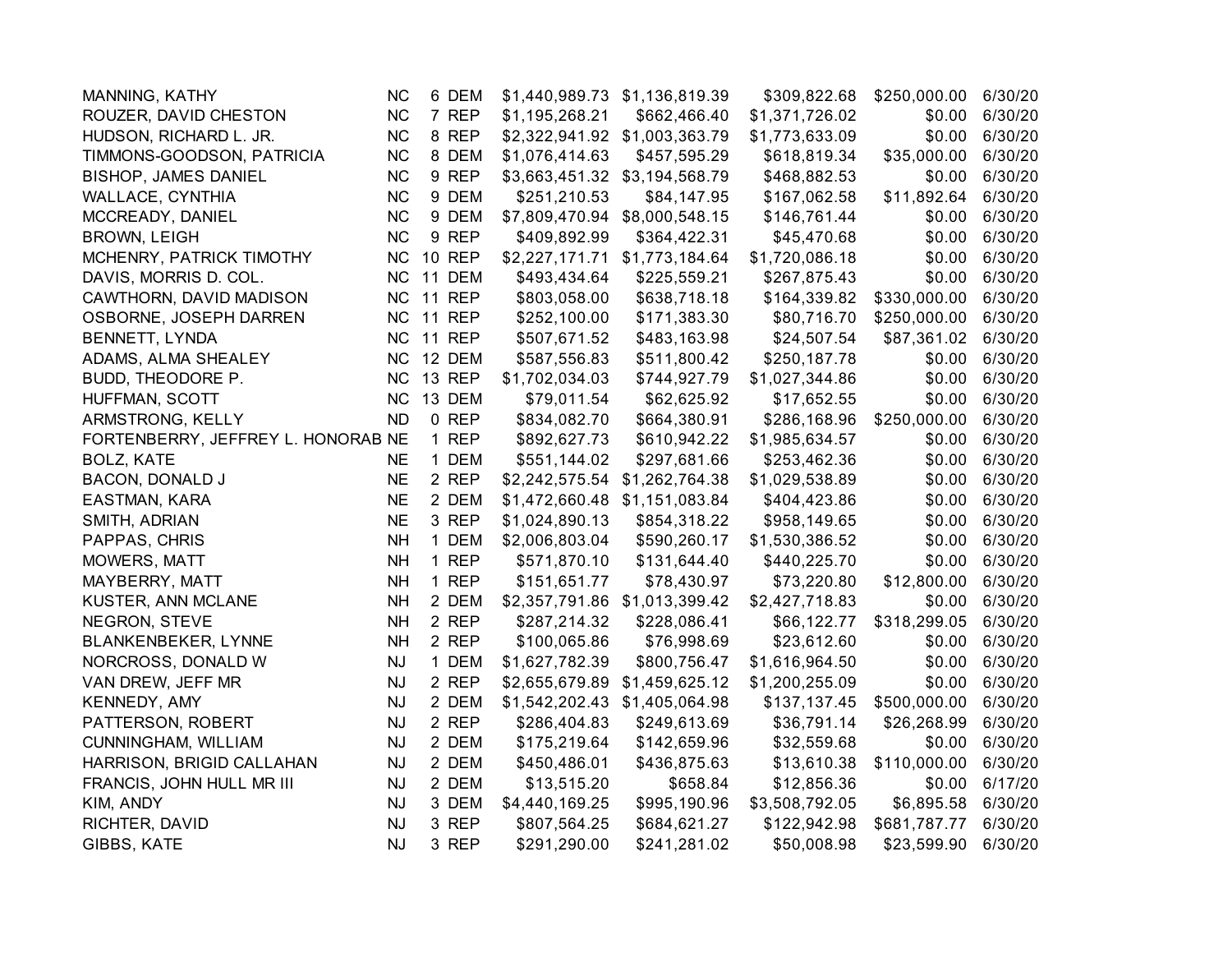| SMITH, CHRISTOPHER H           | <b>NJ</b> | 4 REP         | \$954,321.98   | \$337,218.28                  | \$660,115.07   | \$0.00       | 6/30/20 |
|--------------------------------|-----------|---------------|----------------|-------------------------------|----------------|--------------|---------|
| <b>SCHMID, STEPHANIE</b>       | <b>NJ</b> | 4 DEM         | \$363,780.19   | \$287,108.99                  | \$76,671.20    | \$0.00       | 6/30/20 |
| APPLEFIELD, DAVID              | <b>NJ</b> | 4 DEM         | \$255,873.64   | \$235,465.91                  | \$20,407.73    | \$190,000.00 | 6/30/20 |
| GOTTHEIMER, JOSH               | <b>NJ</b> | 5 DEM         | \$5,665,091.41 | \$965,136.44                  | \$8,842,989.82 | \$1,500.00   | 6/30/20 |
| <b>GHASSALI, MIKE</b>          | <b>NJ</b> | 5 REP         | \$880,000.40   | \$948,734.15                  | \$495,309.34   | \$0.00       | 6/30/20 |
| <b>KREIBICH, ARATI</b>         | <b>NJ</b> | 5 DEM         | \$570,895.86   | \$471,869.12                  | \$99,026.74    | \$26,000.00  | 6/30/20 |
| PALLOTTA, FRANK                | <b>NJ</b> | 5 REP         | \$693,204.32   | \$606,023.16                  | \$87,181.16    | \$470,251.64 | 6/30/20 |
| MCCANN, JOHN JOSEPH MR. JR.    | <b>NJ</b> | 5 REP         | \$197,918.37   | \$181,056.82                  | \$17,916.09    | \$563,067.16 | 6/30/20 |
| CASTILLO, HECTOR L DR          | <b>NJ</b> | 5 REP         | \$279,129.23   | \$267,398.27                  | \$11,730.96    | \$35,500.00  | 6/30/20 |
| PALLONE, FRANK JR              | <b>NJ</b> | 6 DEM         | \$2,370,258.39 | \$1,554,503.42                | \$2,943,332.18 | \$24,131.25  | 6/30/20 |
| CIRINCIONE, RUSSELL            | NJ        | 6 DEM         | \$62,599.16    | \$46,867.73                   | \$15,731.43    | \$1,000.00   | 6/30/20 |
| MALINOWSKI, TOM                | <b>NJ</b> | 7 DEM         | \$4,240,800.69 | \$987,456.21                  | \$3,313,794.03 | \$0.00       | 6/30/20 |
| KEAN, THOMAS H. JR.            | <b>NJ</b> | 7 REP         | \$2,112,995.43 | \$826,306.40                  | \$1,286,689.03 | \$3,725.00   | 6/30/20 |
| SIRES, ALBIO                   | <b>NJ</b> | 8 DEM         | \$370,157.87   | \$391,693.47                  | \$132,313.49   | \$0.00       | 6/30/20 |
| OSEGUERA, HECTOR OMAR JR.      | <b>NJ</b> | 8 DEM         | \$76,275.49    | \$50,250.77                   | \$26,024.72    | \$0.00       | 6/30/20 |
| PASCRELL, WILLIAM J. HON. JR.  | <b>NJ</b> | 9 DEM         | \$1,192,930.30 | \$1,218,580.19                | \$1,613,594.54 | \$0.00       | 6/30/20 |
| <b>WILDES, MICHAEL</b>         | <b>NJ</b> | 9 DEM         | \$48,388.90    | \$2,932.87                    | \$829,331.75   | \$0.00       | 6/30/20 |
| SPEZAKIS, ZINOVIA              | <b>NJ</b> | 9 DEM         | \$280,489.78   | \$259,203.33                  | \$21,286.45    | \$205,632.55 | 6/30/20 |
| PAYNE, DONALD M., JR.          | <b>NJ</b> | 10 DEM        | \$376,441.30   | \$337,243.02                  | \$83,987.04    | \$0.00       | 6/30/20 |
| MAZO, EUGENE D.                | <b>NJ</b> | 10 DEM        | \$41,290.00    | \$12,767.56                   | \$28,522.44    | \$0.00       | 6/30/20 |
| SHERRILL, MIKIE                | <b>NJ</b> | 11 DEM        | \$4,347,175.75 | \$1,352,340.29                | \$3,439,955.15 | \$0.00       | 6/30/20 |
| <b>BECCHI, ROSEMARY</b>        | <b>NJ</b> | <b>11 REP</b> | \$840,247.19   | \$531,734.48                  | \$308,512.71   | \$171,397.00 | 6/30/20 |
| <b>COLEMAN, BONNIE WATSON</b>  | <b>NJ</b> | 12 DEM        | \$544,901.35   | \$484,014.37                  | \$210,259.40   | \$7,550.00   | 6/30/20 |
| HAALAND, DEBRA                 | <b>NM</b> | 1 DEM         |                | \$1,404,809.43 \$1,072,630.22 | \$352,053.06   | \$0.00       | 6/30/20 |
| <b>GARCIA HOLMES, MICHELLE</b> | <b>NM</b> | 1 REP         | \$212,927.34   | \$67,563.98                   | \$145,363.36   | \$117,101.25 | 6/30/20 |
| TORRES SMALL, XOCHITL          | <b>NM</b> | 2 DEM         | \$4,605,777.05 | \$853,404.22                  | \$3,920,817.83 | \$0.00       | 6/30/20 |
| HERRELL, STELLA YVETTE         | <b>NM</b> | 2 REP         | \$1,300,327.28 | \$1,090,300.50                | \$380,644.83   | \$29,167.22  | 6/30/20 |
| CHASE, CLAIRE                  | <b>NM</b> | 2 REP         | \$1,387,233.55 | \$1,374,955.38                | \$12,278.17    | \$88,717.87  | 6/30/20 |
| LEGER, TERESA                  | <b>NM</b> | 3 DEM         | \$1,624,376.26 | \$1,391,522.48                | \$232,853.78   | \$0.00       | 6/30/20 |
| PLAME, VALERIE                 | <b>NM</b> | 3 DEM         | \$2,273,938.23 | \$2,226,010.97                | \$47,927.26    | \$0.00       | 6/30/20 |
| SANCHEZ, JOSEPH LOUIS          | <b>NM</b> | 3 DEM         | \$203,284.61   | \$192,410.81                  | \$10,873.80    | \$12,000.00  | 6/30/20 |
| TITUS, DINA                    | <b>NV</b> | 1 DEM         | \$532,609.47   | \$416,791.11                  | \$326,435.02   | \$0.00       | 6/30/20 |
| AMODEI, MARK EUGENE            | <b>NV</b> | 2 REP         | \$583,377.57   | \$610,004.40                  | \$266,306.36   | \$9,000.00   | 6/30/20 |
| <b>SCHIFFMAN, STEVEN</b>       | <b>NV</b> | 2 DEM         | \$150,000.00   | \$500.00                      | \$174,500.00   | \$150,000.00 | 5/20/20 |
| LEE, SUSIE                     | <b>NV</b> | 3 DEM         | \$3,229,726.12 | \$822,235.12                  | \$2,420,184.62 | \$0.00       | 6/30/20 |
| RODIMER, DAN                   | <b>NV</b> | 3 REP         | \$889,141.37   | \$634,728.63                  | \$254,412.74   | \$183,610.55 | 6/30/20 |
| HORSFORD, STEVEN ALEXZANDER    | <b>NV</b> | 4 DEM         | \$2,396,630.38 | \$855,108.29                  | \$1,569,494.12 | \$18,189.27  | 6/30/20 |
| MARCHANT, JIM                  | <b>NV</b> | 4 REP         | \$646,029.47   | \$502,618.20                  | \$143,411.27   | \$80,000.00  | 6/30/20 |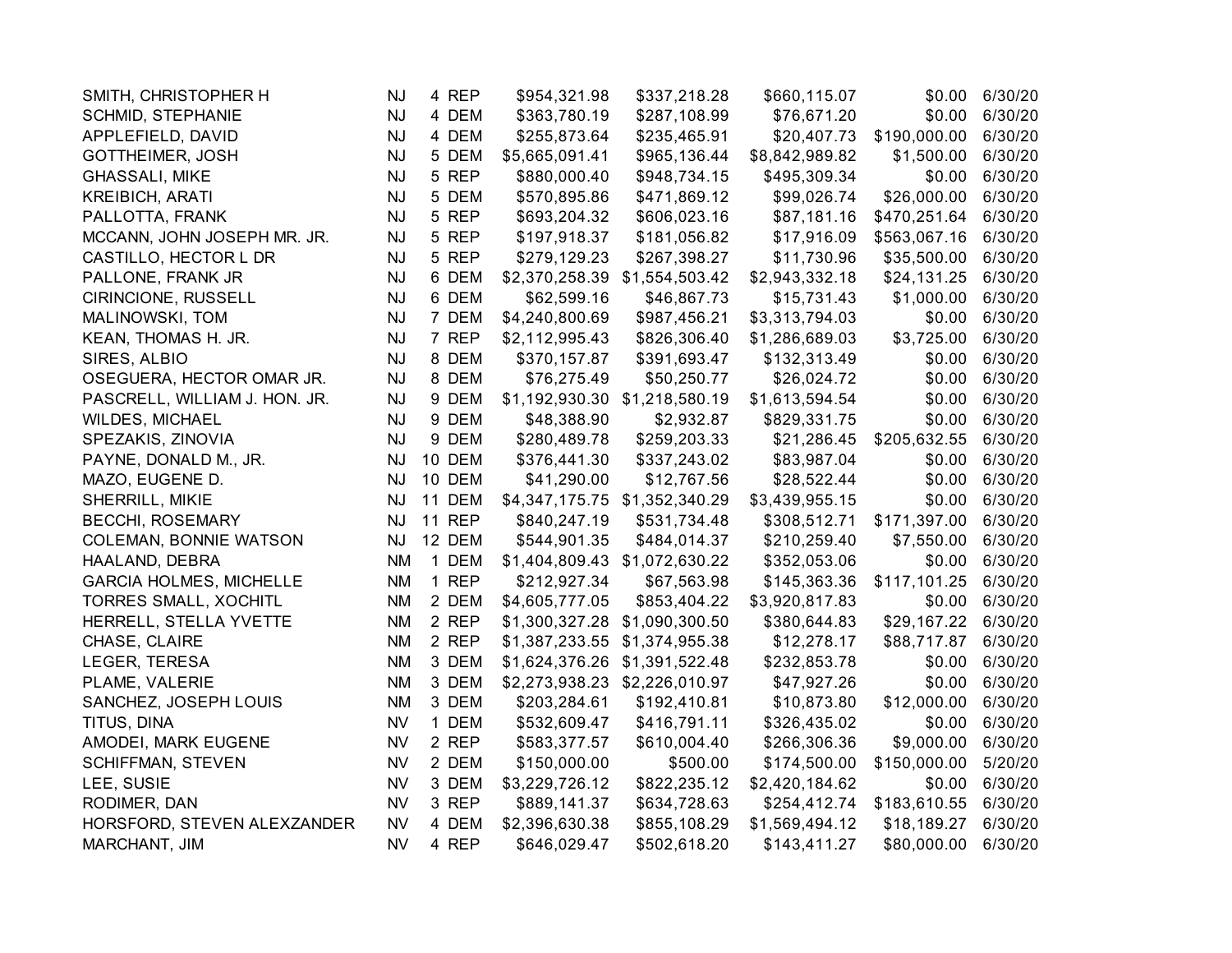| SUTTON, LISA SONG                | <b>NV</b> | 4 REP         | \$424,766.84                            | \$401,862.97                  | \$22,903.87    | \$0.00                    | 6/30/20 |
|----------------------------------|-----------|---------------|-----------------------------------------|-------------------------------|----------------|---------------------------|---------|
| ZELDIN, LEE MICHAEL              | <b>NY</b> | 1 REP         | \$4,832,691.17                          | \$2,193,204.33                | \$2,664,057.53 | \$0.00                    | 6/30/20 |
| GOROFF, NANCY                    | <b>NY</b> | 1 DEM         | \$2,682,497.83                          | \$2,358,046.86                |                | \$324,450.97 ############ | 6/30/20 |
| <b>GERSHON, PERRY</b>            | <b>NY</b> | 1 DEM         | \$1,744,506.80                          | \$1,607,902.55                | \$136,757.84   | \$435,912.89              | 6/30/20 |
| FLEMING, BRIDGET                 | <b>NY</b> | 1 DEM         | \$890,870.23                            | \$787,062.03                  | \$103,808.20   | \$5,000.00                | 6/30/20 |
| GORDON, JACQUELINE               | <b>NY</b> | 2 DEM         | \$1,753,474.31                          | \$622,769.78                  | \$1,130,704.53 | \$0.00                    | 6/30/20 |
| GARBARINO, ANDREW                | <b>NY</b> | 2 REP         | \$488,566.00                            | \$384,465.13                  | \$104,100.87   | \$50,000.00               | 6/30/20 |
| LIPETRI, MIKE                    | <b>NY</b> | 2 REP         | \$235,048.00                            | \$189,331.00                  | \$45,717.00    | \$25,000.00               | 6/30/20 |
| SUOZZI, THOMAS                   | <b>NY</b> | 3 DEM         | \$2,231,984.62                          | \$1,627,888.03                | \$1,925,072.87 | \$30,379.20               | 6/30/20 |
| DEVOLDER-SANTOS, GEORGE ANTHOINY |           | 3 REP         | \$145,486.00                            | \$72,130.36                   | \$73,355.64    | \$81,250.00               | 6/30/20 |
| D'ARRIGO, MELANIE                | <b>NY</b> | 3 DEM         | \$189,663.32                            | \$155,309.44                  | \$34,353.88    | \$62,859.01               | 6/30/20 |
| <b>WEINSTOCK, MICHAEL S</b>      | <b>NY</b> | 3 DEM         | \$86,183.00                             | \$68,031.72                   | \$26,743.14    | \$0.00                    | 6/3/20  |
| RICE, KATHLEEN                   | <b>NY</b> | 4 DEM         | \$697,717.09                            | \$704,458.30                  | \$287,255.68   | \$0.00                    | 6/30/20 |
| RAISER, STEVE                    | <b>NY</b> | 4 REP         | \$37,265.00                             | \$21,130.89                   | \$16,134.11    | \$11,200.00               | 6/30/20 |
| TUMAN, DOUGLAS                   | <b>NY</b> | 4 REP         | \$35,058.74                             | \$20,089.94                   | \$14,968.80    | \$0.00                    | 6/30/20 |
| MEEKS, GREGORY W.                | <b>NY</b> | 5 DEM         | \$1,494,399.49                          | \$1,081,814.39                | \$563,939.46   | \$0.00                    | 6/30/20 |
| CHOWDHURY, SHANIYAT              | <b>NY</b> | 5 DEM         | \$89,904.84                             | \$70,207.91                   | \$19,711.93    | \$0.00                    | 6/3/20  |
| MENG, GRACE                      | <b>NY</b> | 6 DEM         | \$1,084,123.61                          | \$1,335,556.10                | \$724,315.14   | \$0.00                    | 6/30/20 |
| ZMICH, THOMAS                    | <b>NY</b> | 6 REP         | \$106,965.00                            | \$76,988.05                   | \$29,976.95    | \$105,000.00              | 6/30/20 |
| VELAZQUEZ, NYDIA M.              | <b>NY</b> | 7 DEM         | \$627,846.69                            | \$519,626.31                  | \$291,633.08   | \$7,736.52                | 6/30/20 |
| JEFFRIES, HAKEEM                 | <b>NY</b> | 8 DEM         | \$3,375,371.54                          | \$2,135,870.12                | \$2,509,183.76 | \$0.00                    | 6/30/20 |
| CLARKE, YVETTE D.                | <b>NY</b> | 9 DEM         | \$968,767.57                            | \$946,274.65                  | \$84,189.63    | \$141,008.91              | 6/30/20 |
| DEUTSCH, CHAIM                   | <b>NY</b> | 9 DEM         | \$224,591.23                            | \$179,940.29                  | \$44,650.94    | \$0.00                    | 6/30/20 |
| BUNKEDDEKO, ADEM                 | <b>NY</b> | 9 DEM         | \$568,849.67                            | \$542,518.06                  | \$26,655.84    | \$9,190.81                | 6/30/20 |
| NADLER, JERROLD L.               |           | NY 10 DEM     | \$1,437,311.77                          | \$1,317,260.47                | \$730,476.73   | \$0.00                    | 6/30/20 |
| <b>BOYLAN, LINDSEY</b>           |           | NY 10 DEM     | \$1,147,954.65                          | \$903,966.82                  | \$243,987.83   | \$330,000.00              | 6/30/20 |
| HERZOG, JONATHAN                 |           | NY 10 DEM     | \$58,022.17                             | \$45,905.31                   | \$12,111.23    | \$0.00                    | 6/30/20 |
| ROSE, MAX                        |           | NY 11 DEM     |                                         | \$5,748,782.35 \$1,652,402.39 | \$4,334,372.09 | \$64,027.86               | 6/30/20 |
| MALLIOTAKIS, NICOLE              |           | NY 11 REP     | \$1,771,354.69                          | \$814,726.74                  | \$956,627.95   | \$0.00                    | 6/30/20 |
| PATEL, SURAJ                     |           | NY 12 DEM     | \$1,092,139.68                          | \$986,956.59                  | \$105,183.09   | \$30,000.00               | 6/30/20 |
| ASHCRAFT, LAUREN                 |           | NY 12 DEM     | \$167,690.27                            | \$147,672.36                  | \$20,017.91    | \$500.00                  | 6/30/20 |
| MALONEY, CAROLYN B.              |           | NY 12 DEM     | \$2,420,662.82                          | \$2,512,428.74                | \$16,142.73    | \$472,984.13              | 6/30/20 |
| ESPAILLAT, ADRIANO               |           | NY 13 DEM     | \$873,433.15                            | \$1,012,485.11                | \$128,971.87   | \$0.00                    | 6/30/20 |
| OCASIO-CORTEZ, ALEXANDRIA        |           |               | NY 14 DEM \$12,659,757.46 ############# |                               | \$2,962,555.44 | \$1,025.00                | 6/30/20 |
| CUMMINGS, JOHN C.                |           | NY 14 REP     | \$3,291,224.06                          | \$2,290,315.37                | \$1,000,958.69 | \$0.00                    | 6/30/20 |
| CARUSO-CABRERA, MICHELLE         | <b>NY</b> | 14 DEM        | \$3,383,279.78                          | \$2,788,019.85                |                | \$595,259.93 ###########  | 6/30/20 |
| MURRAY, SCHERIE                  | <b>NY</b> | <b>14 REP</b> | \$749,632.16                            | \$696,218.39                  | \$53,413.77    | \$0.00                    | 6/30/20 |
| TORRES, RITCHIE JOHN             | <b>NY</b> | 15 DEM        | \$1,715,179.08                          | \$1,503,770.29                | \$211,508.79   | \$10,250.00               | 6/30/20 |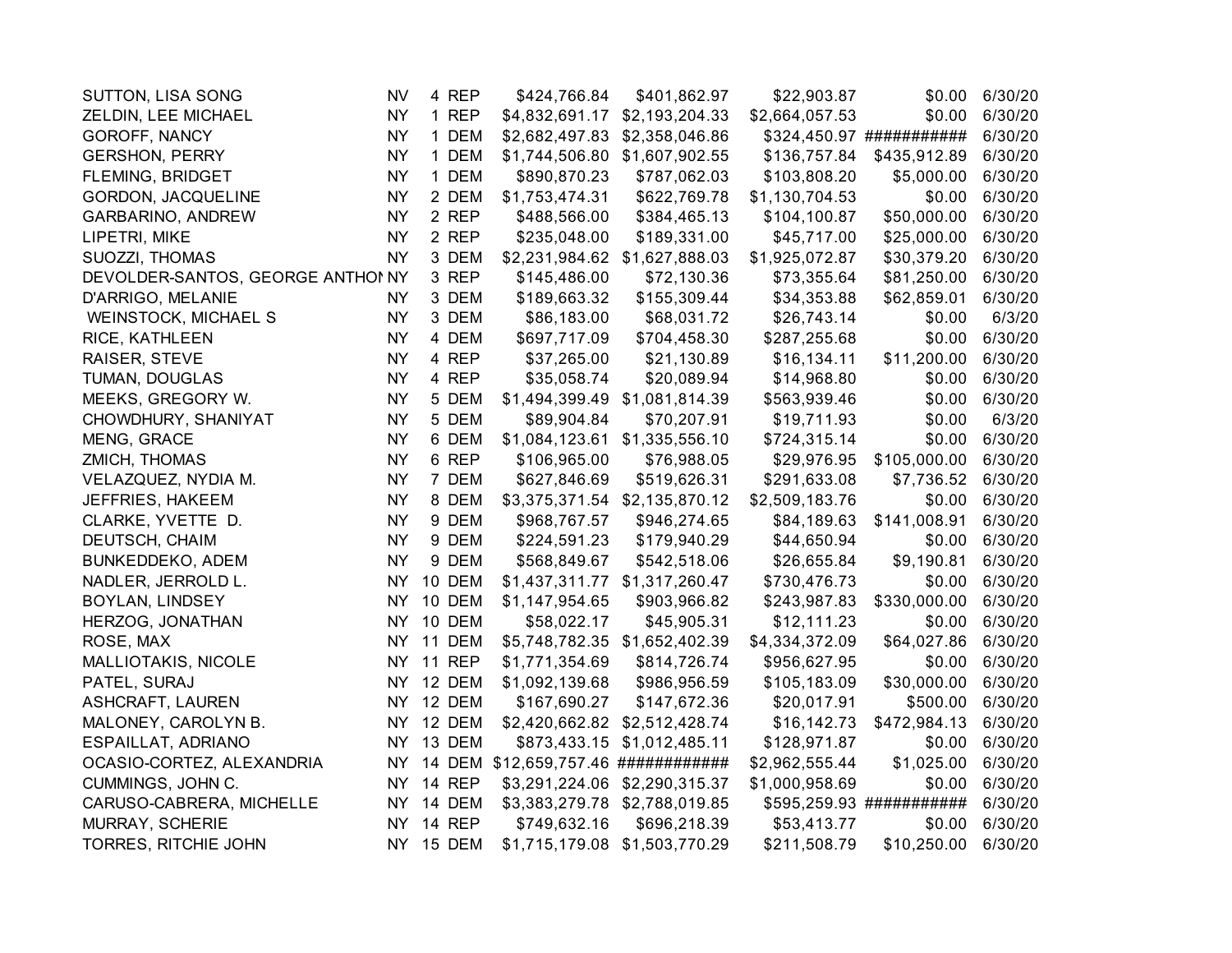| BLAKE, MICHAEL ALEXANDER    |           | NY 15 DEM     | \$997,152.69   | \$922,841.64                  | \$74,311.05                 | \$0.00                   | 6/30/20 |
|-----------------------------|-----------|---------------|----------------|-------------------------------|-----------------------------|--------------------------|---------|
| LOPEZ, SAMELYS              |           | NY 15 DEM     | \$417,408.99   | \$366,402.16                  | \$51,006.84                 | \$0.00                   | 6/30/20 |
| DIAZ, RUBEN REV. SR         |           | NY 15 DEM     | \$220,334.83   | \$176,569.46                  | \$43,765.37                 | \$0.00                   | 6/30/20 |
| MARK-VIVERITO, MELISSA      |           | NY 15 DEM     | \$363,020.29   | \$341,424.17                  | \$21,596.12                 | \$69,152.54              | 6/30/20 |
| ENGEL, ELIOT L.             | <b>NY</b> | 16 DEM        | \$3,206,620.43 | \$2,936,087.99                | \$467,559.92                | \$0.00                   | 6/30/20 |
| BOWMAN, JAMAAL              | <b>NY</b> | 16 DEM        | \$971,209.13   | \$626,199.24                  | \$345,009.89                | \$10,397.50              | 6/3/20  |
| GHEBREGHIORGIS, ANDOM A.    | <b>NY</b> | 16 DEM        | \$214,727.83   | \$123,096.40                  | \$91,631.43                 | \$0.00                   | 6/3/20  |
| FINK, CHRIS                 | <b>NY</b> | 16 DEM        | \$225,034.00   | \$200,652.32                  | \$37,978.68                 | \$25,000.00              | 6/30/20 |
| EISEN, JOSH                 |           | NY 17 IND     | \$1,614,836.20 | \$599,469.15                  | \$1,015,367.05 ############ |                          | 6/30/20 |
| SCHLEIFER, ADAM             |           | NY 17 DEM     | \$5,723,605.13 | \$5,457,149.62                |                             | \$266,455.51 ########### | 6/30/20 |
| FARKAS, EVELYN              |           | NY 17 DEM     | \$1,519,203.71 | \$1,395,309.21                | \$123,894.50                | \$5,000.00               | 6/30/20 |
| JONES, MONDAIRE             |           | NY 17 DEM     | \$1,711,914.95 | \$1,589,494.15                | \$122,420.80                | \$357.44                 | 6/30/20 |
| <b>BUCHWALD, DAVID</b>      |           | NY 17 DEM     | \$1,059,148.18 | \$967,714.87                  | \$91,433.31                 | \$681,171.02             | 6/30/20 |
| CARLUCCI, DAVID             |           | NY 17 DEM     | \$432,688.89   | \$411,107.77                  | \$21,581.12                 | \$0.00                   | 6/30/20 |
| HERNANDEZ, ASHA CASTLEBERRY |           | NY 17 DEM     | \$75,925.00    | \$55,327.68                   | \$18,316.38                 | \$38,350.00              | 6/30/20 |
| FINE, ALLISON HARRIS MS.    |           | NY 17 DEM     | \$369,515.90   | \$357,773.42                  | \$11,742.48                 | \$0.00                   | 6/30/20 |
| MALONEY, SEAN PATRICK       |           | NY 18 DEM     | \$1,998,407.77 | \$955,634.79                  | \$1,065,006.54              | \$903.66                 | 6/30/20 |
| FARLEY, CHELE CHIAVACCI     |           | NY 18 REP     | \$872,542.97   | \$564,579.25                  | \$307,963.72                | \$0.00                   | 6/30/20 |
| DELGADO, ANTONIO            |           | NY 19 DEM     | \$4,322,865.91 | \$1,334,430.99                | \$3,067,035.36              | \$0.00                   | 6/30/20 |
| HAWATMEH, OLA               |           | NY 19 REP     | \$284,969.82   | \$69,742.97                   | \$215,226.85                | \$210,900.00             | 6/30/20 |
| TONKO, PAUL DAVID           |           | NY 20 DEM     | \$1,045,854.60 | \$886,397.62                  | \$848,126.99                | \$0.00                   | 6/30/20 |
| JOY, ELIZABETH L            |           | NY 20 REP     | \$218,041.63   | \$77,139.13                   | \$140,902.50                | \$0.00                   | 6/30/20 |
| STEFANIK, ELISE M.          |           | NY 21 REP     | \$7,745,929.11 | \$3,631,705.40                | \$4,466,452.43              | \$0.00                   | 6/30/20 |
| COBB, TEDRA                 |           | NY 21 DEM     | \$3,933,110.96 | \$1,272,997.90                | \$2,699,434.50              | \$0.00                   | 6/30/20 |
| <b>BRINDISI, ANTHONY</b>    |           | NY 22 DEM     | \$3,702,950.13 | \$952,947.07                  | \$2,754,865.67              | \$0.00                   | 6/30/20 |
| TENNEY, CLAUDIA             |           | NY 22 REP     | \$952,531.47   | \$430,026.67                  | \$599,487.60                | \$75,900.00              | 6/30/20 |
| <b>REED, THOMAS W</b>       |           | NY 23 REP     |                | \$2,468,736.98 \$1,565,670.89 | \$955,305.57                | \$0.00                   | 6/30/20 |
| MITRANO, TRACY              |           | NY 23 DEM     | \$787,341.73   | \$465,253.93                  | \$341,470.07                | \$12,473.40              | 6/30/20 |
| NOREN, SCOTT A              | NY I      | 23 DEM        | \$58,285.39    | \$32,507.87                   | \$25,777.52                 | \$54,500.00              | 6/30/20 |
| KATKO, JOHN M               |           | NY 24 REP     | \$2,365,617.55 | \$831,908.45                  | \$1,581,897.22              | \$0.00                   | 6/30/20 |
| BALTER, DANA                |           | NY 24 DEM     | \$1,126,748.48 | \$897,622.18                  | \$253,111.72                | \$0.00                   | 6/30/20 |
| CONOLE, FRANCIS             |           | NY 24 DEM     | \$960,755.31   | \$829,021.78                  | \$131,733.53                | \$61,719.75              | 6/30/20 |
| MORELLE, JOSEPH D           |           | NY 25 DEM     | \$1,076,345.19 | \$818,263.10                  | \$317,317.51                | \$0.00                   | 6/30/20 |
| HIGGINS, BRIAN              | <b>NY</b> | 26 DEM        | \$873,187.30   | \$727,510.95                  | \$1,116,666.09              | \$0.00                   | 6/30/20 |
| MCMURRAY, NATHAN            | NY        | 27 DEM        | \$709,193.63   | \$404,100.77                  | \$328,636.17                | \$0.00                   | 6/3/20  |
| JACOBS, CHRISTOPHER L.      | NY        | <b>27 REP</b> | \$1,459,932.41 | \$1,211,215.47                | \$248,716.94                | \$446,000.00             | 6/3/20  |
| PARLATO, BETH               | <b>NY</b> | 27 CRV        | \$680,174.77   | \$561,848.72                  | \$118,326.05                | \$258,500.00             | 6/30/20 |
| MYCHAJLIW, STEFAN IWAN JR.  | NY        | <b>27 REP</b> | \$109,116.12   | \$74,357.95                   | \$34,758.17                 | \$0.00                   | 6/30/20 |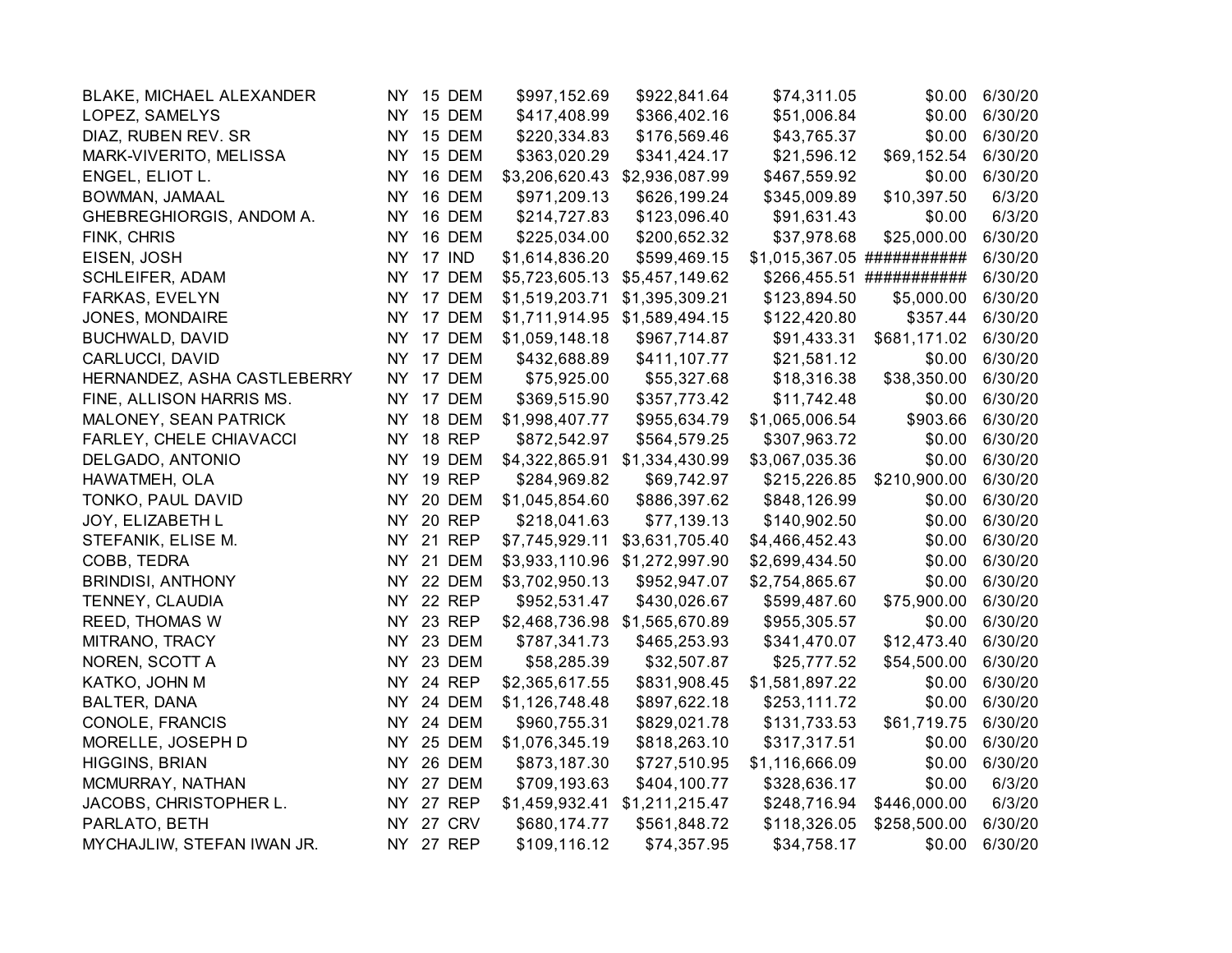|           |  | \$33,493.15                                                                                                                                                                                                                                                                                                                                                                                        | \$21,912.70    | \$11,580.45                                                                                                                                        | \$15,622.18  | 6/30/20                   |
|-----------|--|----------------------------------------------------------------------------------------------------------------------------------------------------------------------------------------------------------------------------------------------------------------------------------------------------------------------------------------------------------------------------------------------------|----------------|----------------------------------------------------------------------------------------------------------------------------------------------------|--------------|---------------------------|
| OH        |  | \$1,987,002.24                                                                                                                                                                                                                                                                                                                                                                                     | \$715,679.91   | \$989,647.47                                                                                                                                       | \$0.00       | 6/30/20                   |
| OH        |  | \$1,434,401.02                                                                                                                                                                                                                                                                                                                                                                                     | \$931,418.51   | \$502,982.51                                                                                                                                       | \$12,938.95  | 6/30/20                   |
| OH        |  | \$1,219,999.04                                                                                                                                                                                                                                                                                                                                                                                     | \$678,197.34   | \$965,772.34                                                                                                                                       | \$0.00       | 6/30/20                   |
| OH        |  | \$124,641.26                                                                                                                                                                                                                                                                                                                                                                                       | \$66,263.03    | \$58,378.23                                                                                                                                        | \$7,331.79   | 6/30/20                   |
| OH        |  | \$1,959,574.08                                                                                                                                                                                                                                                                                                                                                                                     | \$2,410,074.93 | \$818,741.80                                                                                                                                       | \$2,500.00   | 6/30/20                   |
| OH        |  | \$9,185,517.10                                                                                                                                                                                                                                                                                                                                                                                     | \$6,762,252.50 | \$3,157,009.95                                                                                                                                     | \$0.00       | 6/30/20                   |
| OH        |  | \$773,579.32                                                                                                                                                                                                                                                                                                                                                                                       | \$650,523.23   | \$123,056.09                                                                                                                                       | \$6,000.00   | 6/30/20                   |
| OH        |  | \$1,163,329.29                                                                                                                                                                                                                                                                                                                                                                                     | \$739,712.15   | \$1,039,219.06                                                                                                                                     | \$0.00       | 6/30/20                   |
| OH        |  | \$148,468.78                                                                                                                                                                                                                                                                                                                                                                                       | \$116,393.73   | \$32,175.05                                                                                                                                        | \$0.00       | 6/30/20                   |
| OH        |  |                                                                                                                                                                                                                                                                                                                                                                                                    |                | \$1,109,281.48                                                                                                                                     | \$0.00       | 6/30/20                   |
| OH        |  | \$579,046.73                                                                                                                                                                                                                                                                                                                                                                                       | \$139,848.47   | \$592,811.99                                                                                                                                       | \$10,000.00  | 6/30/20                   |
| OH        |  | \$746,267.49                                                                                                                                                                                                                                                                                                                                                                                       | \$406,183.04   | \$569,591.96                                                                                                                                       | \$150,000.00 | 6/30/20                   |
| OH        |  | \$15,861.92                                                                                                                                                                                                                                                                                                                                                                                        | \$9,924.87     | \$16,090.06                                                                                                                                        | \$0.00       | 6/30/20                   |
| OH        |  | \$768,292.44                                                                                                                                                                                                                                                                                                                                                                                       | \$740,415.67   | \$689,675.96                                                                                                                                       | \$0.00       | 6/30/20                   |
|           |  | \$1,112,736.10                                                                                                                                                                                                                                                                                                                                                                                     | \$597,137.03   | \$576,833.61                                                                                                                                       | \$0.00       | 6/30/20                   |
|           |  | \$610,402.59                                                                                                                                                                                                                                                                                                                                                                                       | \$274,304.04   | \$336,098.55                                                                                                                                       | \$0.00       | 6/30/20                   |
|           |  | \$551,686.49                                                                                                                                                                                                                                                                                                                                                                                       | \$378,590.82   | \$1,096,680.81                                                                                                                                     | \$0.00       | 6/30/20                   |
|           |  | \$1,336,984.03                                                                                                                                                                                                                                                                                                                                                                                     | \$603,522.72   | \$755,350.83                                                                                                                                       | \$16,700.00  | 6/30/20                   |
|           |  | \$456,311.77                                                                                                                                                                                                                                                                                                                                                                                       | \$256,823.36   | \$199,488.41                                                                                                                                       | \$0.00       | 6/30/20                   |
|           |  | \$870,293.85                                                                                                                                                                                                                                                                                                                                                                                       | \$594,880.58   | \$393,607.84                                                                                                                                       | \$0.00       | 6/30/20                   |
|           |  | \$227,947.53                                                                                                                                                                                                                                                                                                                                                                                       | \$98,087.12    | \$130,190.14                                                                                                                                       | \$0.00       | 6/30/20                   |
|           |  |                                                                                                                                                                                                                                                                                                                                                                                                    | \$1,053,299.35 | \$1,441,816.96                                                                                                                                     | \$0.00       | 6/30/20                   |
|           |  | \$354,733.15                                                                                                                                                                                                                                                                                                                                                                                       | \$197,157.02   | \$157,576.13                                                                                                                                       | \$0.00       | 6/30/20                   |
|           |  | \$2,204,772.77                                                                                                                                                                                                                                                                                                                                                                                     | \$887,933.77   | \$1,727,003.07                                                                                                                                     | \$0.00       | 6/30/20                   |
|           |  | \$1,735,200.36                                                                                                                                                                                                                                                                                                                                                                                     | \$745,134.60   | \$1,056,612.48                                                                                                                                     | \$0.00       | 6/30/20                   |
| OK        |  | \$916,980.16                                                                                                                                                                                                                                                                                                                                                                                       | \$626,066.63   |                                                                                                                                                    |              | 6/30/20                   |
| OK        |  | \$74,500.41                                                                                                                                                                                                                                                                                                                                                                                        | \$64,234.27    | \$10,266.14                                                                                                                                        | \$27,500.00  | 6/30/20                   |
| OK        |  | \$1,266,204.22                                                                                                                                                                                                                                                                                                                                                                                     | \$755,565.77   | \$538,681.63                                                                                                                                       | \$0.00       | 6/30/20                   |
| OK        |  | \$620,627.38                                                                                                                                                                                                                                                                                                                                                                                       | \$654,813.23   | \$411,390.09                                                                                                                                       | \$0.00       | 6/30/20                   |
| OK        |  | \$1,270,646.96                                                                                                                                                                                                                                                                                                                                                                                     | \$936,018.76   | \$1,552,985.42                                                                                                                                     | \$0.00       | 6/30/20                   |
| OK        |  |                                                                                                                                                                                                                                                                                                                                                                                                    |                | \$2,619,780.01                                                                                                                                     | \$17,500.00  | 6/30/20                   |
| OK        |  | \$643,388.82                                                                                                                                                                                                                                                                                                                                                                                       | \$528,760.83   | \$114,627.99                                                                                                                                       | \$0.00       | 6/30/20                   |
| OK        |  |                                                                                                                                                                                                                                                                                                                                                                                                    |                |                                                                                                                                                    | \$0.00       | 6/30/20                   |
| OK        |  | \$1,038,978.70                                                                                                                                                                                                                                                                                                                                                                                     | \$945,495.29   | \$93,483.41                                                                                                                                        | \$450,000.00 | 6/30/20                   |
| OK        |  | \$627,855.65                                                                                                                                                                                                                                                                                                                                                                                       | \$573,954.71   | \$53,900.94                                                                                                                                        | \$500,000.00 | 6/30/20                   |
| <b>OR</b> |  | \$670,219.10                                                                                                                                                                                                                                                                                                                                                                                       | \$541,759.23   | \$587,208.86                                                                                                                                       | \$0.00       | 6/30/20                   |
| <b>OR</b> |  |                                                                                                                                                                                                                                                                                                                                                                                                    |                | \$140,110.81                                                                                                                                       | \$306,500.00 | 6/30/20                   |
|           |  | NY 27 LIB<br>1 REP<br>1 DEM<br>2 REP<br>2 DEM<br>3 DEM<br>4 REP<br>4 DEM<br>5 REP<br>5 DEM<br>6 REP<br>7 REP<br>8 REP<br>8 DEM<br>9 DEM<br>OH 10 REP<br>OH 10 DEM<br>OH 11 DEM<br>OH 12 REP<br>OH 12 DEM<br>OH 13 DEM<br>OH 13 REP<br>OH 14 REP<br>OH 14 DEM<br>OH 15 REP<br>OH 16 REP<br>1 REP<br>1 DEM<br>2 REP<br>3 REP<br>4 REP<br>5 DEM<br>5 REP<br>5 REP<br>5 REP<br>5 REP<br>1 DEM<br>2 REP |                | \$1,407,155.16 \$1,143,941.26<br>\$2,244,871.43<br>\$3,673,976.56 \$1,153,688.55<br>\$1,190,298.32 \$1,090,906.04<br>\$1,573,291.81 \$1,433,181.00 | \$99,392.28  | \$356,573.15 ############ |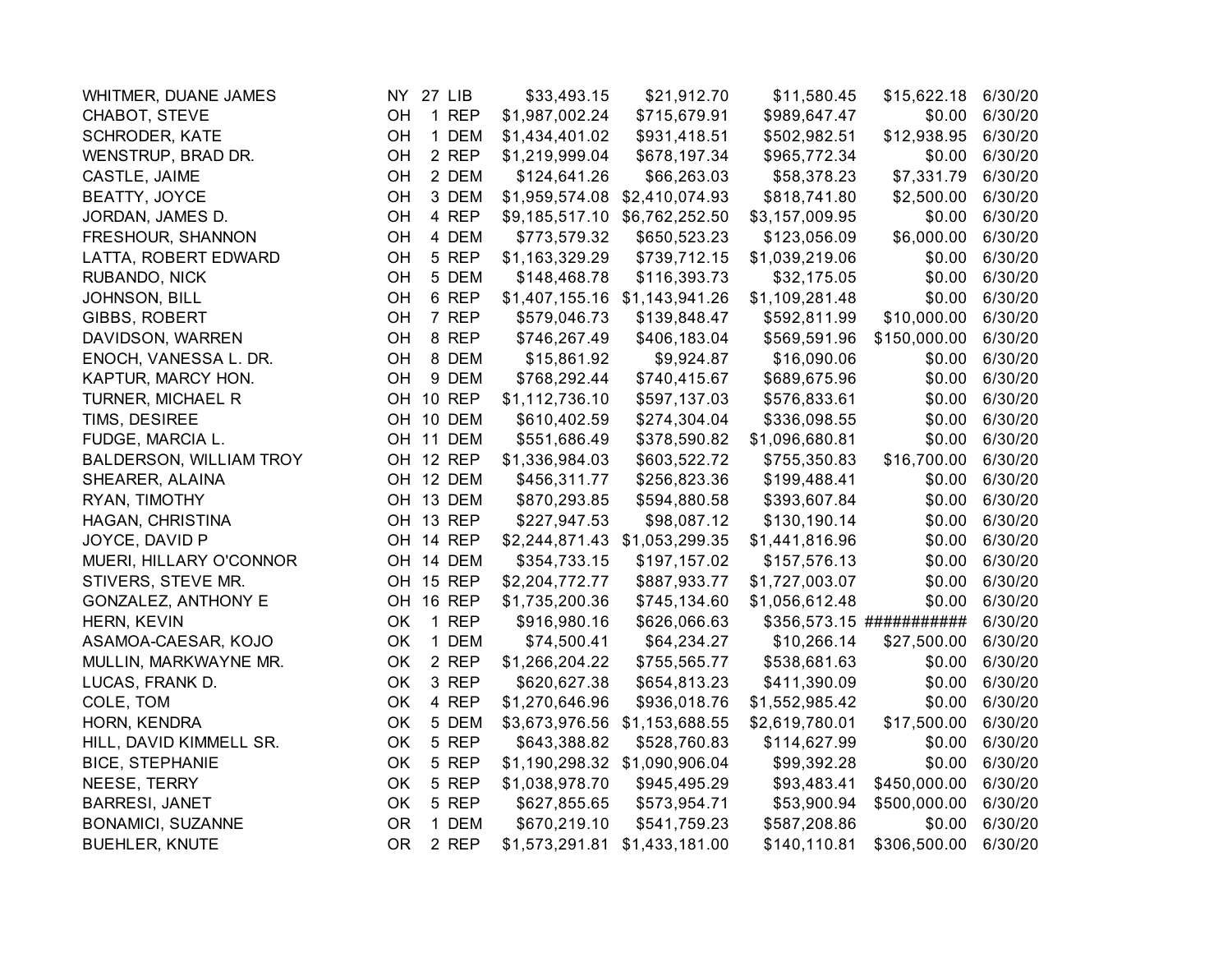| <b>BENTZ, CLIFF</b>         | <b>OR</b>      |               | 2 REP         | \$637,649.96   | \$553,381.23   | \$84,268.73    | \$100,000.00              | 6/30/20 |
|-----------------------------|----------------|---------------|---------------|----------------|----------------|----------------|---------------------------|---------|
| BLUMENAUER, EARL            | <b>OR</b>      |               | 3 DEM         | \$1,393,517.26 | \$1,655,199.28 | \$630,751.38   | \$0.00                    | 6/30/20 |
| DEFAZIO, PETER A            | <b>OR</b>      |               | 4 DEM         | \$1,912,690.72 | \$1,324,556.27 | \$1,703,960.58 | \$0.00                    | 6/30/20 |
| SKARLATOS, ALEK             | <b>OR</b>      |               | 4 REP         | \$1,299,845.85 | \$845,085.77   | \$454,760.08   | \$50,762.32               | 6/30/20 |
| <b>SCHRADER, KURT</b>       | <b>OR</b>      |               | 5 DEM         | \$1,457,419.30 | \$1,289,286.70 | \$2,588,013.11 | \$0.00                    | 6/30/20 |
| GAMBA, MARK                 | <b>OR</b>      |               | 5 DEM         | \$262,573.35   | \$241,482.09   | \$21,091.26    | \$0.00                    | 6/30/20 |
| FITZPATRICK, BRIAN          | PA             |               | 1 REP         | \$2,748,175.31 | \$1,036,073.31 | \$1,828,736.82 | \$24,750.00               | 6/30/20 |
| FINELLO, CHRISTINA          | PA             |               | 1 DEM         | \$511,463.41   | \$215,340.12   | \$296,123.29   | \$15,783.48               | 6/30/20 |
| <b>WACHSPRESS, DEBBIE</b>   | PA             | $\mathbf{1}$  | <b>DEM</b>    | \$497,697.58   | \$430,856.39   | \$66,841.19    | \$1,500.00                | 6/30/20 |
| <b>BOYLE, BRENDAN F</b>     | PA             |               | 2 DEM         | \$1,061,615.58 | \$532,088.30   | \$1,197,934.74 | \$0.00                    | 6/30/20 |
| EVANS, DWIGHT               | PA             |               | 3 DEM         | \$696,133.43   | \$584,405.22   | \$133,209.70   | \$0.00                    | 6/30/20 |
| DEAN, MADELEINE             | PA             |               | 4 DEM         | \$965,953.50   | \$655,306.36   | \$455,173.45   | \$104,500.00              | 6/30/20 |
| <b>BARNETTE, KATHY</b>      | PA             |               | 4 REP         | \$137,720.77   | \$85,279.06    | \$52,441.71    | \$2,609.67                | 6/30/20 |
| <b>SCANLON, MARY GAY</b>    | PA             |               | 5 DEM         | \$1,035,919.08 | \$640,354.11   | \$509,478.13   | \$250,000.00              | 6/30/20 |
| HOULAHAN, CHRISSY           | PA             |               | 6 DEM         | \$2,603,978.48 | \$863,052.59   | \$2,692,981.80 | \$0.00                    | 6/30/20 |
| EMMONS, JOHN MR.            | PA             |               | 6 REP         | \$542,813.37   | \$375,745.71   | \$167,067.66   | \$230,000.00              | 6/30/20 |
| WILD, SUSAN                 | PA             |               | 7 DEM         | \$2,846,984.34 | \$779,851.99   | \$2,093,040.04 | \$18,300.00               | 6/30/20 |
| SCHELLER, LISA              | PA             |               | 7 REP         | \$1,850,885.03 | \$1,151,364.21 |                | \$699,520.82 ############ | 6/30/20 |
| CARTWRIGHT, MATTHEW A.      | PA             |               | 8 DEM         | \$2,555,395.32 | \$647,985.06   | \$2,337,209.32 | \$250,000.00              | 6/30/20 |
| <b>BOGNET, JIM</b>          | PA             |               | 8 REP         | \$583,247.47   | \$303,783.04   | \$279,464.43   | \$12,500.00               | 6/30/20 |
| MEUSER, DANIEL              | PA             |               | 9 REP         | \$708,945.31   | \$408,662.22   | \$312,941.34   | \$250,000.00              | 6/30/20 |
| PERRY, SCOTT                | PA             |               | <b>10 REP</b> | \$1,893,466.89 | \$956,276.11   | \$991,236.49   | \$87,792.27               | 6/30/20 |
| DEPASQUALE, EUGENE          | PA             | 10            | <b>DEM</b>    | \$1,663,197.38 | \$678,182.85   | \$985,014.53   | \$0.00                    | 6/30/20 |
| SMUCKER, LLOYD K.           | PA             |               | <b>11 REP</b> | \$941,762.72   | \$470,313.02   | \$481,610.59   | \$0.00                    | 6/30/20 |
| <b>KELLER, FRED</b>         |                | PA 12 REP     |               | \$1,193,590.79 | \$809,196.89   | \$384,393.90   | \$17,250.57               | 6/30/20 |
| JOYCE, JOHN                 | PA             | 13 REP        |               | \$742,613.83   | \$293,766.87   | \$509,189.23   | \$296,000.00              | 6/30/20 |
| RESCHENTHALER, GUY MR.      | PA             | <b>14 REP</b> |               | \$1,332,023.97 | \$960,000.97   | \$389,808.31   | \$0.00                    | 6/30/20 |
| MARX, WILLIAM A MR. III     | PA             |               | 14 DEM        | \$26,633.23    | \$6,406.95     | \$20,226.28    | \$0.00                    | 6/30/20 |
| THOMPSON, GLENN MR.         | PA             | <b>15 REP</b> |               | \$1,221,866.05 | \$979,242.65   | \$474,811.75   | \$0.00                    | 6/30/20 |
| KELLY, GEORGE J JR          | PA             | <b>16 REP</b> |               | \$1,699,870.00 | \$644,237.66   | \$1,094,009.48 | \$90,000.00               | 6/30/20 |
| <b>GNIBUS, KRISTY</b>       | PA             | 16            | <b>DEM</b>    | \$199,070.17   | \$141,165.29   | \$57,904.88    | \$8,055.38                | 6/30/20 |
| LAMB, CONOR                 | <b>PA</b>      |               | 17 DEM        | \$2,119,395.95 | \$1,024,176.51 | \$1,333,773.85 | \$0.00                    | 6/30/20 |
| PARNELL, RICHARD SEAN       | <b>PA</b>      | <b>17 REP</b> |               | \$1,221,537.67 | \$351,815.07   | \$869,722.60   | \$0.00                    | 6/30/20 |
| DOYLE, MICHAEL              | PA             |               | 18 DEM        | \$741,557.41   | \$747,550.44   | \$250,884.89   | \$0.00                    | 6/30/20 |
| GONZALEZ COLON, JENNIFFER   | <b>PR</b>      |               | 0 NPP         | \$507,773.63   | \$260,774.40   | \$548,556.66   | \$0.00                    | 6/30/20 |
| ACEVEDO-VILA, ANIBAL        | <b>PR</b>      |               | 0 DEM         | \$218,534.53   | \$46,476.03    | \$172,058.50   | \$0.00                    | 6/30/20 |
| CICILLINE, DAVID N          | R <sub>l</sub> | 1             | <b>DEM</b>    | \$1,279,536.06 | \$950,015.43   | \$1,026,888.06 | \$0.00                    | 6/30/20 |
| LANGEVIN, JAMES R HONORABLE | R <sub>l</sub> |               | 2 DEM         | \$801,075.55   | \$582,069.38   | \$1,250,505.80 | \$0.00                    | 6/30/20 |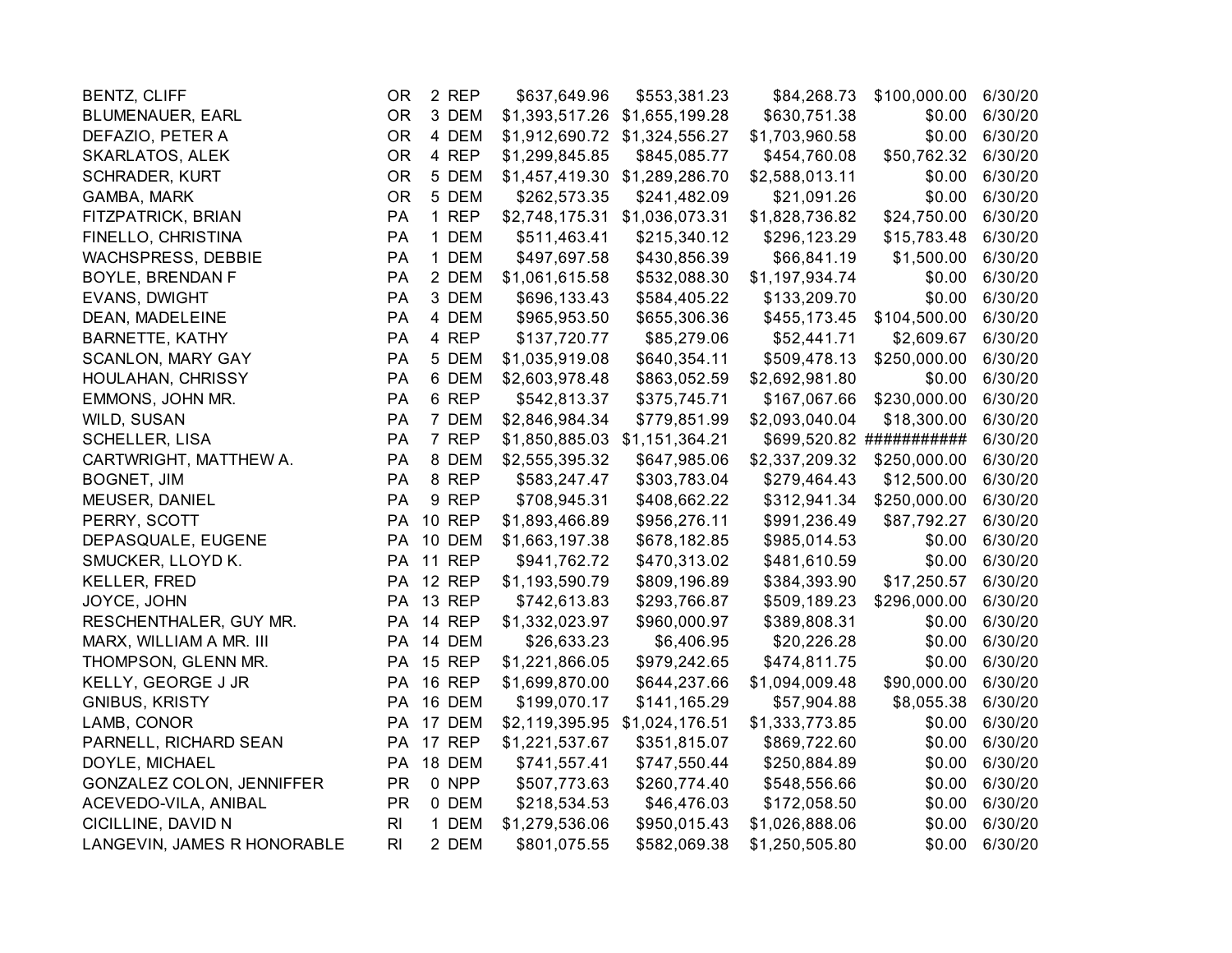| LANCIA, BOB                  | R <sub>l</sub> | 2 REP | \$12,660.00    | \$1,058.25     | \$11,601.75    | \$0.00                    | 6/30/20 |
|------------------------------|----------------|-------|----------------|----------------|----------------|---------------------------|---------|
| <b>CUNNINGHAM, JOE</b>       | SC             | 1 DEM | \$4,284,445.50 | \$1,253,561.91 | \$3,089,471.48 | \$0.00                    | 6/30/20 |
| MACE, NANCY                  | SC             | 1 REP | \$1,943,983.88 | \$1,199,312.98 | \$744,670.90   | \$100.00                  | 6/30/20 |
| <b>BOROUGHS, ADAIR FORD</b>  | SC             | 2 DEM | \$1,239,712.58 | \$523,991.26   | \$715,721.32   | \$0.00                    | 6/30/20 |
| WILSON, JOE THE HON.         | SC             | 2 REP | \$989,923.19   | \$640,060.32   | \$500,120.62   | \$0.00                    | 6/30/20 |
| DUNCAN, JEFFREY D MR.        | SC             | 3 REP | \$1,029,924.03 | \$915,003.11   | \$359,557.71   | \$0.00                    | 6/30/20 |
| TIMMONS, WILLIAM R IV        | SC             | 4 REP | \$1,051,090.47 | \$989,060.62   | \$75,169.42    | \$597,842.05              | 6/30/20 |
| NELSON, KIMBERLY             | SC             | 4 DEM | \$97,775.90    | \$72,467.83    | \$25,308.07    | \$0.00                    | 6/30/20 |
| NORMAN, RALPH W. JR.         | SC             | 5 REP | \$668,194.77   | \$346,073.31   | \$918,561.39   | \$490,000.00              | 6/30/20 |
| <b>BROWN, MAURICUS</b>       | SC             | 5 DEM | \$253,270.95   | \$160,350.22   | \$92,920.73    | \$0.00                    | 6/30/20 |
| CLYBURN, JAMES E.            | SC             | 6 DEM | \$2,309,661.95 | \$1,796,542.55 | \$1,418,797.99 | \$2,500.00                | 6/30/20 |
| RICE, TOM                    | SC             | 7 REP | \$1,204,823.79 | \$809,701.53   | \$1,352,945.91 | \$0.00                    | 6/30/20 |
| JOHNSON, DUSTY               | <b>SD</b>      | 0 REP | \$1,378,950.30 | \$532,692.90   | \$902,249.93   | \$0.00                    | 6/30/20 |
| HARSHBARGER, DIANA           | <b>TN</b>      | 1 REP | \$1,089,011.00 | \$856,337.18   | \$232,673.82   | \$936,428.00              | 6/30/20 |
| CROWE, DEWEY RUSTY EDWARD II | <b>TN</b>      | 1 REP | \$356,109.80   | \$137,751.58   | \$218,358.22   | \$0.00                    | 6/30/20 |
| DARDEN, STEPHEN MATSON MR.   | <b>TN</b>      | 1 REP | \$309,934.00   | \$144,623.47   | \$165,310.53   | \$55,000.00               | 6/30/20 |
| GAPP, JOSHUA                 | <b>TN</b>      | 1 REP | \$541,230.00   | \$511,148.77   | \$30,081.23    | \$565,000.00              | 6/30/20 |
| HAWK, DAVID                  | <b>TN</b>      | 1 REP | \$52,250.00    | \$22,871.97    | \$29,378.03    | \$0.00                    | 6/30/20 |
| CLARK, JOHN                  | <b>TN</b>      | 1 REP | \$438,374.60   | \$410,650.12   | \$27,724.48    | \$292,724.60              | 6/30/20 |
| <b>BURCHETT, TIM</b>         | <b>TN</b>      | 2 REP | \$783,576.11   | \$480,019.75   | \$439,445.96   | \$0.00                    | 6/30/20 |
| HOYOS, RENEE                 | <b>TN</b>      | 2 DEM | \$465,496.28   | \$266,624.32   | \$203,091.07   | \$36.00                   | 6/30/20 |
| FLEISCHMANN, CHARLES J       | <b>TN</b>      | 3 REP | \$793,758.46   | \$297,547.27   | \$1,706,310.32 | \$0.00                    | 6/30/20 |
| GORMAN, MEG                  | <b>TN</b>      | 3 DEM | \$34,303.17    | \$5,740.63     | \$28,562.54    | \$0.00                    | 6/30/20 |
| DESJARLAIS, SCOTT HON.       | <b>TN</b>      | 4 REP | \$232,980.55   | \$89,834.07    | \$506,830.84   | \$0.00                    | 6/30/20 |
| HALE, CHRISTOPHER JOLLY      | <b>TN</b>      | 4 DEM | \$100,710.80   | \$38,676.36    | \$62,034.44    | \$0.00                    | 6/30/20 |
| COOPER, JAMES H.S.           | <b>TN</b>      | 5 DEM | \$677,506.00   | \$512,716.99   | \$833,285.30   | \$0.00                    | 6/30/20 |
| HAYNES, KEEDA                | <b>TN</b>      | 5 DEM | \$73,072.92    | \$27,981.98    | \$45,090.94    | \$6,740.86                | 6/30/20 |
| BAUTISTA-JONES, JUSTIN       | <b>TN</b>      | 5 DEM | \$27,974.74    | \$6,958.55     | \$21,016.19    | \$1,545.06                | 6/30/20 |
| ROSE, JOHN W.                | <b>TN</b>      | 6 REP | \$901,166.81   | \$441,204.05   |                | \$489,596.32 ############ | 6/30/20 |
| GREEN, MARK DR.              | <b>TN</b>      | 7 REP | \$898,704.48   | \$662,112.41   | \$252,774.39   | \$133,000.00              | 6/30/20 |
| SREEPADA, KIRAN              | <b>TN</b>      | 7 DEM | \$116,813.09   | \$80,976.76    | \$35,714.34    | \$0.00                    | 6/30/20 |
| KUSTOFF, DAVID               | <b>TN</b>      | 8 REP | \$1,342,646.73 | \$671,679.12   | \$742,867.97   | \$248,000.00              | 6/30/20 |
| COHEN, STEPHEN IRA           | <b>TN</b>      | 9 DEM | \$408,818.72   | \$224,246.13   | \$1,250,432.52 | \$0.00                    | 6/30/20 |
| BERGMANN, CHARLOTTE          | <b>TN</b>      | 9 REP | \$72,517.58    | \$45,777.66    | \$30,690.96    | \$51,650.56               | 6/30/20 |
| GILBERT, HANK                | <b>TX</b>      | 1 DEM | \$245,146.44   | \$96,526.99    | \$148,619.45   | \$50,000.00               | 6/30/20 |
| GOHMERT, LOUIS B. MR. JR.    | <b>TX</b>      | 1 REP | \$427,024.03   | \$425,543.03   | \$62,669.42    | \$0.00                    | 6/30/20 |
| <b>CRENSHAW, DANIEL</b>      | <b>TX</b>      | 2 REP | \$9,294,632.11 | \$5,292,087.30 | \$4,023,723.28 | \$0.00                    | 6/30/20 |
| LADJEVARDIAN, SIMA JANDAGHI  | <b>TX</b>      | 2 DEM | \$1,674,680.71 | \$1,129,634.70 | \$545,046.01   | \$50,000.00               | 6/30/20 |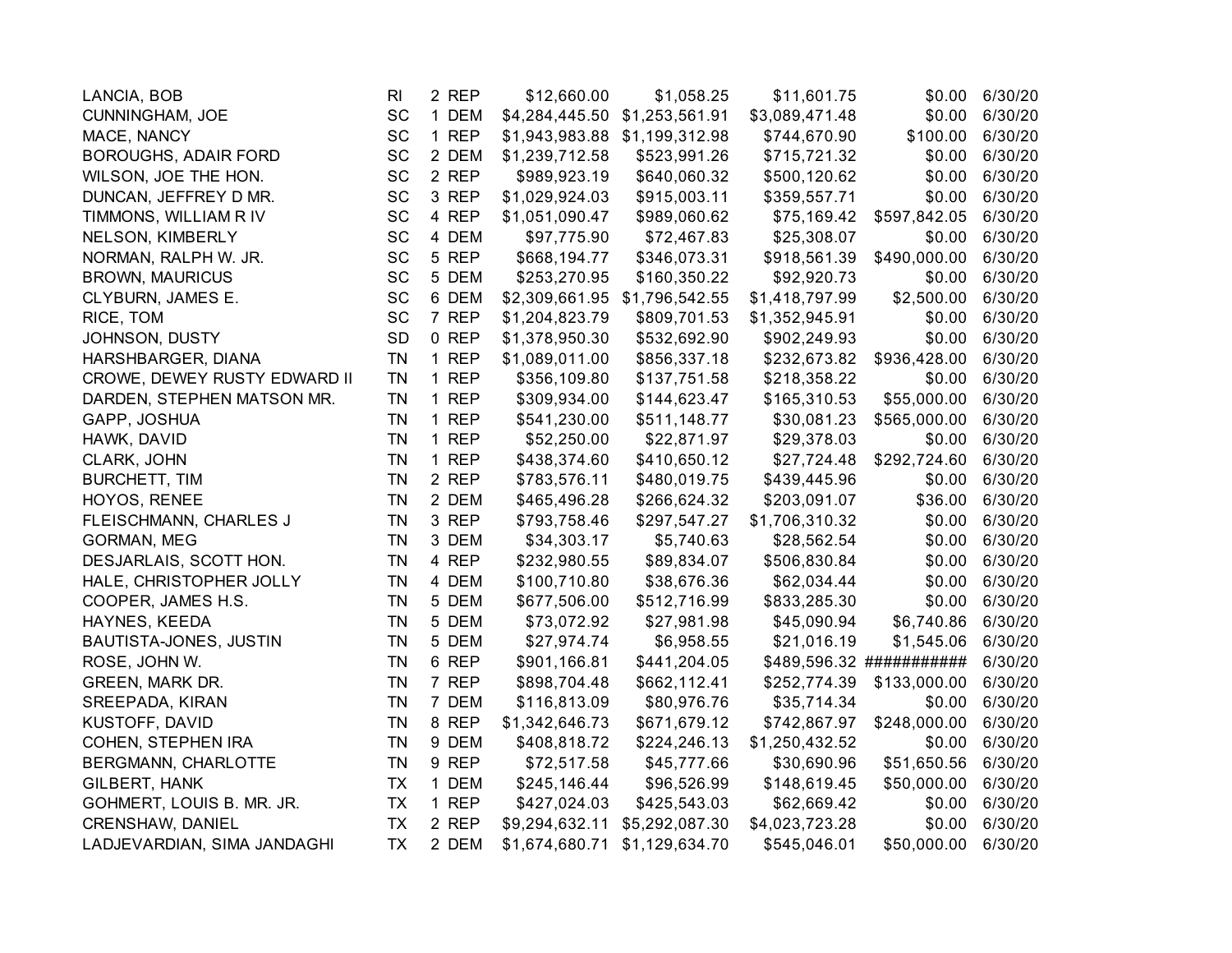| TAYLOR, NICHOLAS V.          | ТX        | 3 REP            | \$1,932,272.30 | \$1,057,154.98                | \$1,067,666.49 | \$568,792.10 | 6/30/20 |
|------------------------------|-----------|------------------|----------------|-------------------------------|----------------|--------------|---------|
| MCCAFFITY, SEAN J            | <b>TX</b> | 3 DEM            | \$507,661.64   | \$441,938.56                  | \$65,723.08    | \$0.00       | 6/30/20 |
| SEIKALY, HELANE LULU SAWSAN  | <b>TX</b> | 3 DEM            | \$409,531.94   | \$370,312.20                  | \$39,219.74    | \$3,000.00   | 6/30/20 |
| RATCLIFFE, JOHN L            | <b>TX</b> | 4 REP            | \$544,358.08   | \$500,326.25                  | \$403,035.78   | \$0.00       | 6/30/20 |
| MCLENDON, FLOYD JR.          | <b>TX</b> | 4 REP            | \$828,324.14   | \$769,224.95                  | \$59,099.19    | \$0.00       | 6/30/20 |
| ROSS, JASON                  | <b>TX</b> | 4 REP            | \$59,581.27    | \$8,508.77                    | \$51,072.50    | \$0.00       | 6/30/20 |
| RANSOM, TRAVIS               | <b>TX</b> | 4 REP            | \$43,465.00    | \$4,446.36                    | \$39,018.64    | \$0.00       | 6/30/20 |
| MANNING, THOMAS CLAYTON      | <b>TX</b> | 4 REP            | \$43,941.13    | \$22,985.53                   | \$20,955.60    | \$41,716.13  | 6/30/20 |
| GOODEN, LANCE                | <b>TX</b> | 5 REP            | \$1,295,954.95 | \$1,049,340.87                | \$400,804.34   | \$16,590.34  | 6/30/20 |
| SALTER, CAROLYN              | <b>TX</b> | 5 DEM            | \$139,328.39   | \$33,551.45                   | \$105,776.94   | \$58,898.22  | 6/30/20 |
| <b>WRIGHT, RON</b>           | <b>TX</b> | 6 REP            | \$562,607.13   | \$459,971.29                  | \$105,029.45   | \$0.00       | 6/30/20 |
| DANIEL, STEPHEN              | <b>TX</b> | 6 DEM            | \$328,097.72   | \$243,191.14                  | \$84,906.58    | \$0.00       | 6/30/20 |
| FLETCHER, ELIZABETH          | <b>TX</b> | 7 DEM            | \$4,384,162.73 | \$972,573.56                  | \$3,453,656.25 | \$0.00       | 6/30/20 |
| HUNT, WESLEY                 | <b>TX</b> | 7 REP            | \$3,187,601.70 | \$2,178,590.67                | \$1,009,011.03 | \$0.00       | 6/30/20 |
| <b>BRADY, KEVIN</b>          | <b>TX</b> | 8 REP            | \$2,718,162.36 | \$2,343,530.25                | \$1,097,269.29 | \$0.00       | 6/30/20 |
| <b>GREEN, ALEXANDER</b>      | <b>TX</b> | 9 DEM            | \$359,972.74   | \$405,082.84                  | \$220,518.14   | \$50,000.00  | 6/30/20 |
| MCCAUL, MICHAEL              | TX.       | <b>10 REP</b>    | \$2,461,701.75 | \$1,203,658.45                | \$1,320,230.16 | \$0.00       | 6/30/20 |
| SIEGEL, MICHAEL              | TX        | 10 DEM           | \$917,771.57   | \$756,306.32                  | \$164,956.18   | \$0.00       | 6/30/20 |
| <b>GANDHI, PRITESH</b>       |           | TX 10 DEM        | \$1,276,854.84 | \$1,200,742.46                | \$76,112.38    | \$0.00       | 6/30/20 |
| PFLUGER, AUGUST LEE II       |           | <b>TX 11 REP</b> | \$1,750,303.48 | \$1,351,995.85                | \$398,307.63   | \$0.00       | 6/30/20 |
| HOGG, JON MARK MR.           |           | TX 11 DEM        | \$65,919.67    | \$50,584.91                   | \$15,334.76    | \$0.00       | 6/30/20 |
| <b>GRANGER, KAY</b>          |           | <b>TX 12 REP</b> | \$2,934,189.74 | \$2,818,924.71                | \$536,466.03   | \$0.00       | 6/30/20 |
| PUTNAM, CHRIS                |           | <b>TX 12 REP</b> | \$1,258,511.64 | \$1,239,866.53                | \$18,645.11    | \$750,000.00 | 6/30/20 |
| WELCH, LISA RENEA DR.        |           | TX 12 DEM        | \$65,914.83    | \$54,288.75                   | \$11,626.08    | \$56,658.86  | 6/30/20 |
| WINEGARNER, JOSH             |           | <b>TX 13 REP</b> |                | \$1,107,267.27 \$1,023,710.77 | \$83,556.50    | \$27,195.66  | 6/30/20 |
| JACKSON, RONNY LYNN          |           | TX 13 REP        | \$943,073.36   | \$871,260.91                  | \$71,812.45    | \$0.00       | 6/30/20 |
| GONZALEZ, VICENTE            |           | TX 15 DEM        | \$920,240.65   | \$622,418.51                  | \$1,318,432.94 | \$250,000.00 | 6/30/20 |
| DE LA CRUZ HERNANDEZ, MONICA | <b>TX</b> | <b>15 REP</b>    | \$273,862.27   | \$162,036.87                  | \$114,878.38   | \$30,000.00  | 6/30/20 |
| <b>ESCOBAR, VERONICA</b>     | <b>TX</b> | 16 DEM           | \$757,880.92   | \$598,447.87                  | \$396,432.91   | \$0.00       | 6/30/20 |
| <b>SESSIONS, PETE</b>        | <b>TX</b> | <b>17 REP</b>    | \$871,864.49   | \$1,143,854.16                | \$104,679.60   | \$140,000.00 | 6/30/20 |
| SWANN, RENEE                 | <b>TX</b> | <b>17 REP</b>    |                | \$1,054,596.00 \$1,009,826.69 | \$44,769.31    | \$658,500.00 | 6/30/20 |
| <b>KENNEDY, RICHARD</b>      | <b>TX</b> | 17 DEM           | \$97,859.84    | \$87,125.69                   | \$12,161.89    | \$11,953.07  | 6/30/20 |
| LEE, SHEILA JACKSON          | <b>TX</b> | 18 DEM           | \$661,766.08   | \$673,969.92                  | \$69,549.44    | \$0.00       | 6/30/20 |
| CHAMPION, WENDELL            | <b>TX</b> | 18 REP           | \$116,915.45   | \$83,728.67                   | \$33,186.78    | \$2,000.00   | 6/30/20 |
| ARRINGTON, JODEY COOK        | <b>TX</b> | 19 REP           |                | \$1,672,577.83 \$1,279,067.03 | \$928,381.34   | \$0.00       | 6/30/20 |
| CASTRO, JOAQUIN              | <b>TX</b> | 20 DEM           | \$465,309.18   | \$437,556.16                  | \$156,373.59   | \$0.00       | 6/30/20 |
| GARZA, MAURO EVERETT MR.     | <b>TX</b> | 20 REP           | \$144,442.55   | \$156,822.82                  | \$16,612.65    | \$696,522.30 | 6/24/20 |
| DAVIS, WENDY                 |           | TX 21 DEM        |                | \$4,467,270.72 \$1,536,995.10 | \$2,930,275.62 | \$0.00       | 6/30/20 |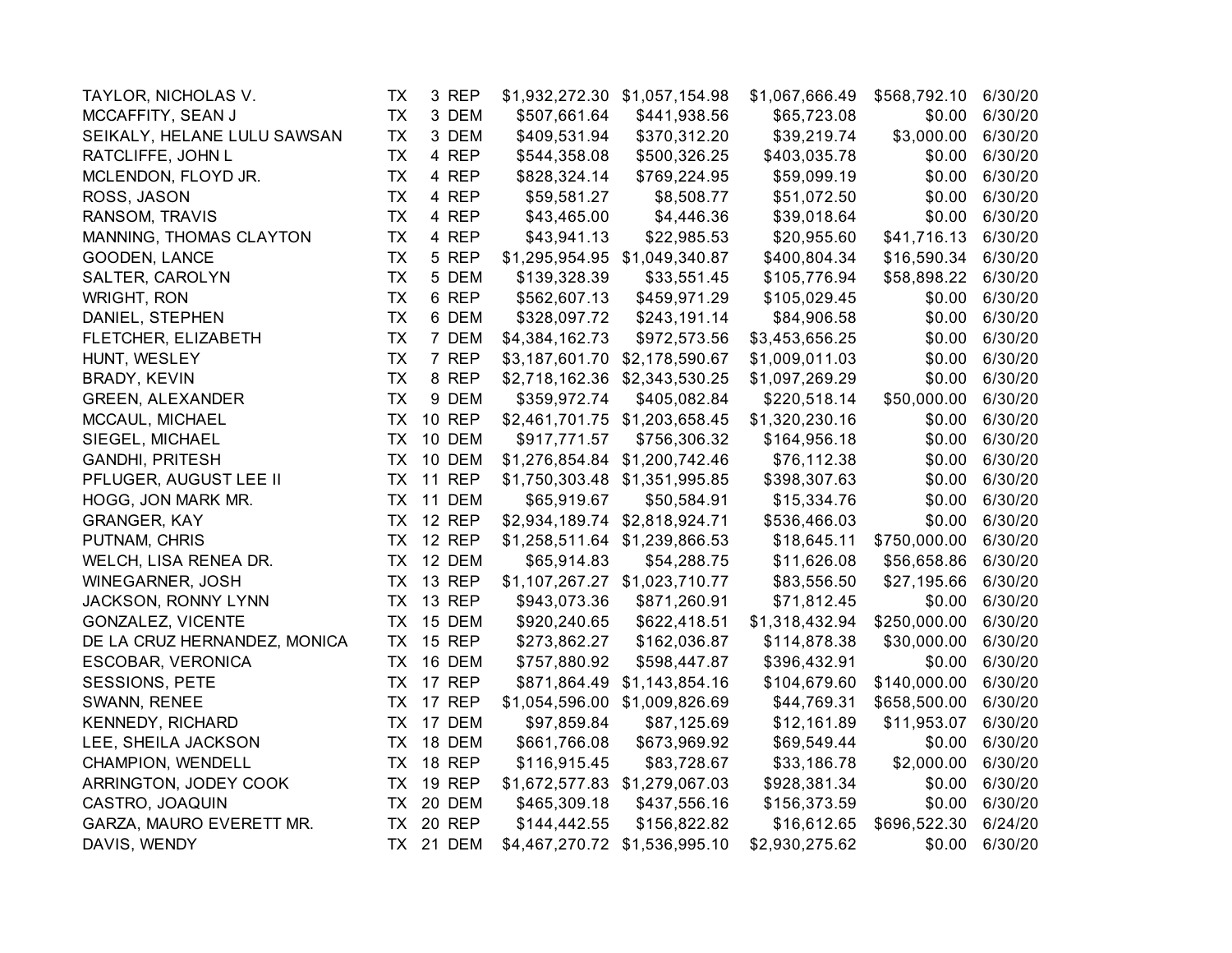| ROY, CHIP                                  |           | <b>TX 21 REP</b> |                               | \$2,622,668.70 \$1,045,281.28 | \$1,714,693.22              | \$0.00                    | 6/30/20 |
|--------------------------------------------|-----------|------------------|-------------------------------|-------------------------------|-----------------------------|---------------------------|---------|
| KULKARNI, SRI PRESTON                      |           | TX 22 DEM        | \$2,530,971.64                | \$1,352,948.54                | \$1,205,791.09              | \$0.00                    | 6/30/20 |
| WALL, KATHALEEN                            |           | <b>TX 22 REP</b> |                               | \$7,491,745.74 \$7,151,989.57 |                             | \$339,756.17 ############ | 6/30/20 |
| HARRIS HOSS, FELICIA                       |           | <b>TX 22 REP</b> | \$232,546.86                  | \$67,607.92                   | \$164,938.94                | \$410,770.09              | 6/30/20 |
| NEHLS, TROY                                |           | <b>TX 22 REP</b> | \$517,303.01                  | \$487,370.58                  | \$29,932.43                 | \$93,503.02               | 6/30/20 |
| JONES, GINA ORTIZ                          |           | TX 23 DEM        | \$4,133,598.40                | \$1,215,227.96                | \$3,009,888.99              | \$0.00                    | 6/30/20 |
| <b>GONZALES, ERNEST ANTHONY TONY II TX</b> |           | 23 REP           | \$1,217,385.24                | \$826,457.59                  | \$390,927.65                | \$15,000.00               | 6/30/20 |
| REYES, RAUL JR                             |           | <b>TX 23 REP</b> | \$342,916.18                  | \$318,550.93                  | \$24,365.25                 | \$82,000.00               | 6/30/20 |
| JONES, CECIL BURTON                        |           | <b>TX 23 REP</b> | \$51,169.81                   | \$18,963.52                   | \$13,936.43                 | \$12,566.72               | 6/9/20  |
| VAN DUYNE, ELIZABETH ANN                   | <b>TX</b> | 24 REP           | \$1,451,436.31                | \$968,104.69                  | \$483,331.62                | \$0.00                    | 6/30/20 |
| OLSON, KIMBERLY D                          |           | TX 24 DEM        | \$1,667,400.88                | \$1,417,247.20                | \$250,153.68                | \$20,000.00               | 6/30/20 |
| CHAPARALA, SUNEETHA                        | <b>TX</b> | 24 REP           | \$327,126.00                  | \$202,326.79                  | \$124,799.21                | \$326,010.00              | 6/30/20 |
| VALENZUELA, CANDACE                        |           | TX 24 DEM        | \$1,119,403.63 \$1,008,739.11 |                               | \$110,664.52                | \$0.00                    | 6/30/20 |
| KUZMICH, STEPHEN                           |           | <b>TX 24 IND</b> | \$71,304.46                   | \$75,063.79                   | \$24,140.67                 | \$25,000.00               | 6/30/20 |
| <b>WILLIAMS, ROGER</b>                     |           | <b>TX 25 REP</b> |                               | \$1,507,573.74 \$1,162,709.33 | \$1,268,552.12              | \$0.00                    | 6/30/20 |
| OLIVER, JULIE LYNN                         |           | TX 25 DEM        | \$681,850.82                  | \$591,851.63                  | \$89,999.19                 | \$2,644.27                | 6/30/20 |
| BURGESS, MICHAEL C. DR.                    |           | <b>TX 26 REP</b> |                               | \$1,177,799.77 \$1,298,827.97 | \$296,271.76                | \$0.00                    | 6/30/20 |
| IANNUZZI, CAROL HIGBEE                     |           | TX 26 DEM        | \$84,645.75                   | \$66,691.02                   | \$17,954.73                 | \$46,050.00               | 6/30/20 |
| DE LA FUENTE, RICARDO                      |           | TX 27 DEM        | \$1,153,183.84                | \$12,197.41                   | \$1,140,986.43 ############ |                           | 6/30/20 |
| CLOUD, MICHAEL                             |           | <b>TX 27 REP</b> | \$717,150.22                  | \$431,127.04                  | \$343,715.59                | \$0.00                    | 6/30/20 |
| <b>CUELLAR, HENRY</b>                      |           | TX 28 DEM        | \$2,235,588.02                | \$2,862,757.84                | \$1,918,834.15              | \$0.00                    | 6/30/20 |
| CISNEROS, JESSICA                          |           | TX 28 DEM        | \$2,028,916.45                | \$2,018,287.41                | \$10,629.04                 | \$0.00                    | 6/30/20 |
| <b>GARCIA, SYLVIA R</b>                    |           | TX 29 DEM        | \$543,070.67                  | \$488,388.58                  | \$241,678.46                | \$0.00                    | 6/30/20 |
| JOHNSON, EDDIE BERNICE                     |           | TX 30 DEM        | \$407,427.00                  | \$366,911.35                  | \$361,652.38                | \$0.00                    | 6/30/20 |
| CARTER, JOHN R. REP.                       |           | TX 31 REP        | \$1,573,701.23                | \$906,020.92                  | \$922,385.28                | \$0.00                    | 6/30/20 |
| IMAM, DONNA                                |           | TX 31 DEM        | \$449,274.44                  | \$407,175.05                  | \$42,099.39                 | \$0.00                    | 6/30/20 |
| MANN, CHRISTINE EADY                       |           | TX 31 DEM        | \$372,445.57                  | \$353,802.82                  | \$20,080.02                 | \$44,500.00               | 6/30/20 |
| ALLRED, COLIN                              |           | TX 32 DEM        | \$3,801,649.06                | \$924,378.70                  | \$2,980,715.39              | \$0.00                    | 6/30/20 |
| COLLINS, GENEVIEVE D                       |           | TX 32 REP        | \$2,652,769.99                | \$1,521,765.66                | \$1,131,004.33              | \$485,000.00              | 6/30/20 |
| VEASEY, MARC ALLISON MR.                   |           | TX 33 DEM        | \$1,158,383.08                | \$1,195,324.72                | \$422,918.84                | \$0.00                    | 6/30/20 |
| <b>VELA, FILEMON</b>                       |           | TX 34 DEM        | \$717,408.76                  | \$786,164.12                  | \$537,118.72                | \$0.00                    | 6/30/20 |
| DOGGETT, LLOYD                             |           | TX 35 DEM        | \$924,031.54                  | \$282,989.57                  | \$4,934,745.40              | \$0.00                    | 6/30/20 |
| <b>BABIN, BRIAN</b>                        |           | <b>TX 36 REP</b> | \$1,025,608.22                | \$978,713.46                  | \$783,810.23                | \$0.00                    | 6/30/20 |
| STEVENSON, BOB                             | UT        | 1 REP            | \$366,911.79                  | \$288,477.02                  | \$78,434.77                 | \$262,016.79              | 6/30/20 |
| GIBSON, KERRY W.                           | UT        | 1 REP            | \$254,953.01                  | \$219,369.94                  | \$35,583.07                 | \$89,512.12               | 6/30/20 |
| MOORE, BLAKE                               | UT        | 1 REP            | \$410,654.72                  | \$378,515.75                  | \$32,138.97                 | \$203,602.72              | 6/30/20 |
| STEWART, CHRIS                             | UT        | 2 REP            | \$692,030.21                  | \$544,527.30                  | \$289,520.75                | \$0.00                    | 6/30/20 |
| WESTON, JOHN KAEL MR                       | UT        | 2 DEM            | \$156,336.90                  | \$101,803.63                  | \$54,536.17                 | \$0.00                    | 6/30/20 |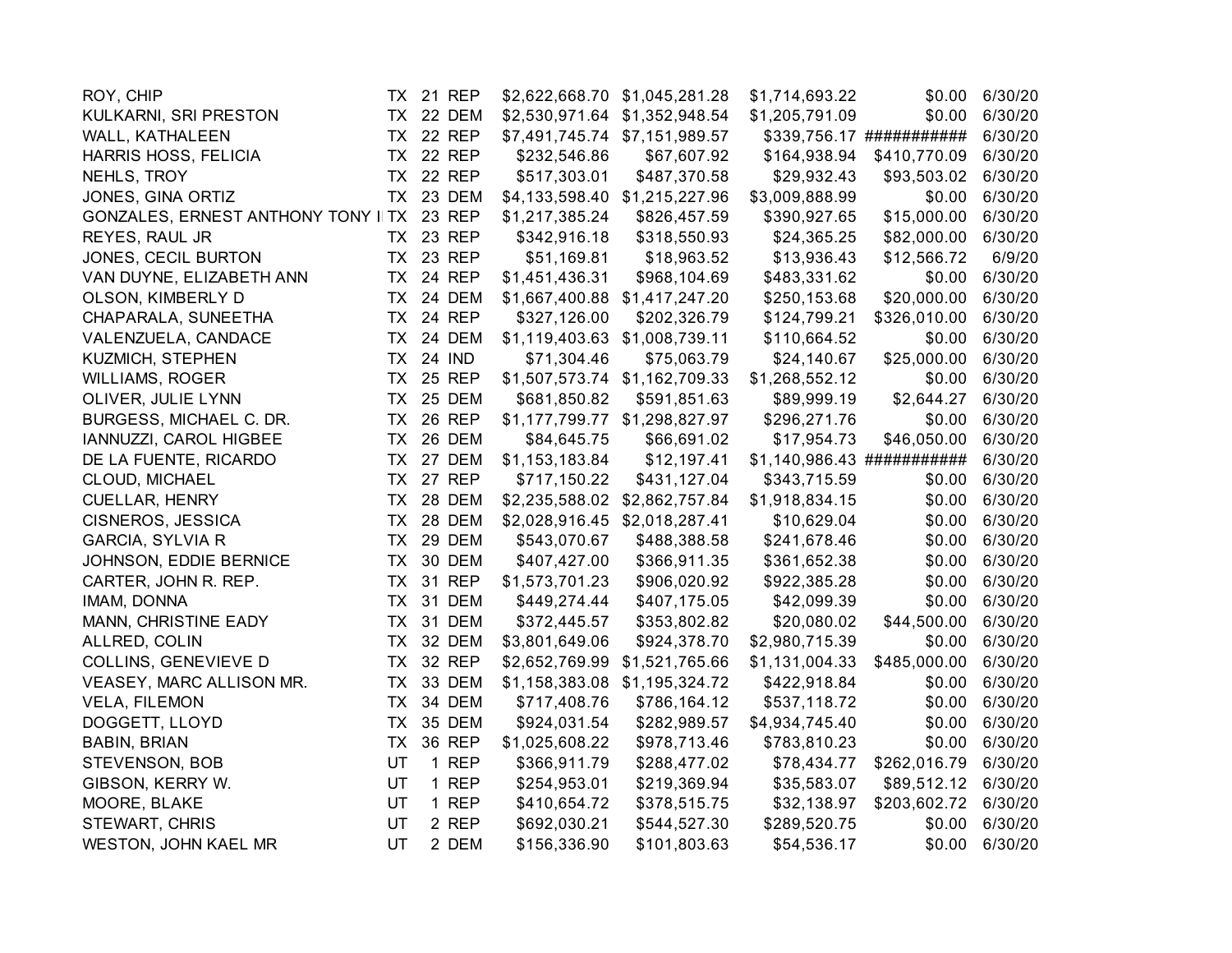| CURTIS, JOHN                      | UT        | 3 REP         | \$621,762.33   | \$567,210.75                  | \$218,810.65   | \$0.00       | 6/30/20 |
|-----------------------------------|-----------|---------------|----------------|-------------------------------|----------------|--------------|---------|
| THORPE, DEVIN D                   | UT        | 3 DEM         | \$99,541.04    | \$75,844.94                   | \$23,696.10    | \$0.00       | 6/30/20 |
| MCADAMS, BEN                      | UT        | 4 DEM         | \$3,435,724.73 | \$900,125.22                  | \$2,613,971.68 | \$0.00       | 6/30/20 |
| <b>OWENS, BURGESS</b>             | UT        | 4 REP         | \$766,971.24   | \$676,303.81                  | \$90,667.43    | \$0.00       | 6/30/20 |
| COLEMAN, KIM                      | UT        | 4 REP         | \$672,969.09   | \$605,802.90                  | \$67,166.19    | \$0.00       | 6/30/20 |
| WITTMAN, ROBERT J MR.             | VA        | 1 REP         | \$1,119,926.58 | \$826,589.31                  | \$651,258.63   | \$0.00       | 6/30/20 |
| RASHID, QASIM                     | VA        | 1 DEM         | \$590,878.14   | \$385,157.44                  | \$205,720.70   | \$0.00       | 6/30/20 |
| WILLIAMS, LAVANGELENE A           | VA        | 1 DEM         | \$142,480.80   | \$141,180.79                  | \$141,995.93   | \$133,623.67 | 6/30/20 |
| LURIA, ELAINE                     | VA        | 2 DEM         | \$3,927,054.81 | \$1,051,469.75                | \$2,882,957.18 | \$1,900.00   | 6/30/20 |
| TAYLOR, SCOTT W. MR.              | <b>VA</b> | 2 REP         | \$897,654.23   | \$603,281.01                  | \$311,104.60   | \$54,394.66  | 6/30/20 |
| LOYOLA, BENITO BEN JR             | <b>VA</b> | 2 REP         | \$200,274.01   | \$177,552.78                  | \$22,721.23    | \$83,299.85  | 6/30/20 |
| BAAN, ANDY                        | VA        | 2 REP         | \$25,450.00    | \$6,569.64                    | \$18,880.36    | \$15,000.00  | 6/30/20 |
| <b>BELL, JAROME</b>               | <b>VA</b> | 2 REP         | \$251,634.70   | \$241,531.72                  | \$10,127.98    | \$12,282.34  | 6/30/20 |
| SCOTT, ROBERT C                   | VA        | 3 DEM         | \$525,800.74   | \$518,412.49                  | \$179,588.14   | \$3,191.43   | 6/30/20 |
| COLLICK, JOHN WILLIAM MR. JR.     | VA        | 3 REP         | \$49,181.22    | \$38,758.98                   | \$10,545.15    | \$7,952.19   | 6/30/20 |
| MCEACHIN, ASTON DONALD            | VA        | 4 DEM         | \$657,704.71   | \$481,867.65                  | \$387,345.51   | \$0.00       | 6/30/20 |
| BENJAMIN, LEON MR. SR.            | VA        | 4 REP         | \$189,817.74   | \$117,388.96                  | \$72,428.78    | \$0.00       | 6/30/20 |
| LEVINE, RONGERLIS CAZEL           | VA        | 4 DEM         | \$21,712.00    | \$1,730.00                    | \$23,462.00    | \$25,192.00  | 6/23/20 |
| WEBB, BRYANT CAMERON              | VA        | 5 DEM         | \$1,364,315.47 | \$910,733.03                  | \$453,582.44   | \$0.00       | 6/30/20 |
| RIGGLEMAN, DENVER LEE MR. III     | VA        | 5 REP         | \$1,620,055.24 | \$1,429,932.52                | \$201,000.08   | \$0.00       | 6/30/20 |
| HUFFSTETLER, ROGER DEAN RD        | VA        | 5 DEM         | \$1,023,671.92 | \$880,607.52                  | \$150,243.10   | \$72,000.00  | 6/30/20 |
| RUSSO, CLAIRE                     | VA        | 5 DEM         | \$728,935.47   | \$646,727.79                  | \$82,207.68    | \$0.00       | 6/30/20 |
| GOOD, ROBERT                      | VA        | 5 REP         | \$262,031.55   | \$194,008.61                  | \$68,022.94    | \$0.00       | 6/30/20 |
| LESINSKI, JOHN                    | <b>VA</b> | 5 DEM         | \$328,089.75   | \$313,870.22                  | \$14,219.53    | \$0.00       | 6/30/20 |
| AYYAS, SHADI                      | <b>VA</b> | 5 DEM         | \$103,693.39   | \$90,819.29                   | \$13,246.10    | \$33,692.70  | 6/30/20 |
| CLINE, BENJAMIN LEE               | <b>VA</b> | 6 REP         | \$582,221.45   | \$344,520.38                  | \$256,448.60   | \$0.00       | 6/30/20 |
| <b>BETTS, NICHOLAS</b>            | <b>VA</b> | 6 DEM         | \$10,981.50    | \$5,583.48                    | \$11,199.11    | \$0.00       | 6/30/20 |
| SPANBERGER, ABIGAIL               | <b>VA</b> | 7 DEM         | \$4,930,158.37 | \$891,648.25                  | \$4,085,176.15 | \$0.00       | 6/30/20 |
| FREITAS, NICK J                   | VA        | 7 REP         | \$1,030,891.96 | \$678,230.80                  | \$352,661.16   | \$0.00       | 6/28/20 |
| MCGUIRE, JOHN J. MR. III          | <b>VA</b> | 7 REP         | \$670,199.23   | \$411,705.65                  | \$258,493.58   | \$0.00       | 6/28/20 |
| BRAT, DAVID ALAN                  | <b>VA</b> | 7 REP         | \$8,374.21     | \$49,112.49                   | \$130,522.63   | \$0.00       | 6/30/20 |
| RAMIREZ, TINA MARIE MRS.          | VA        | 7 REP         | \$373,765.00   | \$337,074.85                  | \$36,690.15    | \$0.00       | 6/28/20 |
| KNAGGS, ANDREW FERRIERES          | VA        | 7 REP         | \$165,576.73   | \$139,089.94                  | \$26,486.79    | \$0.00       | 6/28/20 |
| BEYER, DONALD STERNOFF HONORAB VA |           | 8 DEM         |                | \$1,354,215.39 \$1,700,794.64 | \$635,866.65   | \$0.00       | 6/30/20 |
| <b>GRIFFITH, H MORGAN</b>         | VA        | 9 REP         | \$631,757.46   | \$295,032.13                  | \$348,471.06   | \$0.00       | 6/30/20 |
| <b>WEXTON, JENNIFER</b>           | VA        | 10 DEM        | \$2,961,318.92 | \$918,080.02                  | \$2,100,856.54 | \$0.00       | 6/30/20 |
| ANDREWS, ALISCIA                  | VA        | <b>10 REP</b> | \$334,672.13   | \$222,688.92                  | \$111,983.21   | \$2,313.58   | 6/30/20 |
| DOVE, JEFFERY ANTHONY MR. JR.     | VA        | <b>10 REP</b> | \$518,846.02   | \$473,356.98                  | \$65,455.74    | \$56,609.00  | 6/30/20 |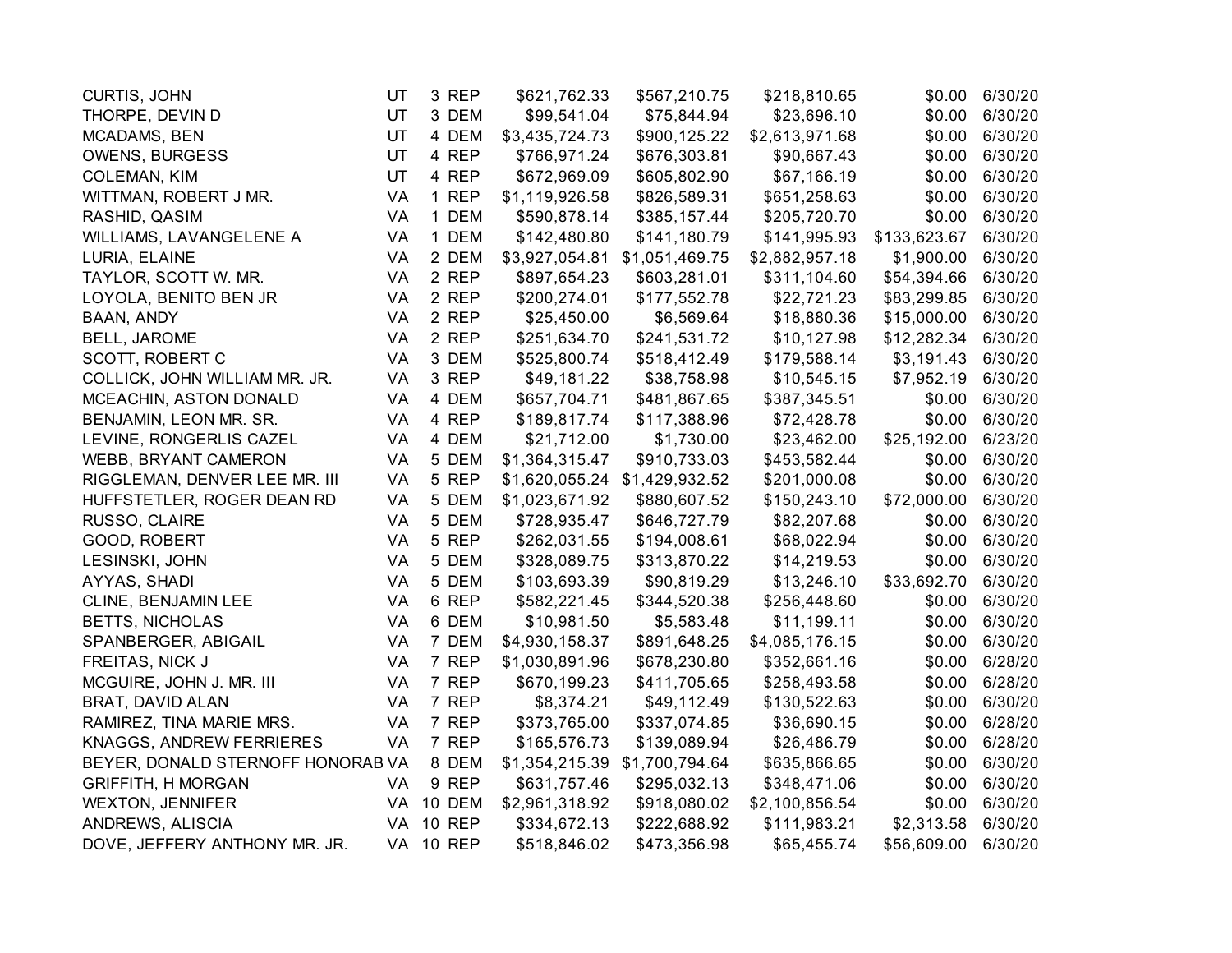| JONES, ROB                  |           | VA 10 REP     | \$527,576.63   | \$477,712.69   | \$49,863.94    | \$48,948.16  | 6/30/20 |
|-----------------------------|-----------|---------------|----------------|----------------|----------------|--------------|---------|
| TRUONG, MATTHEW DO MR       |           | VA 10 REP     | \$121,406.09   | \$76,481.89    | \$44,924.20    | \$0.00       | 6/30/20 |
| CONNOLLY, GERALD EDWARD     | VA        | <b>11 DEM</b> | \$1,603,139.46 | \$1,150,863.87 | \$3,157,380.23 | \$0.00       | 6/30/20 |
| ANANTATMULA, MANGA MANGA    | VA        | <b>11 REP</b> | \$90,824.96    | \$38,105.71    | \$52,718.76    | \$11,263.66  | 6/30/20 |
| MOHSINI, ZAINAB             | VA        | 11 DEM        | \$30,424.71    | \$20,243.13    | \$10,181.58    | \$0.00       | 6/30/20 |
| PLASKETT, STACEY            | VI        | 0 DEM         | \$252,143.00   | \$217,662.47   | \$61,774.99    | \$24,733.10  | 6/30/20 |
| WELCH, PETER                | VT        | 0 DEM         | \$546,720.27   | \$538,020.31   | \$2,133,938.04 | \$0.00       | 6/30/20 |
| DELBENE, SUZAN K            | <b>WA</b> | 1 DEM         | \$1,525,945.69 | \$1,068,363.47 | \$1,510,876.67 | \$495,000.00 | 6/30/20 |
| <b>LARSEN, RICK</b>         | <b>WA</b> | 2 DEM         | \$864,798.17   | \$790,804.17   | \$346,154.17   | \$0.00       | 6/30/20 |
| HERRERA BEUTLER, JAIME      | <b>WA</b> | 3 REP         | \$2,782,139.62 | \$983,127.08   | \$1,847,979.27 | \$44,002.85  | 6/30/20 |
| LONG, CAROLYN N.            | <b>WA</b> | 3 DEM         | \$2,290,834.36 | \$736,658.30   | \$1,584,327.69 | \$888.33     | 6/30/20 |
| NEWHOUSE, DAN               | <b>WA</b> | 4 REP         | \$770,700.85   | \$647,634.97   | \$240,495.45   | \$10,352.29  | 6/30/20 |
| MCKINLEY, DOUGLAS E. JR.    | <b>WA</b> | 4 DEM         | \$35,153.95    | \$14,179.88    | \$20,974.07    | \$0.00       | 6/30/20 |
| MCMORRIS RODGERS, CATHY     | <b>WA</b> | 5 REP         | \$2,820,256.72 | \$1,384,571.41 | \$1,594,359.31 | \$0.00       | 6/30/20 |
| ARMITAGE, CHRISTOPHER       | <b>WA</b> | 5 DEM         | \$149,002.98   | \$120,224.17   | \$28,778.81    | \$0.00       | 6/30/20 |
| KILMER, DEREK               | <b>WA</b> | 6 DEM         | \$1,752,679.18 | \$1,245,018.41 | \$3,502,843.98 | \$176,797.00 | 6/30/20 |
| PARSON, REBECCA             | <b>WA</b> | 6 DEM         | \$229,146.65   | \$177,900.91   | \$62,860.74    | \$0.00       | 6/30/20 |
| KREISELMAIER, ELIZABETH     | <b>WA</b> | 6 REP         | \$76,020.21    | \$16,488.25    | \$59,531.96    | \$9,375.00   | 6/30/20 |
| JAYAPAL, PRAMILA            | <b>WA</b> | 7 DEM         | \$1,879,721.24 | \$1,182,543.80 | \$1,381,416.43 | \$0.00       | 6/30/20 |
| SCHRIER, KIM DR.            | <b>WA</b> | 8 DEM         | \$3,191,192.02 | \$919,198.10   | \$2,341,653.71 | \$0.00       | 6/30/20 |
| JENSEN, JESSE               | <b>WA</b> | 8 REP         | \$148,712.99   | \$101,013.11   | \$47,699.88    | \$0.00       | 6/30/20 |
| SMITH, D. ADAM              | <b>WA</b> | 9 DEM         | \$950,009.43   | \$654,093.05   | \$487,693.05   | \$0.00       | 6/30/20 |
| DOGLIO, BETH                |           | WA 10 DEM     | \$571,651.46   | \$214,383.06   | \$357,268.40   | \$10,678.00  | 6/30/20 |
| STRICKLAND, MARILYN         |           | WA 10 DEM     | \$565,473.88   | \$261,420.60   | \$304,053.28   | \$50,000.00  | 6/30/20 |
| REEVES, KRISTINE            |           | WA 10 DEM     | \$539,992.08   | \$336,644.60   | \$203,347.48   | \$19,299.90  | 6/30/20 |
| <b>GARDNER, PHIL</b>        |           | WA 10 DEM     | \$176,112.77   | \$118,516.96   | \$57,595.81    | \$35,000.00  | 6/30/20 |
| MAYNARD, JACKSON            |           | WA 10 REP     | \$51,714.77    | \$13,075.16    | \$38,639.61    | \$0.00       | 6/30/20 |
| SLOTNICK, NANCY DAILEY      |           | WA 10 REP     | \$48,424.00    | \$31,172.45    | \$17,446.67    | \$54,600.00  | 6/30/20 |
| STEIL, BRYAN GEORGE         | WI        | 1 REP         | \$2,477,243.35 | \$966,588.82   | \$1,537,010.23 | \$16,618.33  | 6/30/20 |
| POLACK, ROGER               | WI        | 1 DEM         | \$215,684.86   | \$159,340.70   | \$56,344.16    | \$0.00       | 6/30/20 |
| RANDAZZA-PADE, JOSHUA JERRY | WI        | 1 DEM         | \$60,259.37    | \$50,134.32    | \$10,125.05    | \$6,000.00   | 6/30/20 |
| POCAN, MARK                 | WI        | 2 DEM         | \$848,254.52   | \$771,301.94   | \$652,011.30   | \$0.00       | 6/30/20 |
| THERON, DANIEL PETER        | WI        | 2 REP         | \$26,120.00    | \$18,588.41    | \$10,477.54    | \$12,460.00  | 6/30/20 |
| KIND, RONALD JAMES          | WI        | 3 DEM         | \$1,520,926.73 | \$725,951.50   | \$3,118,287.76 | \$0.00       | 6/30/20 |
| VAN ORDEN, DERRICK F. MR.   | WI        | 3 REP         | \$559,301.11   | \$172,477.39   | \$386,823.72   | \$0.00       | 6/30/20 |
| EBBEN, JESSI                | WI        | 3 REP         | \$157,425.35   | \$24,860.34    | \$132,565.01   | \$75,500.00  | 6/30/20 |
| MOORE, GWEN S               | WI        | 4 DEM         | \$885,849.12   | \$772,002.47   | \$130,590.09   | \$0.00       | 6/30/20 |
| FITZGERALD, SCOTT L         | WI        | 5 REP         | \$799,993.74   | \$164,959.82   | \$635,033.92   | \$0.00       | 6/30/20 |